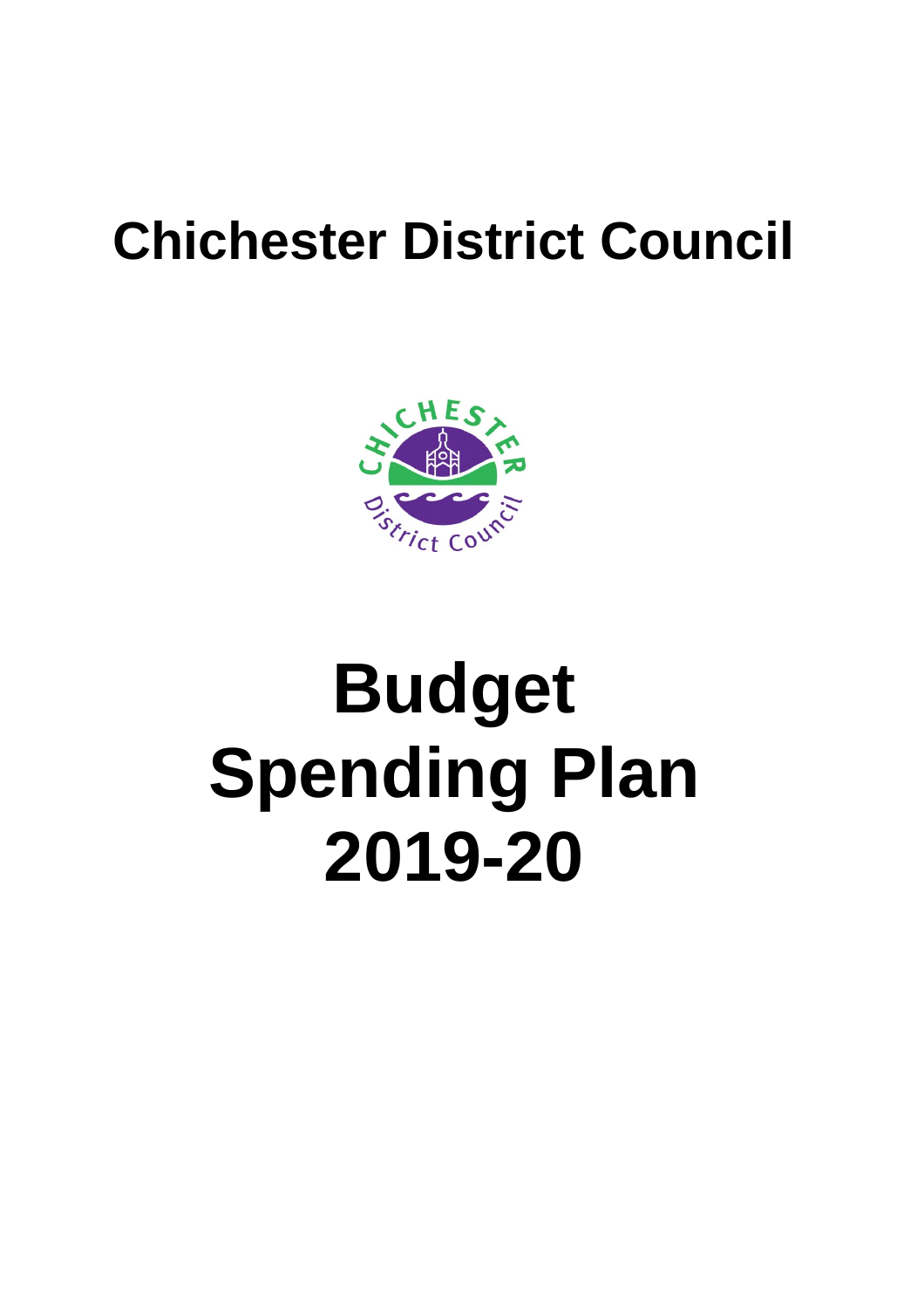## **CONTENTS**

*To access the budget summary you wish to review: please click on the heading below.*

#### **[Introduction](#page-2-0)**

#### **[Summarised Comprehensive Income and Expenditure](#page-4-0)**

#### **Budget Analysis by Portfolio:**

- [Leader of the Council](#page-13-0)
- [Community Services](#page-15-0)
- [Corporate Services](#page-18-0)
- [Planning Services](#page-21-0)
- [Housing Services](#page-23-0)
- [Environment Services](#page-24-0)
- [Residents' Services](#page-26-0)

#### **[Capital and Projects Programme 2019-20](#page-29-0)**

**[Asset Replacement Project Programme 2019-20](#page-35-0)**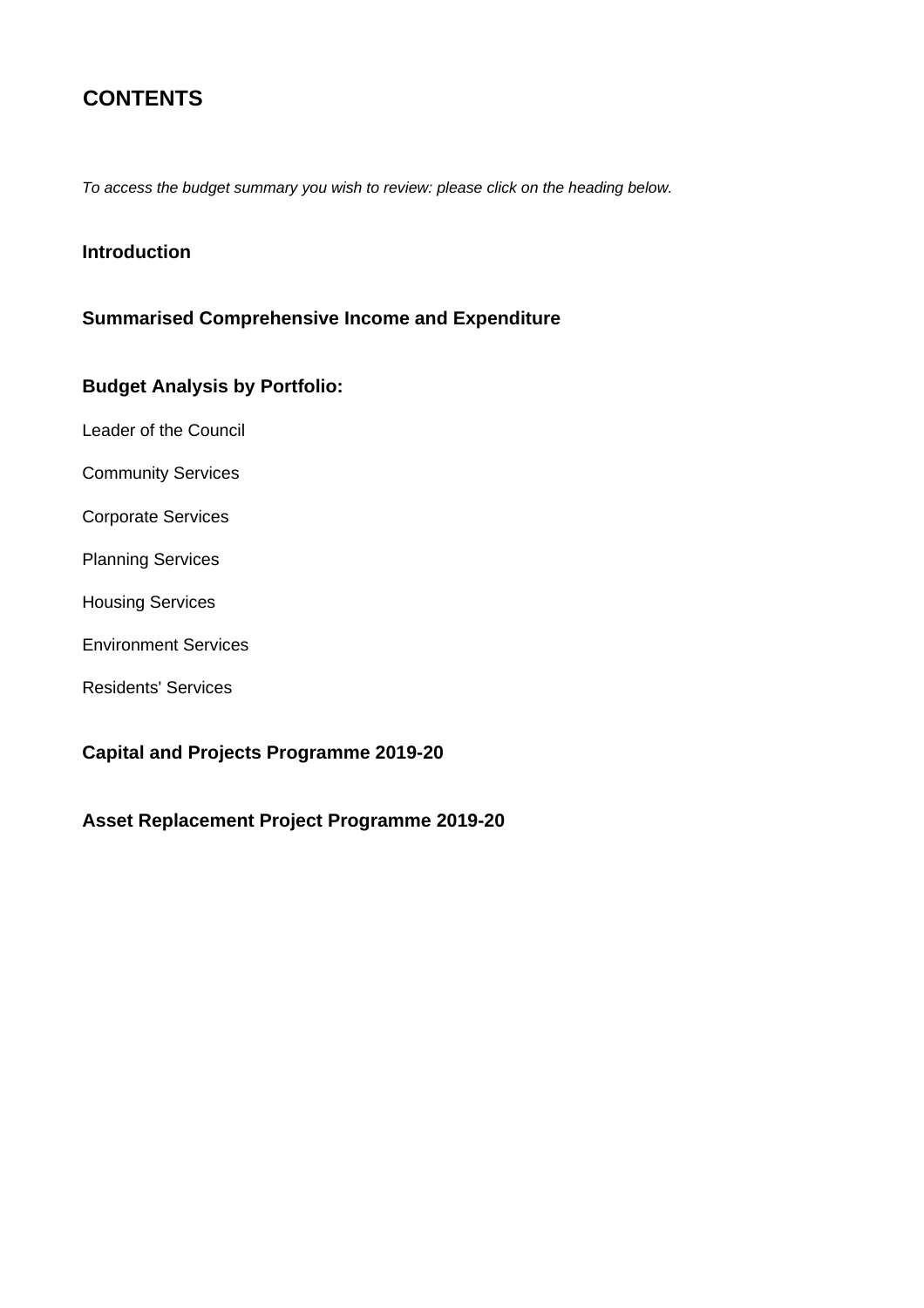## **INTRODUCTION**

<span id="page-2-0"></span>This document contains details of the Council's revenue and capital budget spending plans for the financial year 2019-20. The spending plans are formulated in accordance with the financial principles of the Financial Strategy as adopted by Council that results in a robust financial estimate of the resources needed to deliver Council Services in 2019-20.

The Council has a statutory duty to prepare a balanced annual revenue budget. It is also good financial management to do so within the context of the five year Financial Strategy taking into account the impact of the capital programme on the revenue budget.

The five year Financial Strategy contains the key financial principles to be followed for making financial decisions over the next few years; aiding the management of the Council's finances in anticipation of the major changes in future government funding from 2020-21, and the expectation of diminishing resources.

In 2016, the Council took up the government's multi-year funding offer that ensured it would receive the allocations published as part of the 2016-17 local government finance settlement over the following three years. 2019-20 is the last year of this agreement.

#### **Council Spending – Revenue Budget**

The Council's revenue budget requirement for 2019-20 is £13.830m (£11.652m excluding NHB). This represents a spending increase of 6.2% (or a 8.8% increase when excluding the NHB) over the base budget for 2018-19.

The budget requirement is calculated after deducting income from fees and charges. It has to be financed from Council Tax, Retained Business Rates and other Government Grants.

The proactive financial management of the council's medium term financial position, efficiencies made during the year, and progress with the deficit reduction programme, have placed the Council in the position of once again being able to balance the forthcoming financial year's budget. This is another major step towards the objective of securing the Council's financial stability over the medium term.

The revenue budget for 2019-20 is shown in the summarised Comprehensive Income and Expenditure statement. This summary provides the net cost of each Cabinet portfolio and also for the main services within each portfolio area.

The detailed budget preparation allows for some variations between budget centres which, when aggregated for the whole of the General Fund, have a neutral effect. These adjustments include:

- Approved virements between or within service budgets. The detailed estimates include some minor virements, requested by budget managers, which have no significant impact on the overall level of service provision.
- Notional capital charges for the use of assets included in individual budgets, for proper accounting standards purposes. For council tax setting purposes, these charges are neutralised as an adjustment between reserves.

An analysis and explanation of the major budget movements is also included in the pages that follow the summarised Comprehensive Income and Expenditure statement.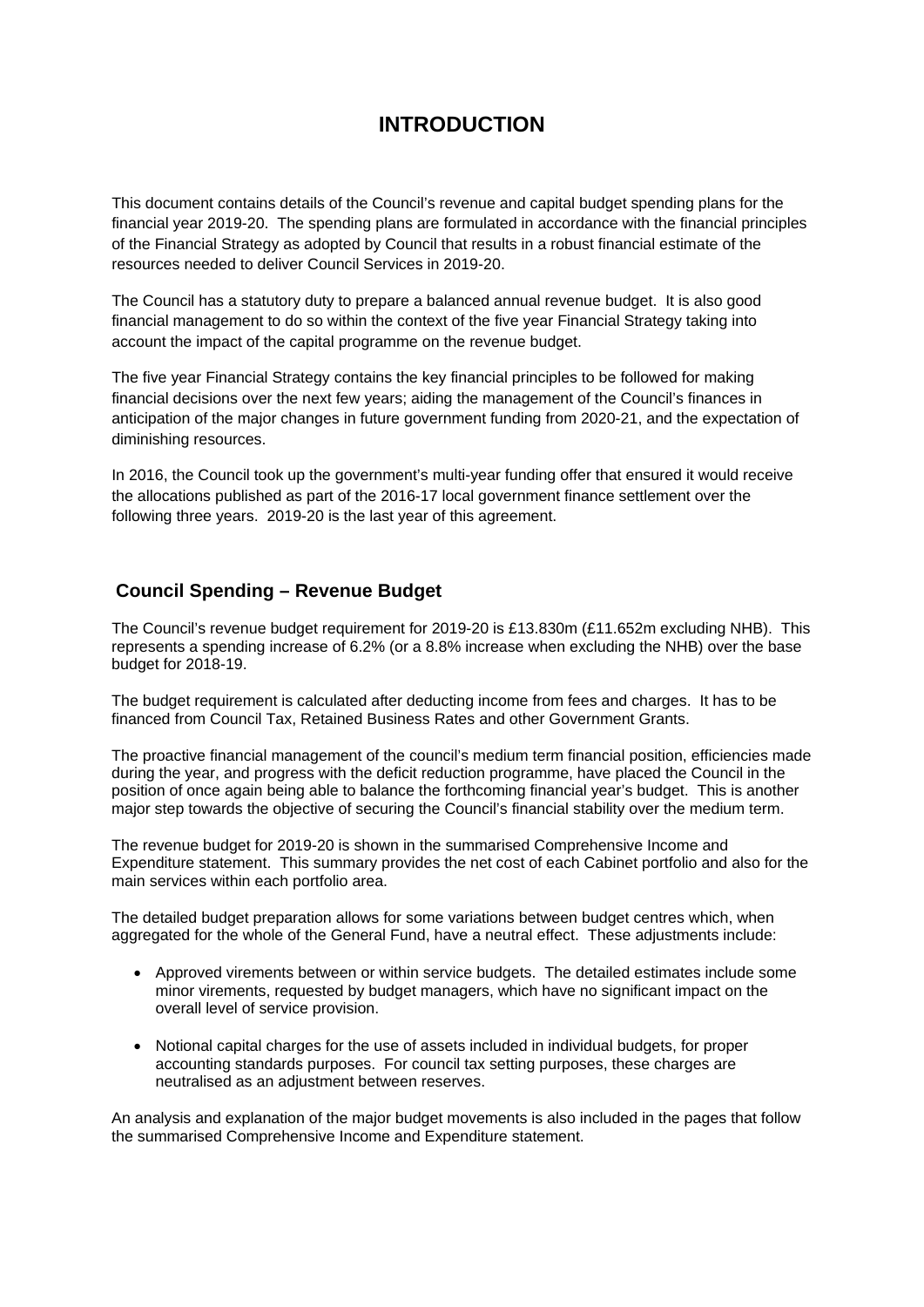#### **Council Spending – Capital Budget**

The 2019-20 budget includes a Capital Programme of £8.92m. Of this sum the following major schemes have been provided for:

- £3.6m for various housing grants including Disabled Facilities Grants and Affordable Housing Grants;
- £1.9m for the Asset Replacement Programme; and,
- £1.8m for Community Infrastructure Levy projects.

Further details can be found in the Capital and Projects Programme and Asset Replacement Programme sections of this document.

#### **Council Tax**

The Government have confirmed that they will continue with the requirement for any "excessive" Council Tax increases to be determined by local referendum. They have established that the threshold for Chichester before triggering a referendum is the higher of either 3% or £5. This equates to a 3.2% increase, or less than 10 pence per week.

For 2019-20, Chichester District Council has agreed a council tax charge of £160.81, an increase of £5 on the charge for 2018-19.

#### **Further information**

Further information about the budget spending plans may be obtained from the Financial Services Team at the Council headquarters at East Pallant House, 1 East Pallant, Chichester PO19 1TY.

If you have any questions on any of the information included in the Council's budget spending plans please contact the Financial Services Team on 01243 785166 or email [finance@chichester.gov.uk.](mailto:finance@chichester.gov.uk)

**J. Ward CPFA Director of Corporate Services**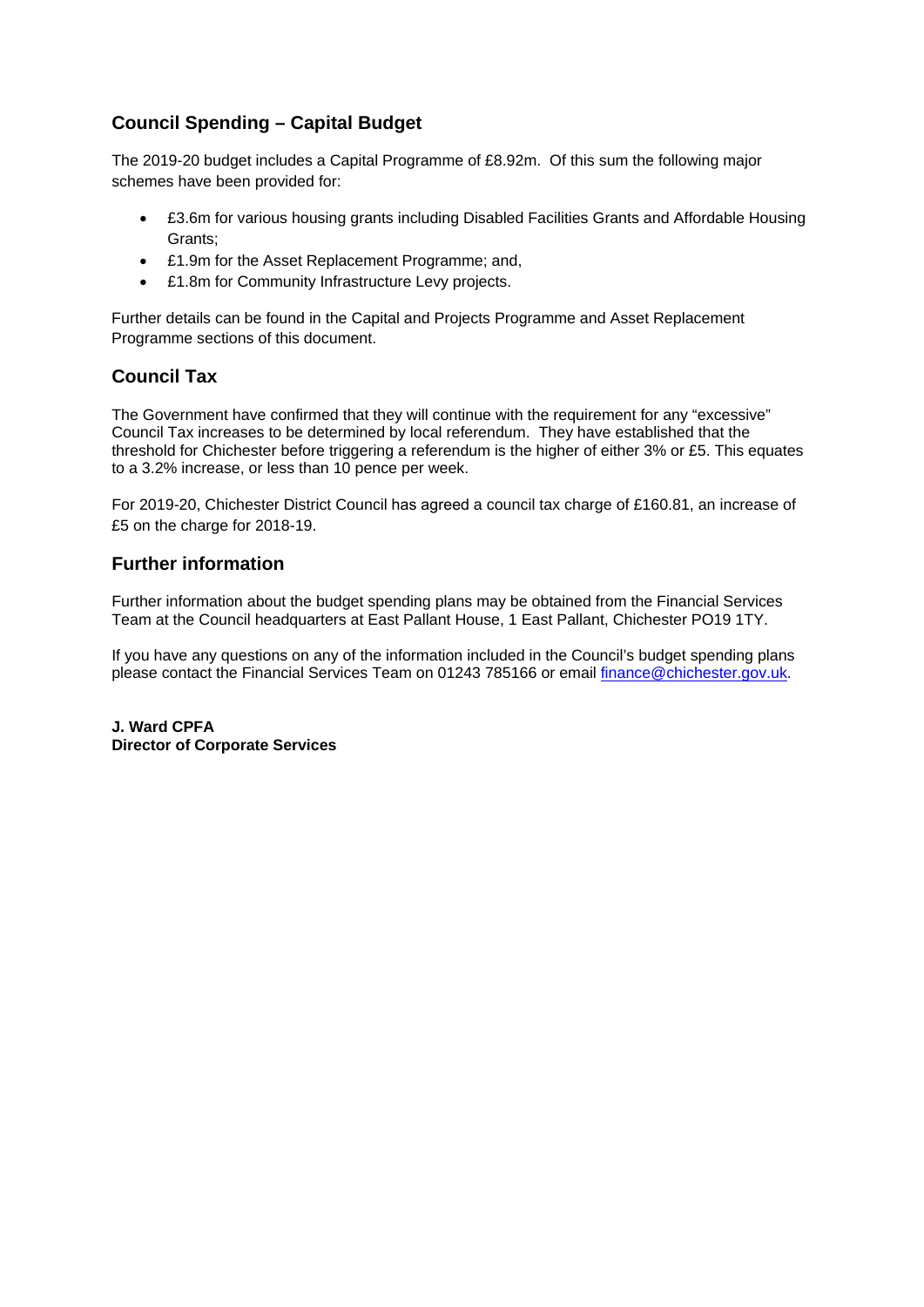<span id="page-4-0"></span>

## **Summarised Comprehensive Income and Expenditure**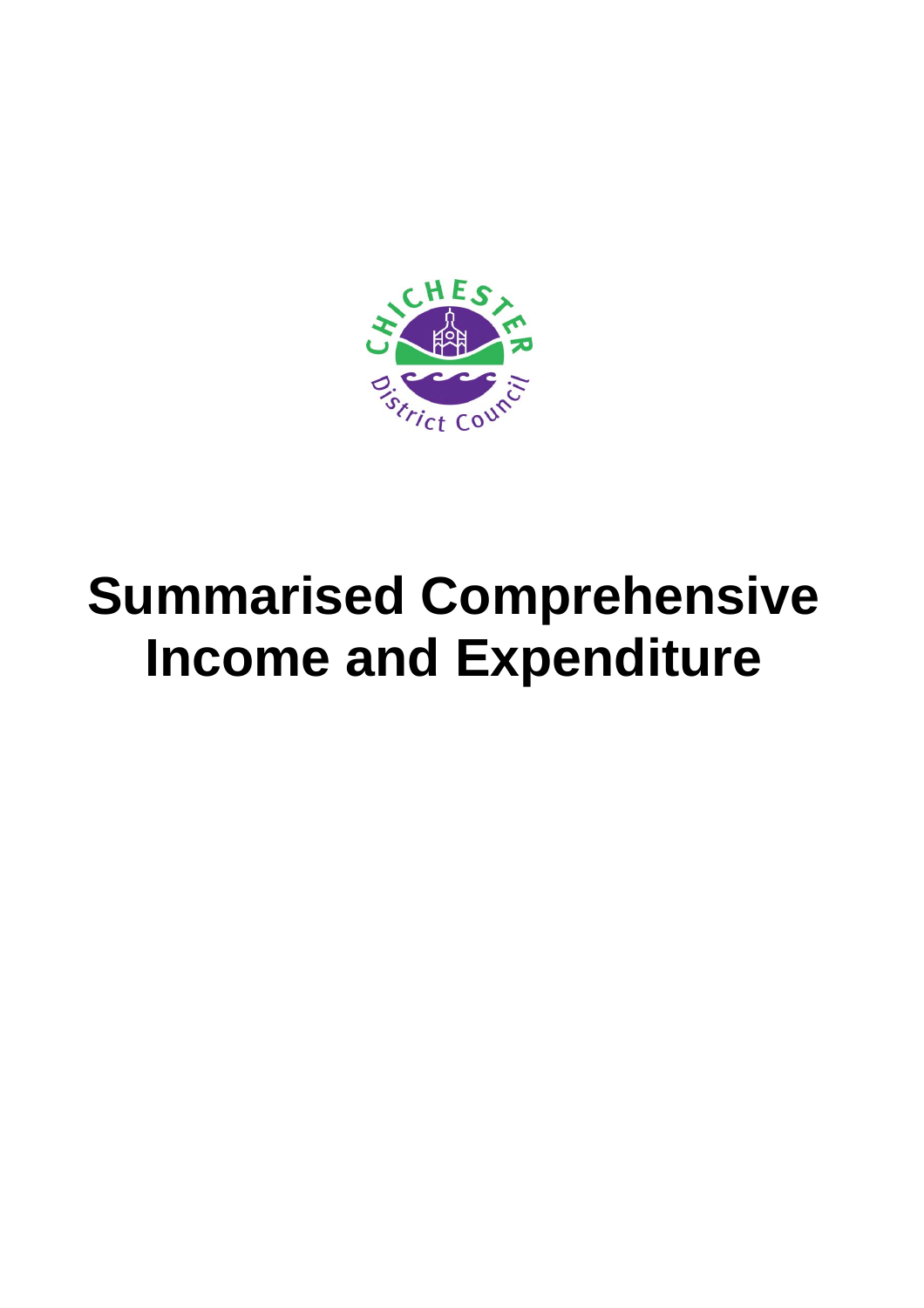## **Comprehensive Income and Expenditure Account**

|                                     | <b>Budget</b><br>2018/19 | <b>Budget</b><br>2019/20 |
|-------------------------------------|--------------------------|--------------------------|
|                                     | £000                     | £000                     |
| Leader                              |                          |                          |
| Corporate Management                | 931                      | 1,350                    |
| Property and Growth                 | 256                      | 423                      |
| Place                               | $-4,141$                 | $-3,421$                 |
|                                     | $-2,953$                 | $-1,648$                 |
| <b>Community Services</b>           |                          |                          |
| Culture                             | 1,444                    | 1,384                    |
| Health Protection and Wellbeing     | 732                      | 801                      |
| Careline                            | 48                       | $\Omega$                 |
| Communities                         | 1,185                    | 1,196                    |
|                                     | 3,409                    | 3,381                    |
| <b>Corporate Services</b>           |                          |                          |
| <b>Financial Services</b>           | 1,239                    | 1,231                    |
| Legal and Democratic Services       | 1,190                    | 1,259                    |
| <b>Business Support</b>             | 2,688                    | 2,747                    |
|                                     | 5,116                    | 5,237                    |
| <b>Planning Services</b>            |                          |                          |
| Development Management              | 395                      | 566                      |
| <b>Planning Policy</b>              | 1,236                    | 2,785                    |
|                                     | 1,632                    | 3,351                    |
| <b>Housing Services</b>             |                          |                          |
| Housing                             | 1,820                    | 2,382                    |
| <b>Environment Services</b>         | 1,820                    | 2,382                    |
|                                     |                          |                          |
| <b>Environmental Protection</b>     | 1,209                    | 1,320                    |
| <b>Promotion and Events</b>         | 342                      | 266                      |
| <b>Residents' Services</b>          | 1,551                    | 1,586                    |
| <b>Chichester Contract Services</b> | 3,466                    | 3,671                    |
| <b>Revenues and Benefits</b>        | 552                      | 578                      |
| <b>Customer Services</b>            | 443                      | 406                      |
|                                     | 4,461                    | 4,655                    |
|                                     |                          |                          |
| <b>Cost of Services</b>             | 15,036                   | 18,944                   |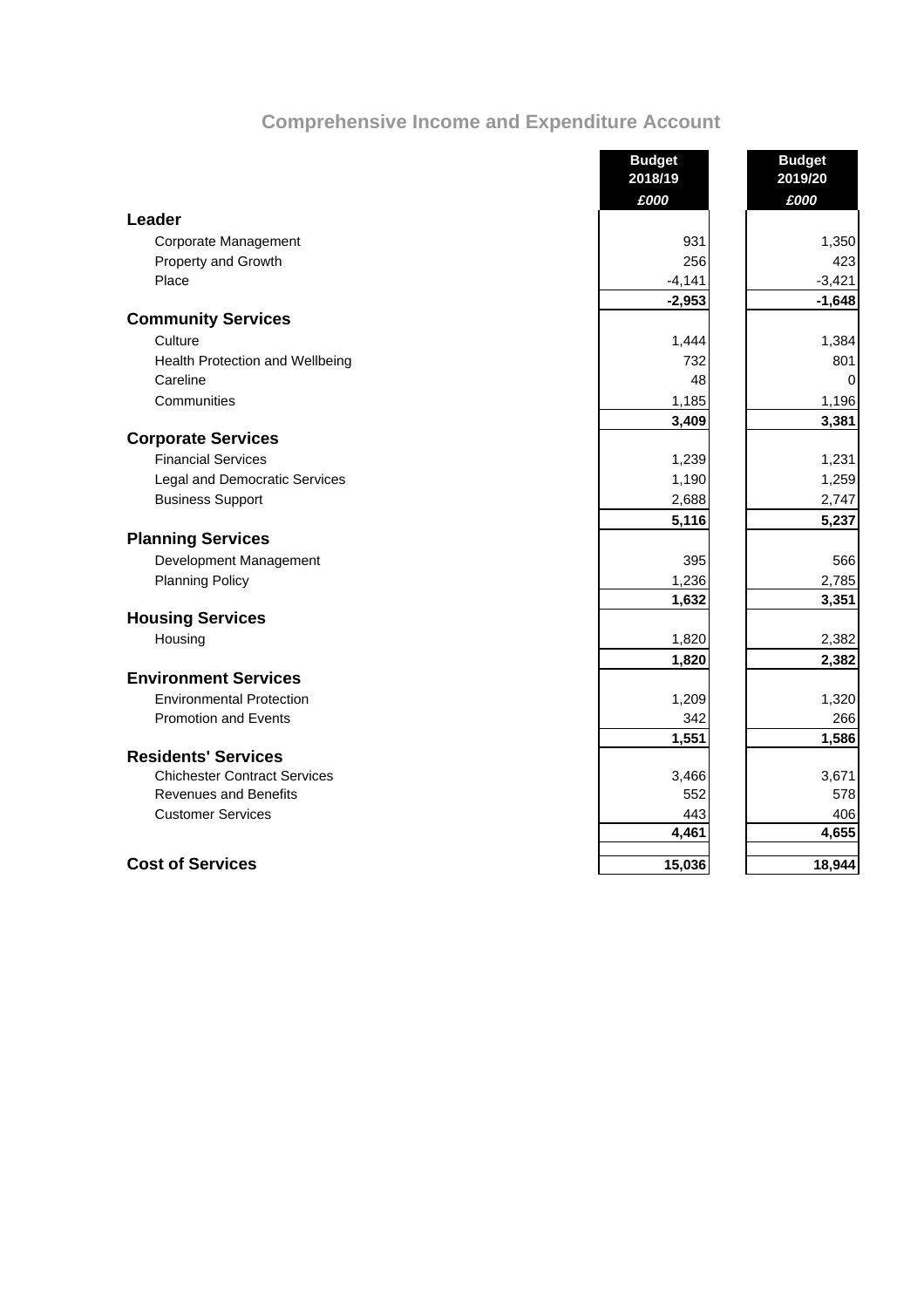## **Comprehensive Income and Expenditure Account**

|                                                                       | <b>Budget</b><br>2018/19 | <b>Budget</b><br>2019/20 |
|-----------------------------------------------------------------------|--------------------------|--------------------------|
|                                                                       | £000                     | £000                     |
|                                                                       |                          |                          |
| <b>Financing and Investment Income and Expenditure</b>                |                          |                          |
| Interest and investment income                                        | $-903$                   | $-1,083$                 |
| Changes in the value of Investments                                   | 565                      | $\mathbf 0$              |
| Interest received on finance leases (lessor)                          | $-116$                   | $-113$                   |
| Interest payable on finance leases (lessee)                           | 3                        | 0                        |
| <b>Investment Properties</b>                                          | -962                     | $-956$                   |
| Other Income                                                          | -30                      | $-30$                    |
|                                                                       | 13,593                   | 16,762                   |
| <b>ITEMS NOT FUNDED BY COUNCIL TAX</b>                                |                          |                          |
| Notional transactions for comparative and Accounting Code of Practice |                          |                          |
| purposes                                                              | $-4,244$                 | $-6,999$                 |
| Net transfer to or (from) reserves                                    |                          |                          |
| <b>Earmarked Reserves</b><br><b>Asset Replacement Reserve</b>         | 1,290                    | 1,337                    |
| <b>Capital Projects Reserve</b>                                       | -56                      | 283                      |
| <b>Restructuring Reserve</b>                                          | $\Omega$                 | $-314$                   |
| <b>Investment Opportunities Reserve</b>                               | 861                      | 533                      |
| <b>New Homes Bonus Reserve</b>                                        | 2,314                    | 2,178                    |
| <b>New Homes Bonus Grants Reserve</b>                                 | $-250$                   | $-250$                   |
| <b>Elections Reserve</b>                                              | 30                       | 30                       |
| <b>Other Reserves</b>                                                 | $-409$                   | 595                      |
| <b>General Fund Reserve</b>                                           | $-103$                   | $-324$                   |
|                                                                       | 3,677                    | 4,067                    |
| <b>DISTRICT COUNCIL REQUIREMENT</b>                                   | 13,026                   | 13,830                   |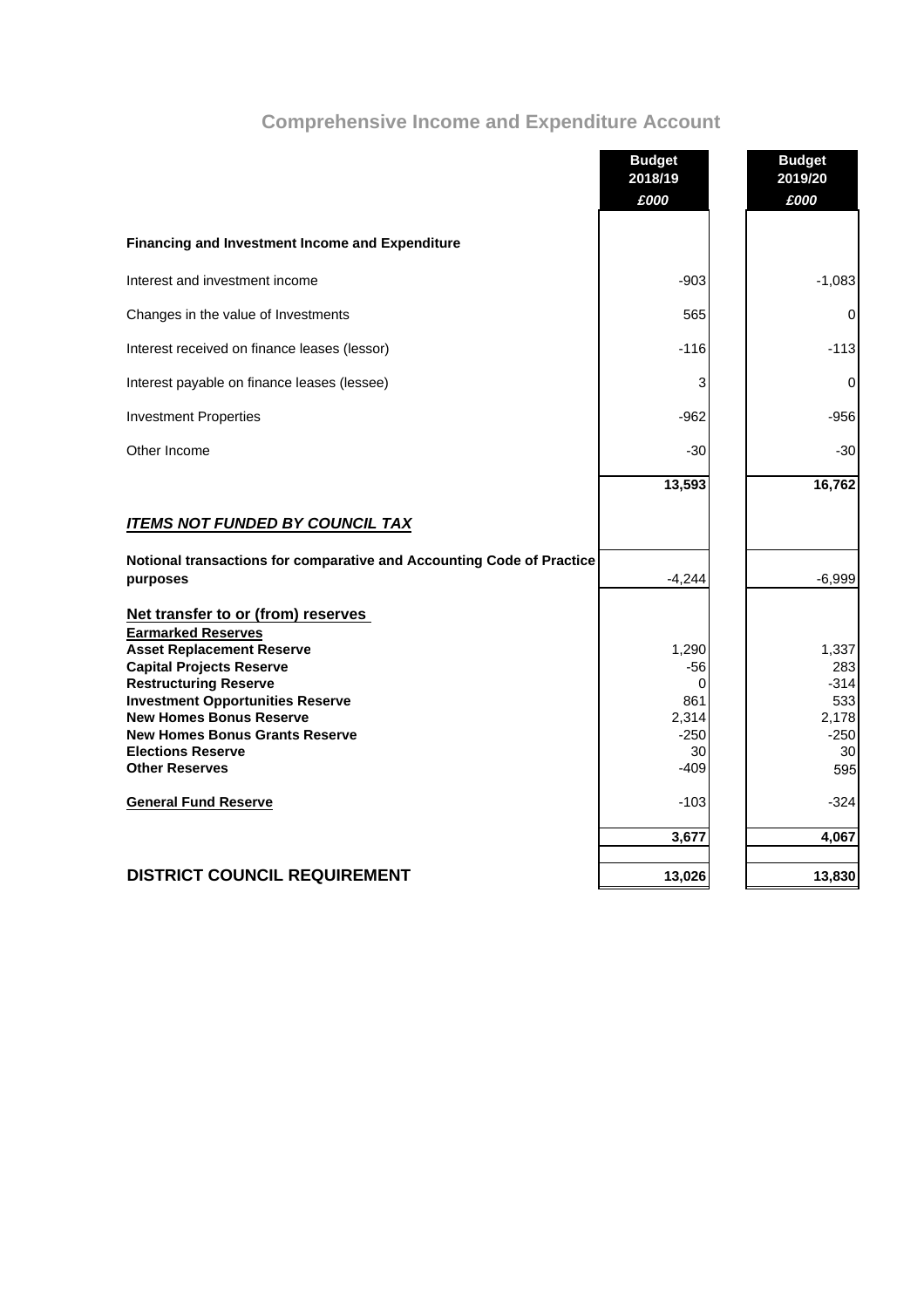#### **Budget Spending Plans 2019-20**

The Council's estimated budget requirement for 2019-20 is £13.830m (£11.652m excluding NHB). This represents a spending increase of 6.2% (or a 8.8% increase when excluding the NHB) over the base budget for 2018-19. The movement can be analysed as follows:

| <b>Major Variations</b>                                  | £000   |
|----------------------------------------------------------|--------|
| Base Budget 2018-19                                      | 13,025 |
| Expenditure budget increases (+6.4%)                     |        |
| 1. Pay Settlement                                        | 456    |
| 2. Net Inflation on Prices                               | 162    |
| 3. Salary increments                                     | 76     |
| 4. Pension Contributions                                 | 46     |
| 5. Business Rates payments                               | 61     |
| 6. Insurance Premiums                                    | 19     |
| 7. Postage                                               | 16     |
|                                                          | 836    |
| Expenditure budget decreases (-1.1%)                     |        |
| 8. Corporate Training                                    | -58    |
| 9. Council Tax Reduction Scheme Grant to Parish Councils | $-42$  |
| 10. Rent Rebates and Rent Allowances (net)               | $-37$  |
| Other minor variations (net)                             | $-2$   |
|                                                          | $-139$ |
| Decreases in income (+5.2%)                              |        |
| 11. Car Parking                                          | 385    |
| 12. Planning Application Income                          | 140    |
| 13. Recycling credits receivable from WSCC               | 87     |
| 14. Choose Work contribution                             | 37     |
| 15. Housing Benefits Administration Subsidy              | 29     |
|                                                          | 678    |
| Additional income (-2.4%)                                |        |
| 16. Estates rental and licence income                    | $-150$ |
| 17. Leisure Centre Management                            | $-92$  |
| 18. East Pallant House Service Charge Income             | $-35$  |
| 19. Street Naming and Numbering                          | $-27$  |
| 20. Homeless Hostel income                               | $-13$  |
|                                                          | $-317$ |
| Service Efficiencies (-2.6%)                             |        |
| 21. Senior Management Restructure                        | $-135$ |
| 22. Trade Waste disposal contract                        | $-102$ |
| 23. Savings arising from staff restructures              | -63    |
| 24. Service Transfer                                     | $-34$  |
|                                                          | $-334$ |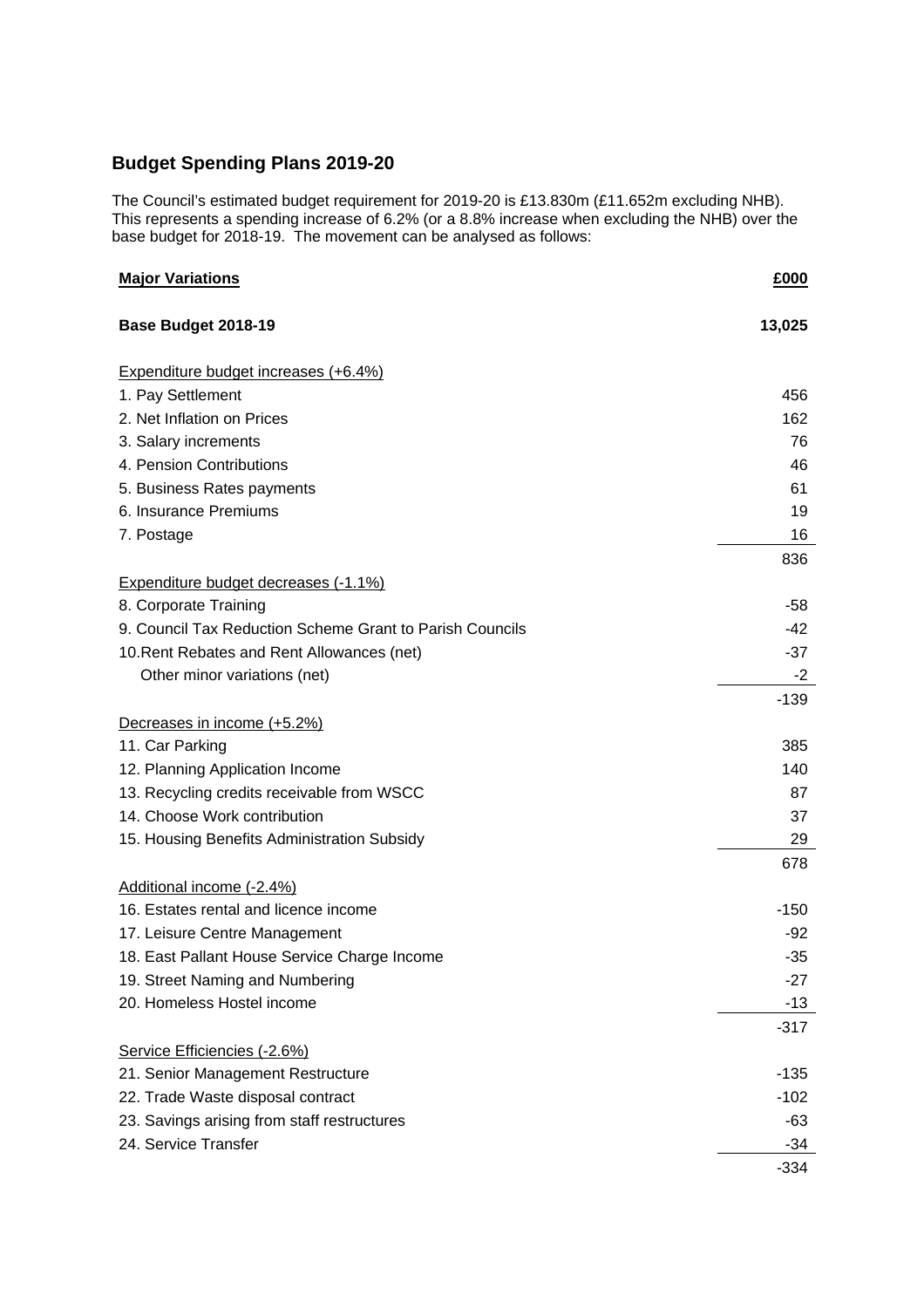#### **Major Variations**

| Growth Items (+1.2%)                                                                                                    |                     |
|-------------------------------------------------------------------------------------------------------------------------|---------------------|
| 25. Corporate pay review                                                                                                | 64                  |
| 26. Car Parks card and contactless payments                                                                             | 50                  |
| 27. Holiday Pay                                                                                                         | 26                  |
| 28. Environmental Health Officer                                                                                        | 12                  |
|                                                                                                                         | 152                 |
| 29. Contribution to/from reserves – subject to Final Settlement (0.5%)                                                  |                     |
| <b>Business Rates Equalisation Reserve</b>                                                                              | 738                 |
| Revenue Budget Support Contingency                                                                                      | 150                 |
| Revenue contribution to the provision for future asset renewals                                                         | 70                  |
| Removal of contribution to the Investment Risk Reserve                                                                  | $-565$              |
| Contribution to the Investment Opportunities Reserve (net movement)                                                     | $-328$              |
|                                                                                                                         | 65                  |
| <b>Budget Requirement (excluding decrease in NHB)</b>                                                                   | 13,966              |
| NHB (movement in year) (-1.0%)                                                                                          | $-136$              |
| <b>Budget Requirement 2019-20</b>                                                                                       | 13,830              |
| <b>Financed By:</b>                                                                                                     |                     |
| <b>Financial Settlement</b>                                                                                             |                     |
| <b>Revenue Support Grant</b>                                                                                            | 0                   |
| Settlement related grants                                                                                               | 0<br>$\overline{0}$ |
| <b>Council Tax</b>                                                                                                      |                     |
| Council Tax payers                                                                                                      | 8,577               |
| Collection Fund deficit (Council Tax)                                                                                   | $-27$               |
|                                                                                                                         | 8,550               |
| <b>Business Rates Retention Scheme (BRRS)</b>                                                                           |                     |
| <b>Retained Business Rates</b>                                                                                          | 9,666               |
| Business Rate Tariff payable to central government                                                                      | $-7,229$            |
| BRRS grants from central government<br>Business Rates Levy payable to central government (or to the West Sussex coastal | 1,287               |
| pool)                                                                                                                   | -646                |
| Collection Fund surplus (NDR)                                                                                           | 24                  |
|                                                                                                                         | 3,102               |
| <b>Funding excluding NHB</b>                                                                                            | 11,652              |
| <b>NHB</b>                                                                                                              | 2,178               |
| <b>Total Funding</b>                                                                                                    | 13,830              |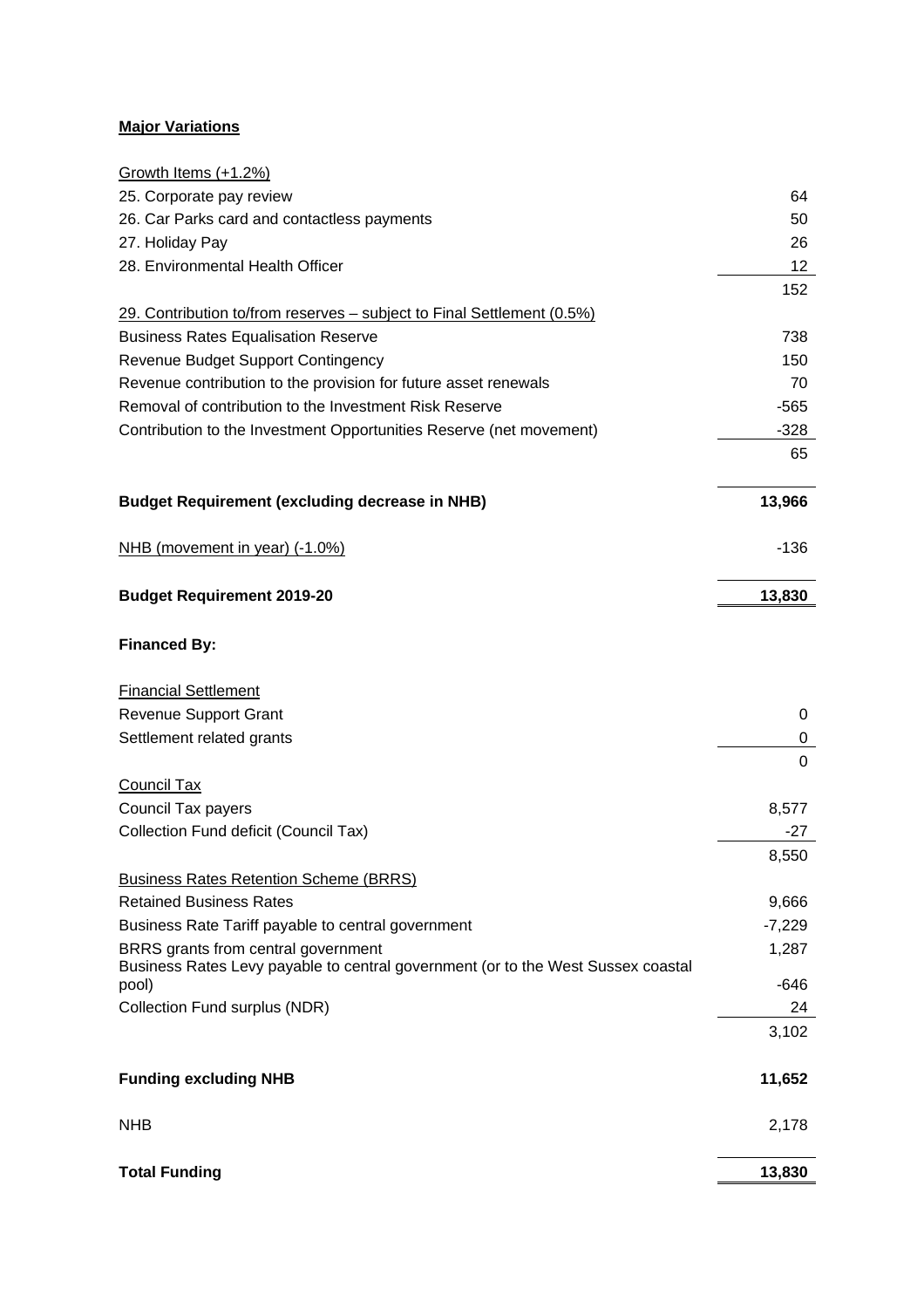An explanation of each of the major variances shown in the table above can be found in the following paragraphs:

#### **Budget Increases**

- 1. Pay Settlement (budget increase of £456,000) The 2019-20 base budget includes provision for a 2% pay increase.
- 2. Net Inflation on prices (budget increase of £162,100) This takes into account cost inflation of £278k which is offset against income inflation (excluding car parks) of -£116k. General inflation has been estimated at 3%.
- 3. Salary Increments (budget increase of £75,900) The impact of incremental drift on council staff salaries.
- 4. Pension Contributions (budget increase of £45,700) 0.4% contribution increase from 21.00% to 21.40%. Annual pension cost = £2.9m.
- 5. Business Rates Payments (budget increase of £61,200) Overall increase in business rates payable on council owned properties. It was anticipated that 100% rate relief would be granted on the Council's public conveniences generating a budget reduction of some £31k. However, as this new relief requires primary legislation we have been informed by the government that this is now unlikely to happen in 2019-20.
- 6. Insurance Premiums (budget increase of £18,900) Increase in Council-wide insurance premiums.
- 7. Postage (budget increase of £16,000) Service cost pressure, budget has been exceeded for several years.

#### **Budget decreases**

- 8. Corporate Training (budget decrease of £58,000) Reduce Corporate Training Budget as per five year Financial Strategy.
- 9. CTR Grant to Parish Councils (budget decrease of £41,600) Reduction in Council Tax Reduction (CTR) scheme grant paid to Parish Councils as agreed at December 2018 Cabinet. Total sum payable in 2019-20 is £34k.
- 10. Rent rebates and rent allowances (net) (budget decrease of £36,700)

Net decrease in Housing Benefit Subsidy and expenditure. The net impact of Housing Benefit payments after the receipt of government subsidy is extremely difficult to predict as it is influenced by caseload volume, changing economic conditions and also government initiatives that affect the value of payments made and also the levels of subsidy provided. The forecast for the current financial year indicates that expenditure on housing benefit payments to claimants will fall to £34.3 million compared to the outturn for 2017-18 of £34.6 million. The budget estimate of £31.1 million for 2019-20 reflects a reduction of 1% on 2018-19 budget as an estimate of the impact of changes to Housing Benefit entitlement. The council is estimated to receive £30.4 million Housing Benefit Subsidy. The net cost to the Council (excluding the recovery of overpayments) has increased by £27k from £714k to £741k. The recovery of overpayments (net of changes to the bad debts provision) reduces the budget by -£63k.

#### **Decrease in income**

- 11. Car Parks (decrease in income of £384,500)
	- Car parking income has decreased due to the following:
		- Correction to budgeting error for car parking permits £54,500
		- Reduction in income as the franchise for car washing in Council car parks has ended £30,000
		- Permanent adjustment downwards for car parking income reflecting the current economic downturn £300,000.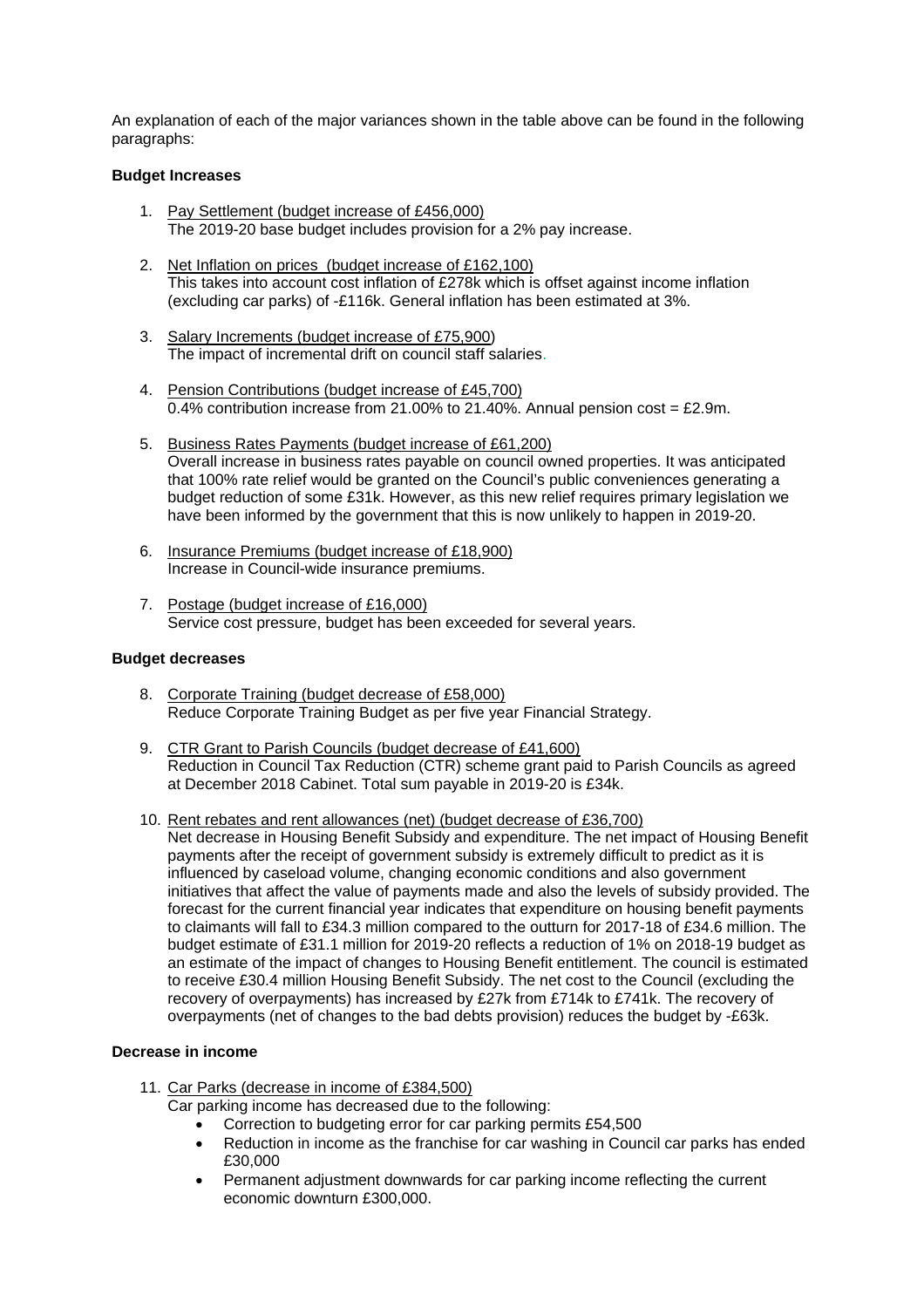- 12. Planning Application Income (decrease in income of £140,000) Estimated reduction in the volume of applications being received.
- 13. Recycling credits receivable from WSCC (decrease in income of £87,000) Reduction in income due to new West Sussex County Council regime.
- 14. Choose Work (decrease in income of £37,000) Correction of budgeting error for a funding contribution for the Choose Work programme that was double-counted in the 2018-19 base budget.
- 15. Housing Benefits Administration Subsidy (decrease in income of £28,800) Reduction in Housing Benefit administration subsidy grant provided by the Department for Work and Pensions.

#### **Additional Income**

- 16. Estates rentals and licence income (additional income of £150,400) Most significant changes are: Enterprise Centre £130k, Careline building £19k, and Plot 21 Terminus Road -£25k. Total Estates rental income is estimated to be £1.8m (excl. Investment Property income).
- 17. Leisure Centre Management (additional income of £92,400) The income the Council will receive from the leisure management contract will increase from £554k to £646k in year 4 of the ten year contract.
- 18. East Pallant House Service Charge Income (additional income of £35,200) Service charges paid by the external organisations that are now using East Pallant House
- 19. Street Naming and Numbering (additional income of £27,300) Introduction of a new charging regime for street naming and numbering, for the discretionary function to developers for the initial allocation of street naming and numbering at the time of construction.
- 20. Homeless Hostel Rental Income (additional income of £12,600) The occupancy rate at the Westward House homeless hostel in Chichester has increased from 82.5% to 85%.

#### **Service Efficiencies**

- 21. Savings arising from Senior Management Restructure (budget decrease of £135,300 The following savings have been agreed:
	- Succession Planning as agreed by Cabinet on 22 November 2016 -£65k.
	- Restructuring as agreed by Cabinet  $8<sup>th</sup>$  January 2019 -£70k.
- 22. New Trade Waste Disposal Contract (budget decrease of £102,000) Contract is now with a new provider located in Ford. Previously this was with West Sussex County Council.
- 23. Savings arising from staffing restructures (budget decrease of £63,400) Further staffing restructures have produced the following savings:
	- Contact Centre £13k
	- Chichester Contract Services £50k
- 24. Service transfer (budget decrease of £34,000) Service transfer to a private provider as agreed by Cabinet on 6 November 2018.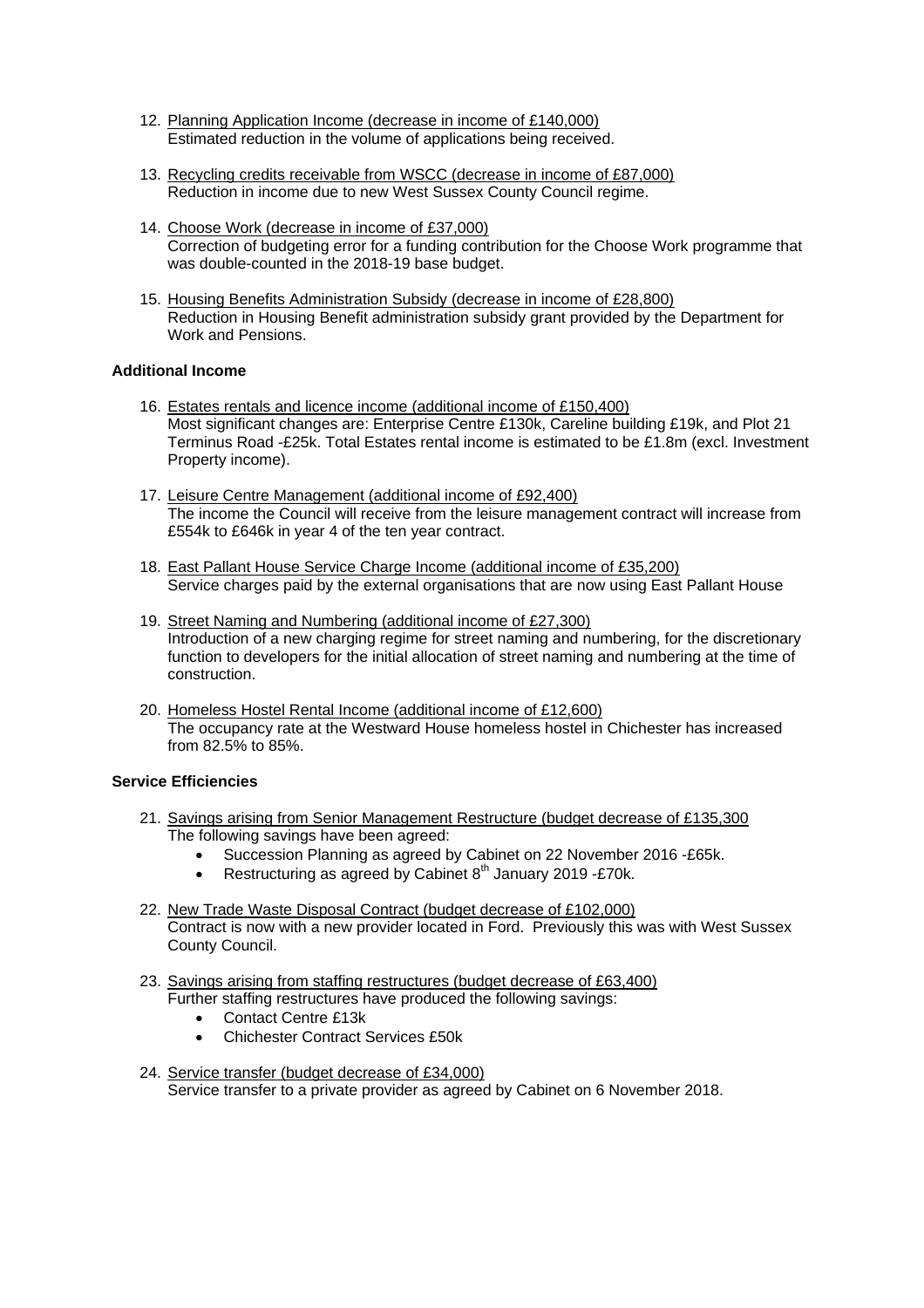#### **Growth Items**

- 25. Corporate pay review (budget increase of £64,100) At its meeting in January 2019, Cabinet approved a budget increase of £64,100 to fund the outcome of the corporate pay review including salary protection costs during the three year period 2019-20 to 2021-22.
- 26. Car Parks card and contactless payments (budget increase of £50,000) Additional budget required to cover the costs of card and contactless payments.
- 27. Holiday Pay (budget increase of £26,000) There is a new requirement to pay holiday pay on overtime payments to staff.
- 28. Additional Environmental Health Officer (budget increase of £11,600) Senior Environmental Health Officer post 0.50 FTE, net of savings identified to fund this post.

#### **Contributions to/from reserves**

29. Contributions to/from reserves - subject to Final Settlement (an increase of £65,000) The budget for 2018-19 included a £738k contribution from the Business Rates Equalisation Reserve. This reserve is used to account for the net effect of timing differences between funds recognised in the Council's General Fund in accordance with accounting rules and the timing of cash payments received from Central Government. A contribution from this reserve is not required in 2019-20.

A sum of £150,000 will be transferred to the Revenue Support Reserve to mitigate the potential impact of funding pressures on the community in the Chichester district.

Inflationary increase in contribution to the Asset Replacement Programme (ARP) of £37k plus an increased annual contribution of £33k as a result of a review of the fund for the 2019-20 budget. The total contribution to the ARP is £1.4m.

The budget for 2018-19 included a sum of £565k towards the change in the value of council investments as a consequence of the decision by the Chartered Institute of Public Finance and Accountancy (CIPFA) to adopt IFRS9. In November 2018, after successful lobbying to the Ministry of Housing, Communities and Local Government (MHCLG), the Government issued a "statutory override" for a five year period. This one-off budget has been set aside in the Investment Risk Reserve in 2018-19, and removed from the base budget in 2019-20.

A contribution to reserves of £533k has been set aside for new investment opportunities. This represents a £328k decrease on the base budget contribution from 2018-19. Use of this reserve will follow the normal project approval process via Cabinet and Council (depending on value). Council on 5th March 2019 requested that Cabinet consider the following initiatives to be funded from this reserve:

- The appointment of a Climate Emergency Officer on a three year fixed term contract;
- Evening parking to be free of charge in two Chichester city car parks for an initial fixed term of three years; and,
- Any remaining balance to be placed in the Investment Opportunities Reserve.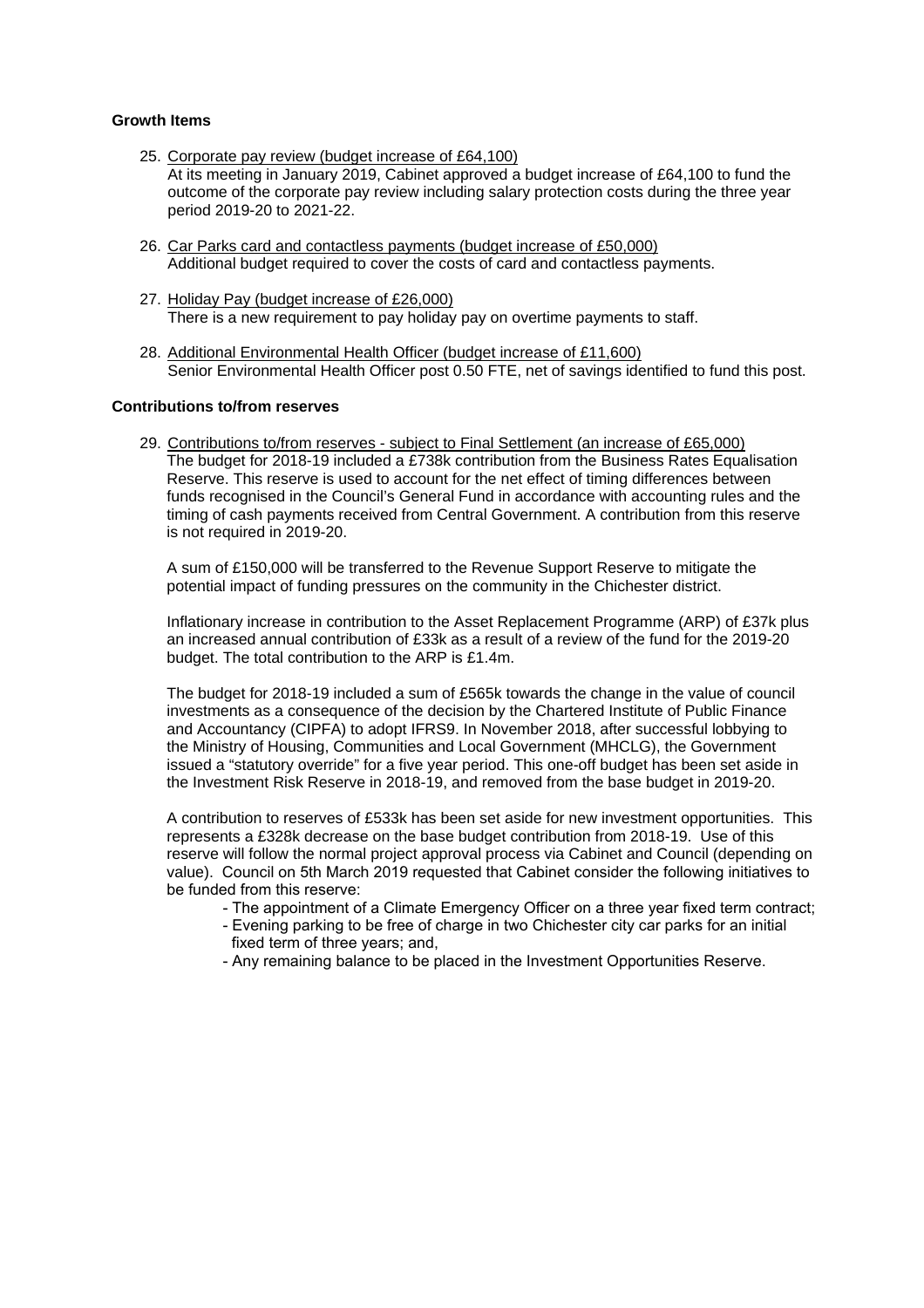

## **Cabinet Portfolios**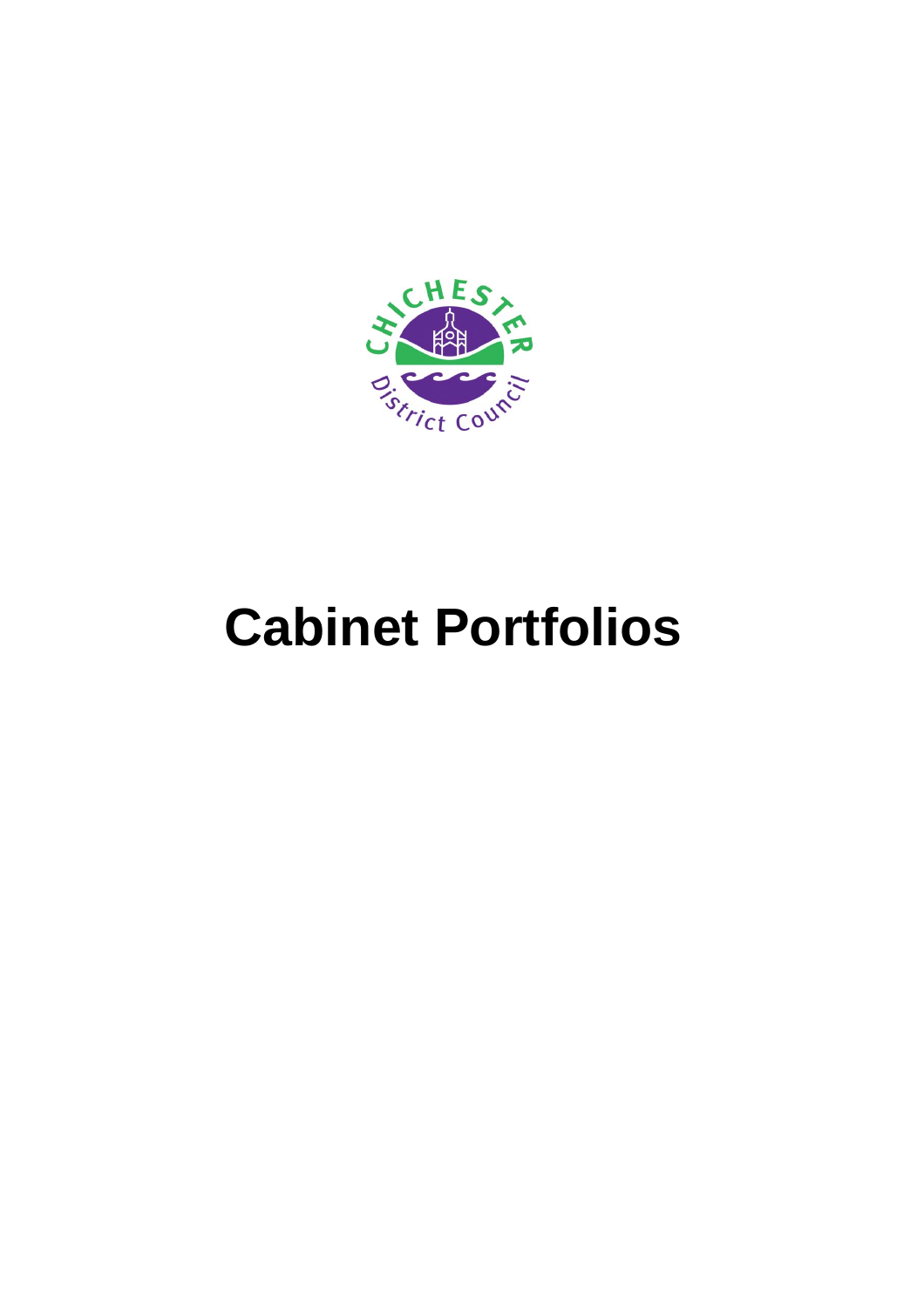## <span id="page-13-0"></span>**LEADER OF THE COUNCIL PORTFOLIO**

#### **Council Leader**



Cllr Mr A (Tony) Dignum Tel: 01243 538585 Email: tdignum@chichester.gov.uk

|                     | £000     |
|---------------------|----------|
| <b>Summary</b>      |          |
| Employee costs      | 2,851    |
| Other running costs | 2,644    |
| Capital charges     | 1,138    |
| Income              | $-8,281$ |
| Net Cost            | $-1,648$ |

#### **Area of Responsibility included in Summary:**

#### **Corporate Management**

| Employee costs      | 1.277 |
|---------------------|-------|
| Other running costs | 61    |
| Capital charges     | 12    |
| Income              |       |
|                     | 1,350 |

| <b>Property and Growth</b>  |          |
|-----------------------------|----------|
| Employee costs              | 878      |
| Other running costs         | 536      |
| Capital charges             | 822      |
| Income                      | $-1,813$ |
|                             | 423      |
| <b>Which includes:</b>      |          |
| <b>Building Services</b>    |          |
| Employee costs              | 195      |
| Other running costs         | 22       |
| Capital charges             | 3        |
| Income                      | 0        |
|                             | 220      |
| <b>Economic Development</b> |          |
| Employee costs              | 243      |
| Other running costs         | 80       |
| Capital charges             | 4        |
| Income                      | 0        |
|                             | 327      |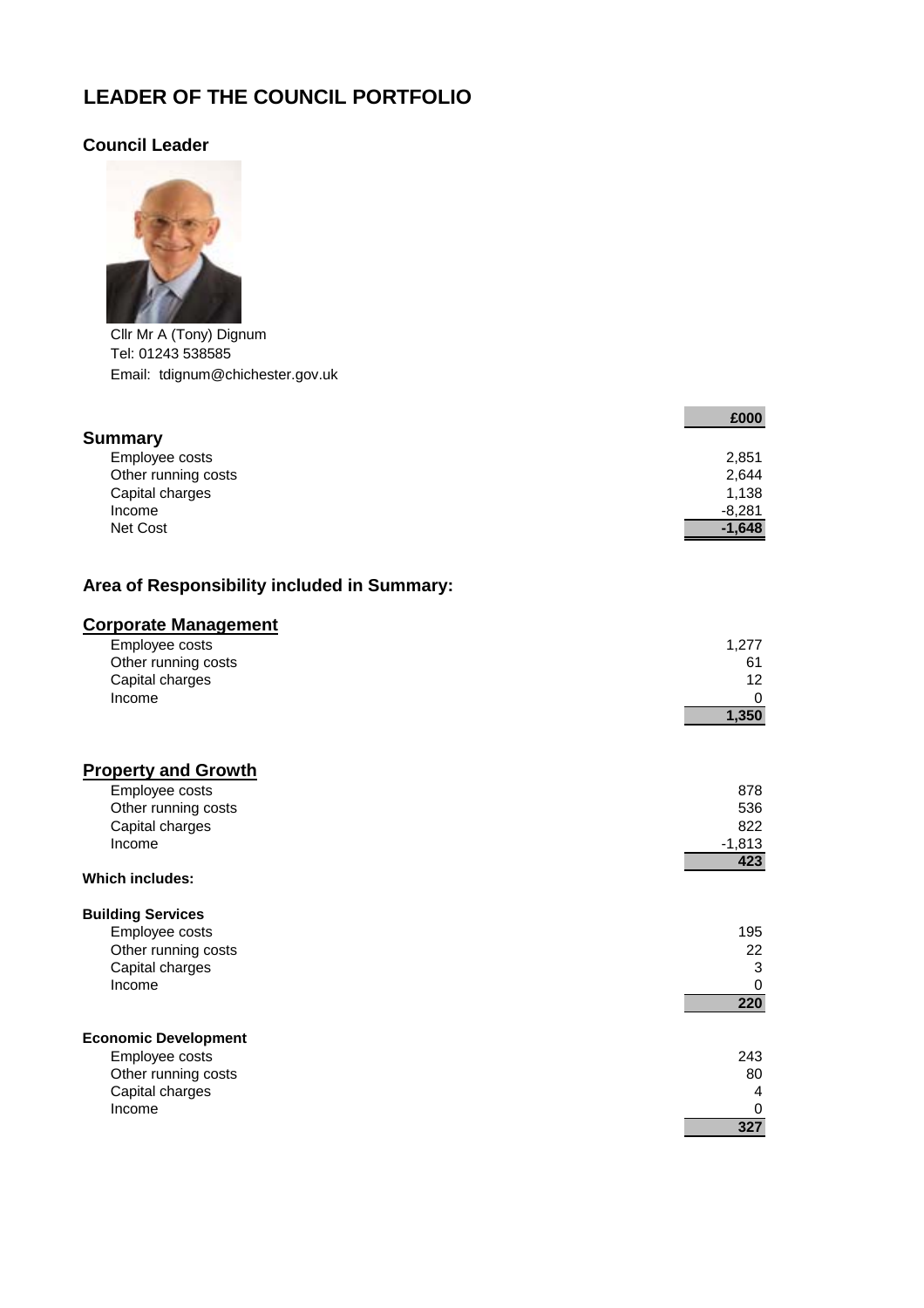## **LEADER OF THE COUNCIL PORTFOLIO**

| <b>Estates Services</b>               |                         |
|---------------------------------------|-------------------------|
| Employee costs                        | 440                     |
| Other running costs                   | 434                     |
| Capital charges                       | 815                     |
| Income                                | $-1,813$                |
|                                       | $-124$                  |
|                                       |                         |
| <b>Place</b>                          |                         |
|                                       |                         |
| Employee costs                        | 696                     |
| Other running costs                   | 2,047                   |
| Capital charges                       | 304                     |
| Income                                | $-6,468$                |
|                                       | $-3,421$                |
| <b>Which includes:</b>                |                         |
| <b>Car Parks</b>                      |                         |
| Employee costs                        | 513                     |
| Other running costs                   | 1,542                   |
| Capital charges                       | 193                     |
| Income                                | $-6,428$                |
|                                       | $-4,180$                |
| <b>Footway Lighting</b>               |                         |
| Employee costs                        | 0                       |
| Other running costs                   | $\overline{\mathbf{4}}$ |
| Capital charges                       | $\pmb{0}$               |
| Income                                | $\pmb{0}$               |
|                                       | $\overline{4}$          |
| <b>Public Conveniences</b>            |                         |
|                                       | 47                      |
| Employee costs                        |                         |
| Other running costs                   | 379                     |
| Capital charges                       | 110                     |
| Income                                | $-29$<br>507            |
|                                       |                         |
| <b>Vision</b>                         |                         |
| Employee costs                        | 133                     |
| Other running costs                   | 122                     |
| Capital charges                       | 1                       |
| Income                                | $-11$                   |
|                                       | 245                     |
| <b>Business Improvement Districts</b> |                         |
| Employee costs                        | 3                       |
| Other running costs                   | $\pmb{0}$               |
| Capital charges                       | $\pmb{0}$               |
| Income                                | $\pmb{0}$               |
|                                       | $\overline{\mathbf{3}}$ |

Full details of Cabinet Member Responsibilities can be found in the Council Website at http://chichester.moderngov.co.uk/mgCommitteeDetails.aspx?ID=135.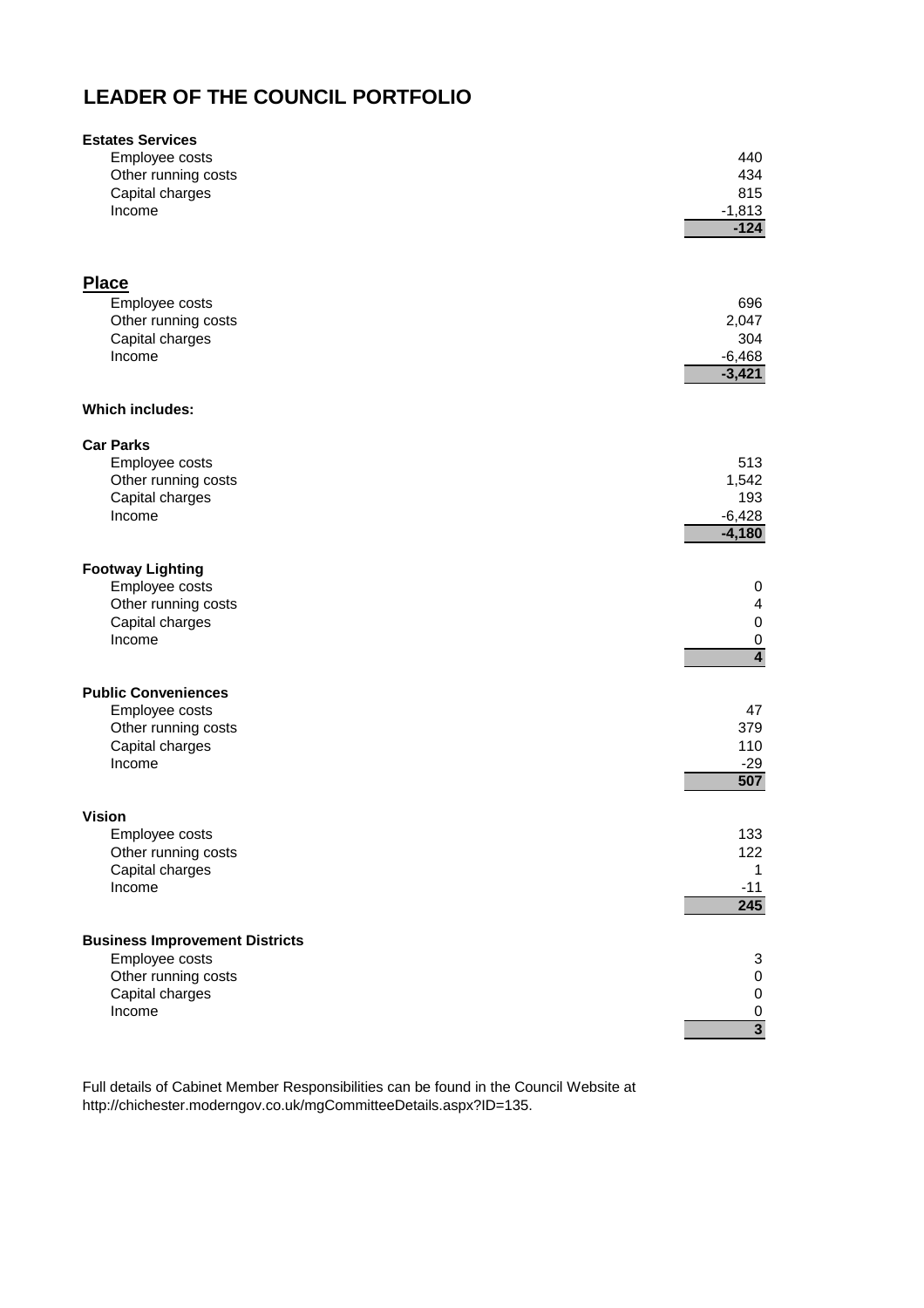## <span id="page-15-0"></span>**COMMUNITY SERVICES PORTFOLIO**

## **Deputy Leader and Cabinet Member for Community Services**



Cllr Mrs Eileen Lintill Tel: 01798 342948 Email: elintill@chichester.gov.uk

|                     | £000     |
|---------------------|----------|
| <b>Summary</b>      |          |
| Employee costs      | 1,783    |
| Other running costs | 2,535    |
| Capital charges     | 862      |
| Income              | $-1,799$ |
| Net Cost            | 3,381    |

## **Area of Responsibility included in Summary:**

| <b>Culture</b>                             |                |
|--------------------------------------------|----------------|
| Employee costs                             | 391            |
| Other running costs                        | 1,135          |
| Capital charges                            | 815            |
| Income                                     | $-957$         |
| <b>Which includes:</b>                     | 1,384          |
|                                            |                |
| <b>Arts Development</b>                    |                |
| Employee costs                             | 0              |
| Other running costs                        | 50             |
| Capital charges                            | 4              |
| Income                                     | $-50$          |
|                                            | $\overline{4}$ |
| <b>Leisure and Sports Development</b>      |                |
| Employee costs                             | 26             |
| Other running costs                        | 38             |
| Capital charges                            | 12             |
| Income                                     | 0              |
|                                            | 76             |
| <b>Leisure Centres Contract Management</b> |                |
| Employee costs                             | 20             |
| Other running costs                        | 57             |
| Capital charges                            | 621            |
| Income                                     | $-589$         |
|                                            | 109            |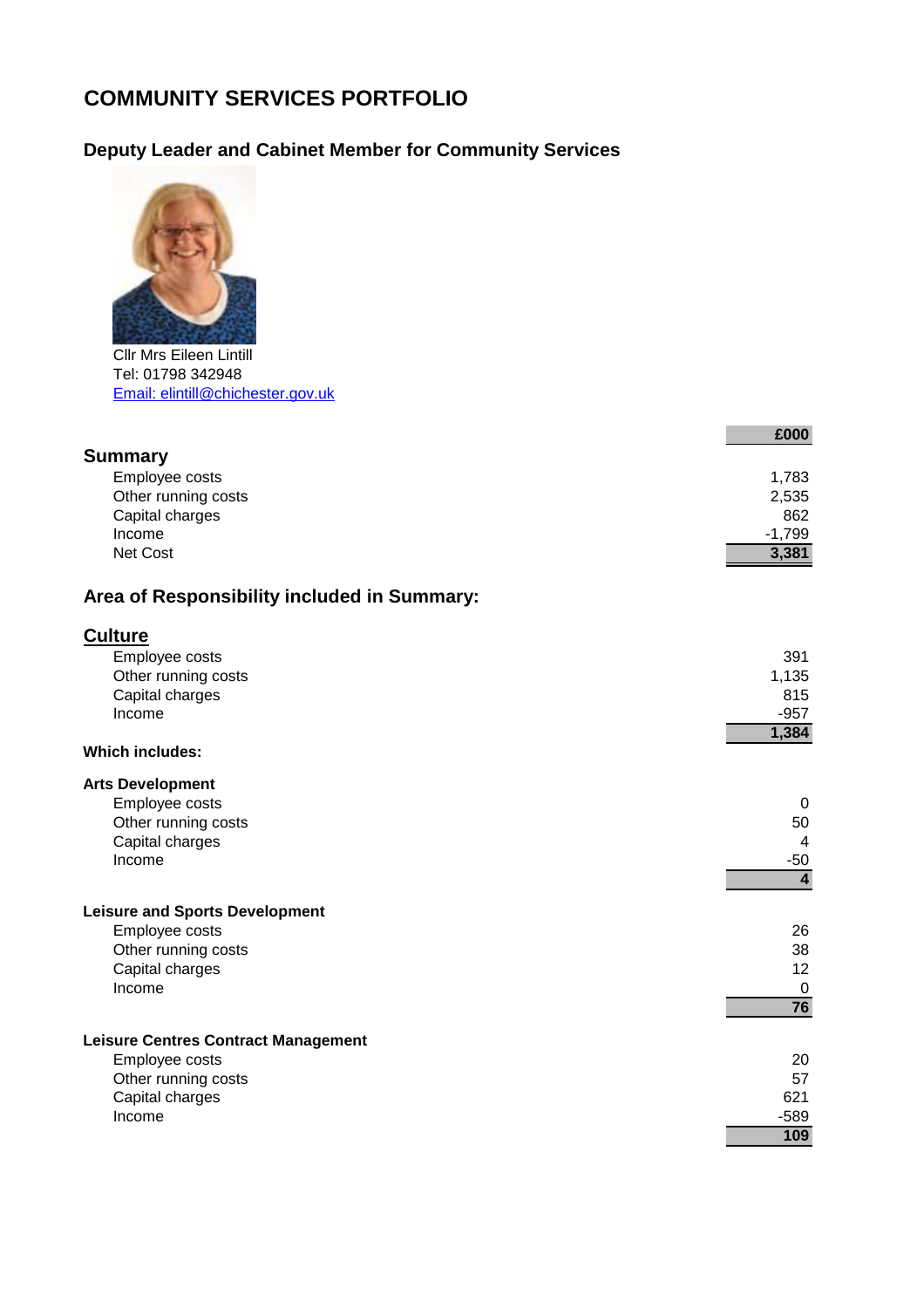## **COMMUNITY SERVICES PORTFOLIO**

| <b>Novium Museum and Tourist Information</b>          | 340              |
|-------------------------------------------------------|------------------|
| Employee costs                                        | 559              |
| Other running costs                                   | 174              |
| Capital charges                                       | $-245$           |
| Income                                                | 828              |
| <b>Tourism Support</b>                                | 0                |
| Employee costs                                        | 50               |
| Other running costs                                   | 0                |
| Capital charges                                       | 0                |
| Income                                                | 50               |
| Pallant House Gallery and Chichester Festival Theatre | 5                |
| Employee costs                                        | 381              |
| Other running costs                                   | 4                |
| Capital charges                                       | $-73$            |
| Income                                                | 317              |
| <b>Health Protection &amp; Wellbeing</b>              | 853              |
| Employee costs                                        | 309              |
| Other running costs                                   | 13               |
| Capital charges                                       | $-374$           |
| Income                                                | 801              |
| <b>Which includes:</b>                                |                  |
| <b>Commercial and Public Safety</b>                   | 458              |
| Employee costs                                        | 69               |
| Other running costs                                   | $6\phantom{1}6$  |
| Capital charges                                       | -8               |
| Income                                                | 525              |
| <b>Health Development</b>                             | 343              |
| Employee costs                                        | 199              |
| Other running costs                                   | 5                |
| Capital charges                                       | $-366$           |
| Income                                                | 181              |
| <b>Emergency Planning</b>                             | 49               |
| Employee costs                                        | 39               |
| Other running costs                                   | 1                |
| Capital charges                                       | $\mathbf 0$      |
| Income                                                | 89               |
| <b>Pest Control</b>                                   | 3                |
| Employee costs                                        | $\overline{c}$   |
| Other running costs                                   | $\mathbf 1$      |
| Capital charges                                       | $\pmb{0}$        |
| Income                                                | $6 \overline{6}$ |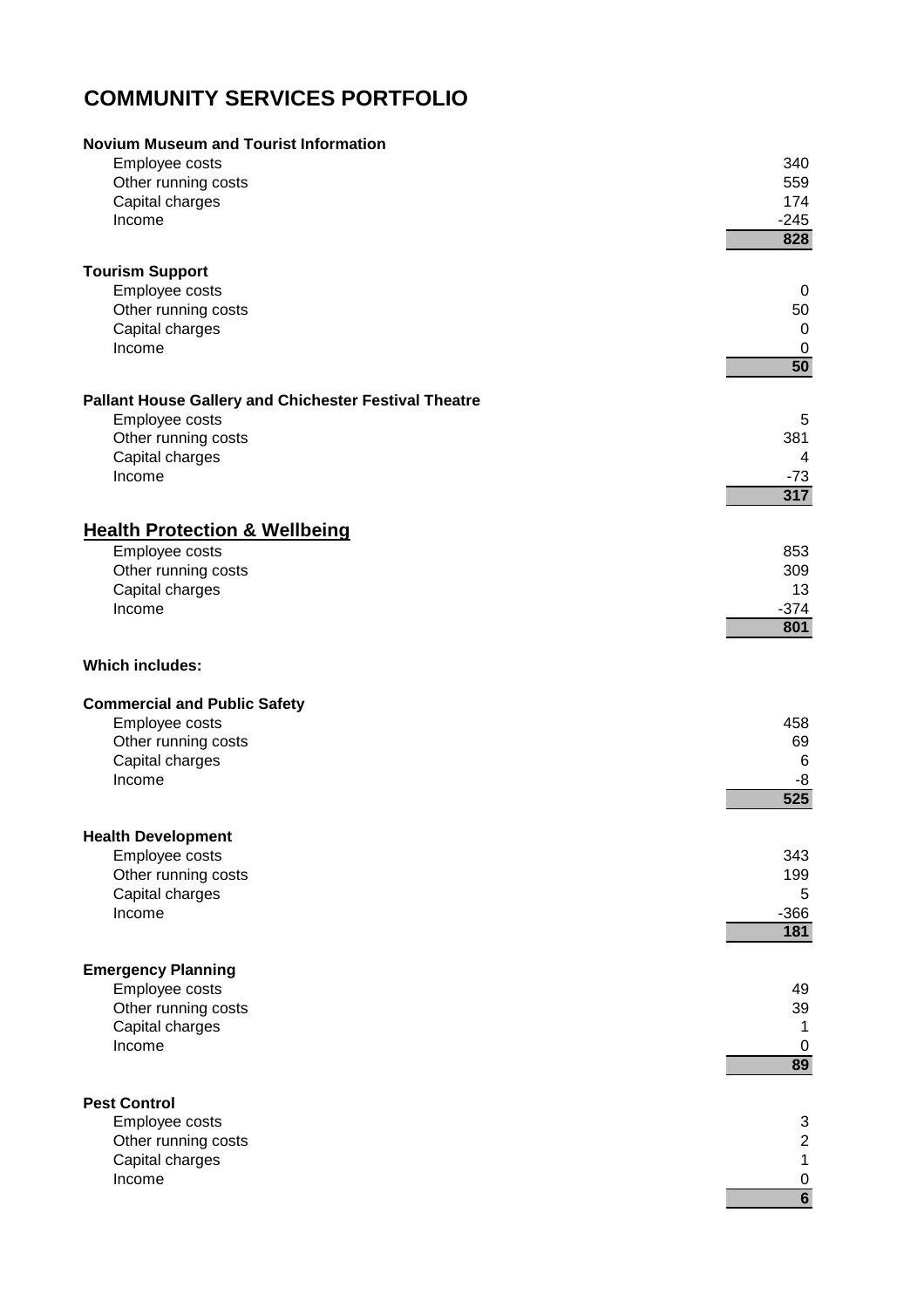## **COMMUNITY SERVICES PORTFOLIO**

| <b>Communities</b>          |        |
|-----------------------------|--------|
| Employee costs              | 539    |
| Other running costs         | 1,091  |
| Capital charges             | 34     |
| Income                      | $-468$ |
|                             | 1,196  |
| <b>Which includes:</b>      |        |
| <b>CCTV</b>                 |        |
| Employee costs              | 0      |
| Other running costs         | 204    |
| Capital charges             | 15     |
| Income                      | $-15$  |
|                             | 204    |
| <b>Community Engagement</b> |        |
| Employee costs              | 168    |
| Other running costs         | 831    |
| Capital charges             | 7      |
| Income                      | $-282$ |
|                             | 724    |
|                             |        |
| <b>Community Safety</b>     |        |
| Employee costs              | 371    |
| Other running costs         | 56     |
| Capital charges             | 12     |
| Income                      | $-171$ |
|                             | 268    |

Full details of Cabinet Member Responsibilities can be found in the Council Website at http://chichester.moderngov.co.uk/mgCommitteeDetails.aspx?ID=135.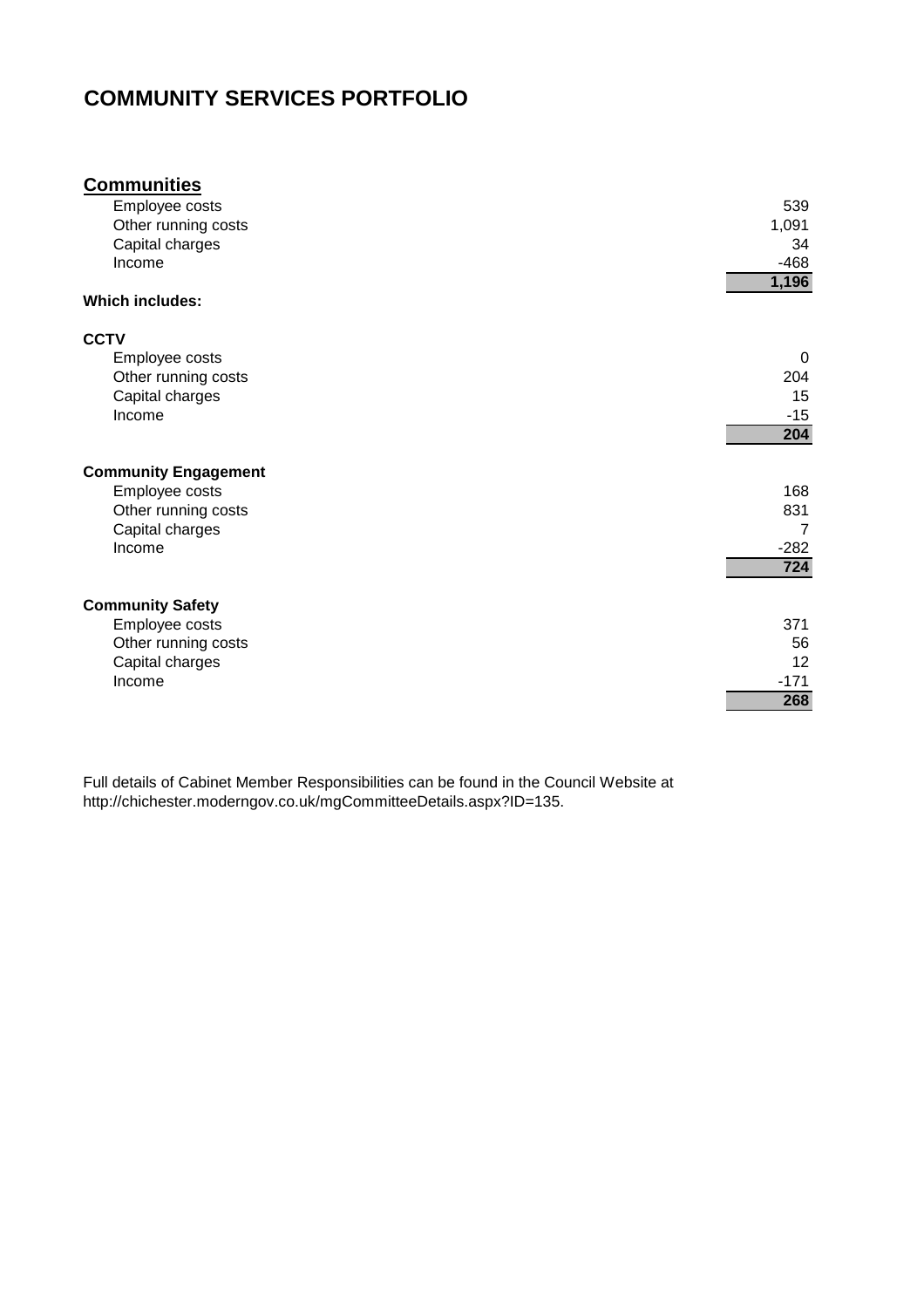## <span id="page-18-0"></span>**CORPORATE SERVICES PORTFOLIO**

## **Cabinet Member for Corporate Services**



Cllr Mr Peter Wilding Tel: 01428 707324 Email: pwilding@chichester.gov.uk

|                     | £000  |
|---------------------|-------|
| <b>Summary</b>      |       |
| Employee costs      | 3,202 |
| Other running costs | 1,751 |
| Capital charges     | 339   |
| Income              | $-55$ |
| Net Cost            | 5,237 |

#### **Area of Responsibility included in Summary:**

#### **Financial Services**

| Employee costs      | 863   |
|---------------------|-------|
| Other running costs | 357   |
| Capital charges     | 15    |
| Income              | -4    |
|                     | 1,231 |

#### **Which includes:**

| <b>Accountancy Services</b>         |     |
|-------------------------------------|-----|
| Employee costs                      | 577 |
| Other running costs                 | 89  |
| Capital charges                     | 10  |
| Income                              | -1  |
|                                     | 675 |
| <b>Audit Services</b>               |     |
| Employee costs                      | 193 |
| Other running costs                 | 23  |
| Capital charges                     | 3   |
| Income                              | 0   |
|                                     | 219 |
|                                     |     |
| <b>Strategic Financial Services</b> |     |
| Employee costs                      | 2   |
| Other running costs                 | 235 |
| Capital charges                     | 0   |
| Income                              | -3  |
|                                     | 234 |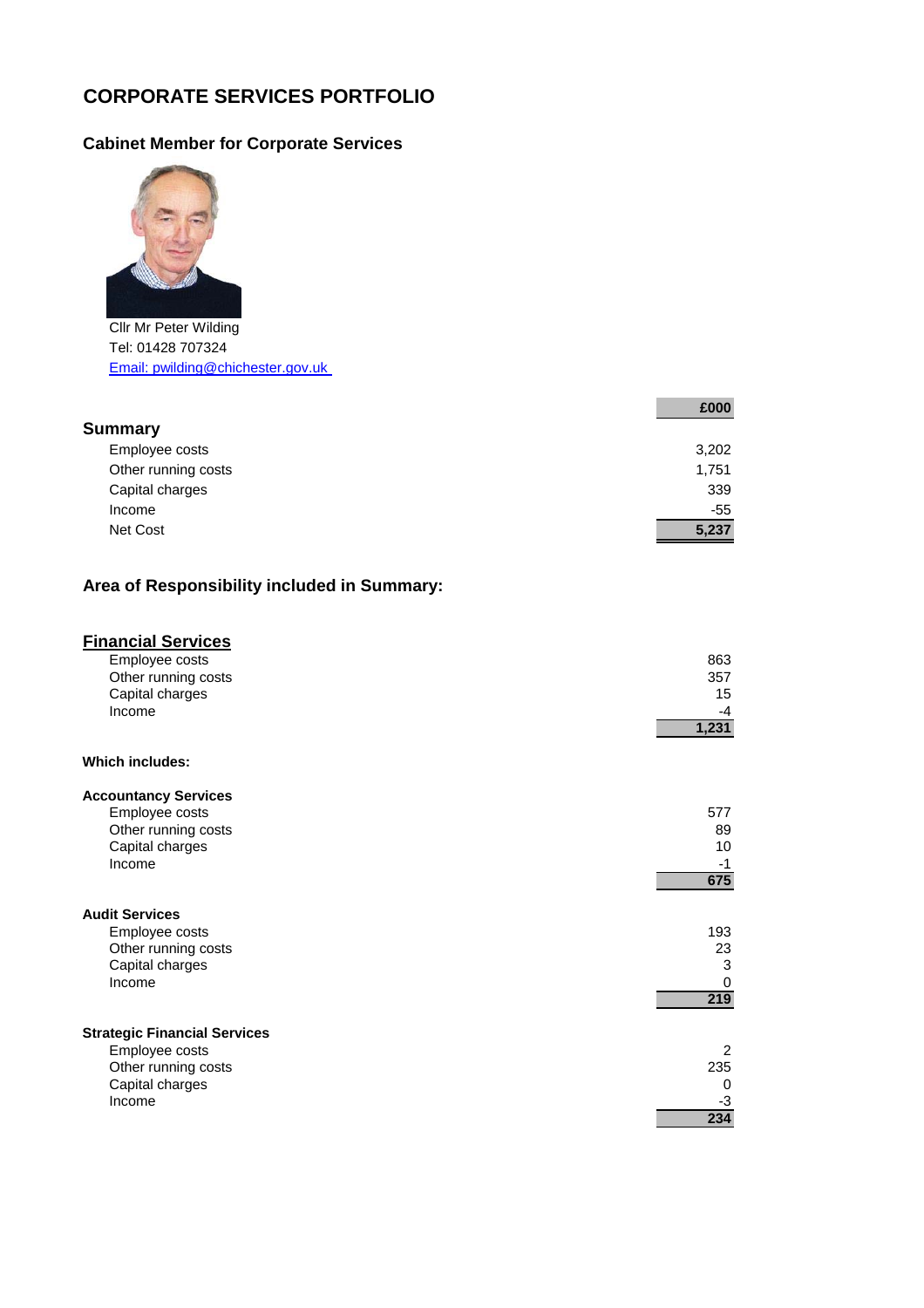## **CORPORATE SERVICES PORTFOLIO**

| <b>Health and Safety</b>             | 91             |
|--------------------------------------|----------------|
| Employee costs                       | 10             |
| Other running costs                  | $\overline{2}$ |
| Capital charges                      | $\pmb{0}$      |
| Income                               | 103            |
| <b>Legal and Democratic Services</b> | 713            |
| Employee costs                       | 531            |
| Other running costs                  | 20             |
| Capital charges                      | -5             |
| Income                               | 1,259          |
| <b>Which includes:</b>               |                |
| <b>Legal Services</b>                | 331            |
| Employee costs                       | 89             |
| Other running costs                  | 4              |
| Capital charges                      | -5             |
| Income                               | 419            |
| <b>Democratic Representation</b>     | 338            |
| Employee costs                       | 438            |
| Other running costs                  | 16             |
| Capital charges                      | 0              |
| Income                               | 792            |
| <b>Procurement</b>                   | 44             |
| Employee costs                       | $\overline{4}$ |
| Other running costs                  | $\mathbf 0$    |
| Capital charges                      | 0              |
| Income                               | 48             |
| <b>Business Support</b>              | 1,626          |
| Employee costs                       | 863            |
| Other running costs                  | 304            |
| Capital charges                      | -46            |
| Income                               | 2,747          |
| <b>Which includes:</b>               |                |
| <b>Elections</b>                     | 150            |
| Employee costs                       | 97             |
| Other running costs                  | 7              |
| Capital charges                      | -1             |
| Income                               | 253            |
| <b>ICT</b>                           | 864            |
| Employee costs                       | 61             |
| Other running costs                  | 14             |
| Capital charges                      | $-3$           |
| Income                               | 936            |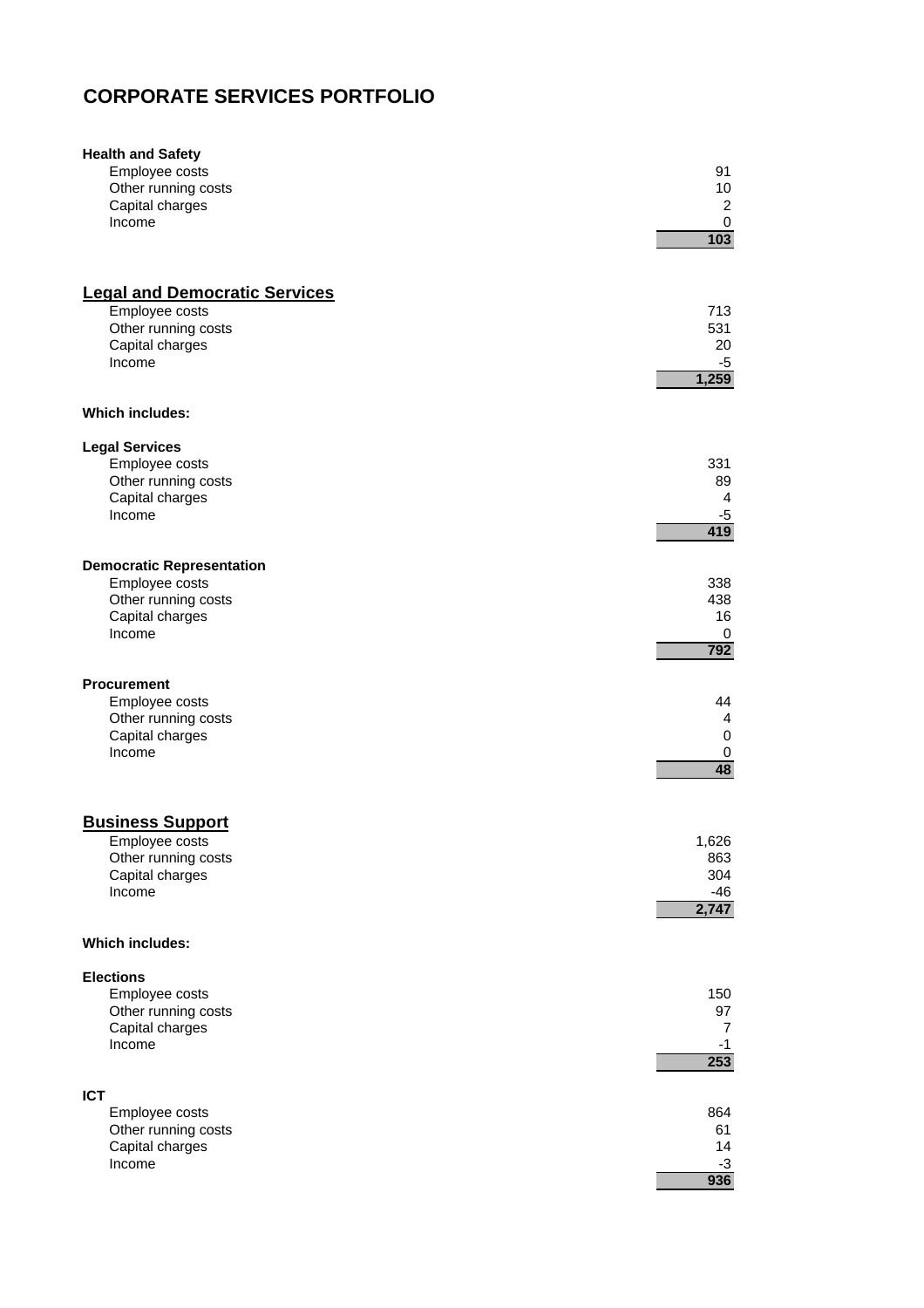## **CORPORATE SERVICES PORTFOLIO**

#### **Corporate Improvement and Facilities**

| Employee costs                     | 331      |
|------------------------------------|----------|
| Other running costs                | 669      |
| Capital charges                    | 278      |
| Income                             | $-42$    |
|                                    | 1,236    |
| <b>Human Resources and Payroll</b> |          |
| Employee costs                     | 281      |
| Other running costs                | 36       |
| Capital charges                    | 5        |
| Income                             | $\Omega$ |
|                                    | 322      |

Full details of Cabinet Member Responsibilities can be found in the Council Website at http://chichester.moderngov.co.uk/mgCommitteeDetails.aspx?ID=135.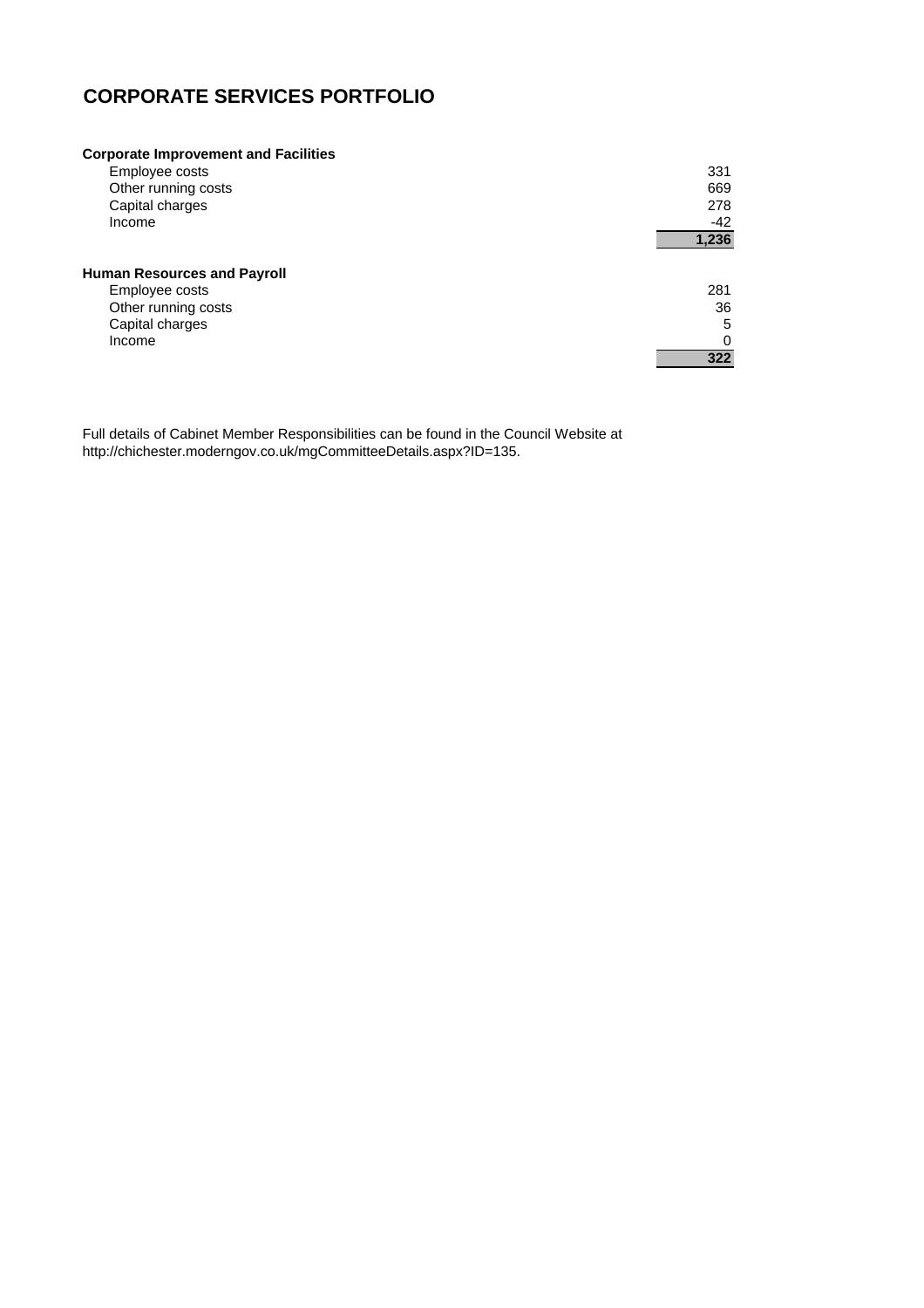## <span id="page-21-0"></span>**PLANNING SERVICES PORTFOLIO**

#### **Cabinet Member for Planning Services**



Cllr Mrs Susan Taylor Tel: 01243 514034 Email: sttaylor@chichester.gov.uk

|                     | £000     |
|---------------------|----------|
| <b>Summary</b>      |          |
| Employee costs      | 2,663    |
| Other running costs | 2,598    |
| Capital charges     | 50       |
| Income              | $-1,960$ |
| Net Cost            | 3,351    |

#### **Area of Responsibility included in Summary:**

| <b>Development Management</b> |          |
|-------------------------------|----------|
| Employee costs                | 1,949    |
| Other running costs           | 402      |
| Capital charges               | 40       |
| Income                        | $-1,825$ |
|                               | 566      |
| Which includes:               |          |
| <b>Planning Enforcement</b>   |          |
| Employee costs                | 212      |
| Other running costs           | 58       |
| Capital charges               | 3        |
| Income                        | -4       |
|                               | 269      |
| <b>Development Management</b> |          |

| Employee costs      | 1.737    |
|---------------------|----------|
| Other running costs | 344      |
| Capital charges     | 37       |
| Income              | $-1.821$ |
|                     | 297      |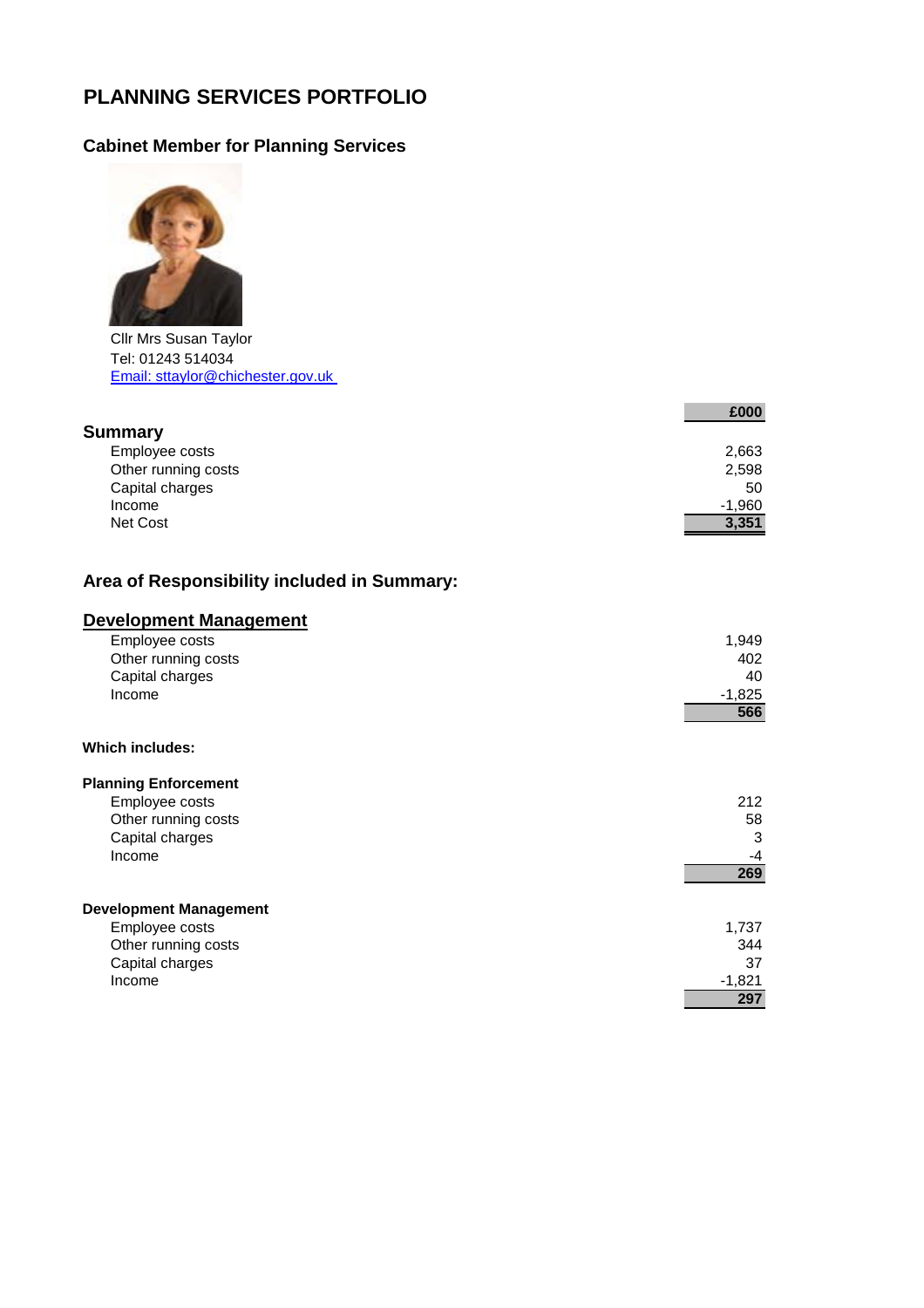## **PLANNING SERVICES PORTFOLIO**

| <b>Planning Policy</b>         |        |
|--------------------------------|--------|
| Employee costs                 | 714    |
| Other running costs            | 2,196  |
| Capital charges                | 10     |
| Income                         | $-135$ |
|                                | 2,785  |
| <b>Which includes:</b>         |        |
| <b>Conservation and Design</b> |        |
| Employee costs                 | 63     |
| Other running costs            | 30     |
| Capital charges                |        |
| Income                         | -9     |
|                                | 85     |
| <b>Planning Policy</b>         |        |
| Employee costs                 | 651    |
| Other running costs            | 2,166  |
| Capital charges                | 9      |
| Income                         | $-126$ |
|                                |        |
|                                | 2,700  |

Full details of Cabinet Member Responsibilities can be found in the Council Website at http://chichester.moderngov.co.uk/mgCommitteeDetails.aspx?ID=135.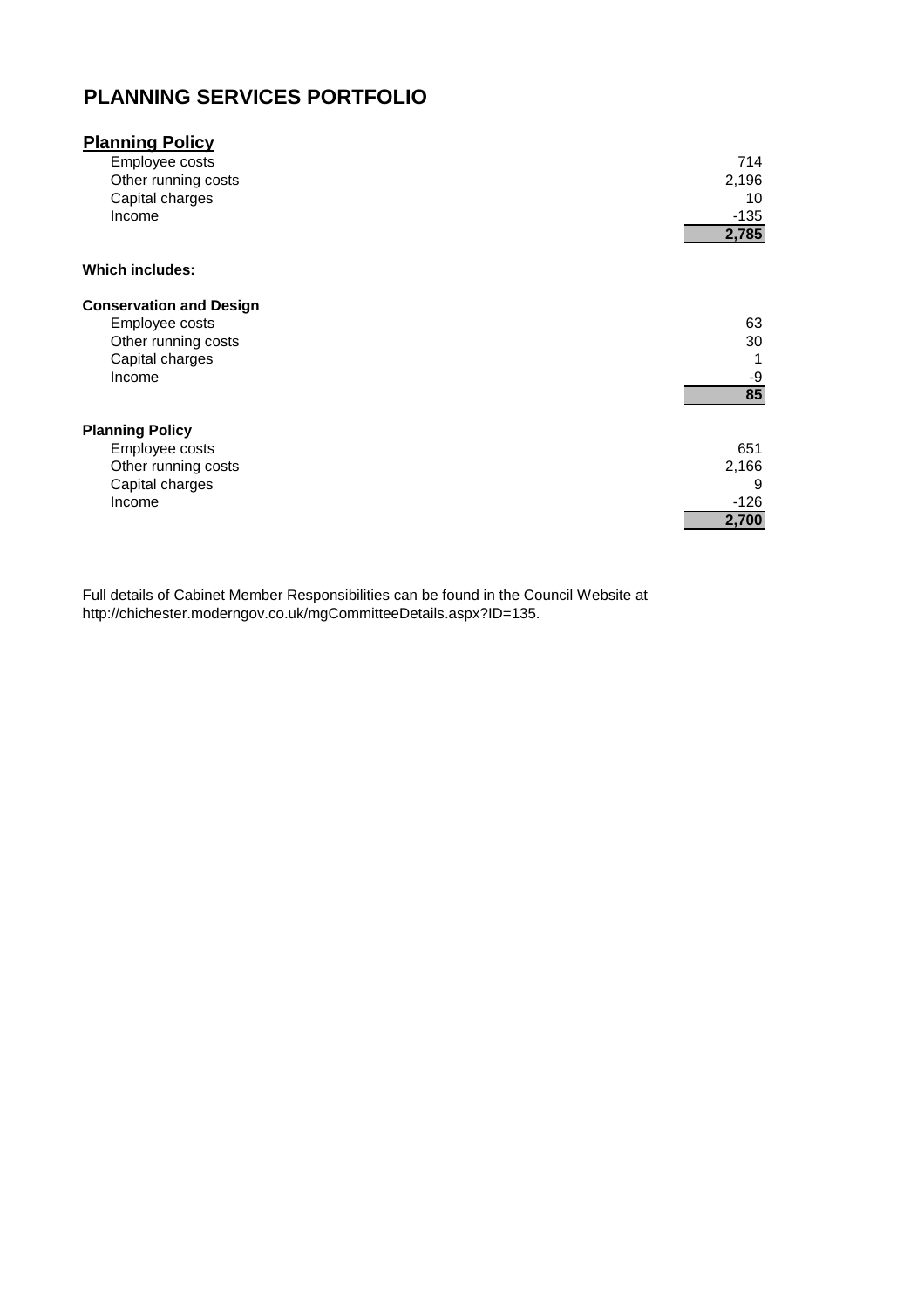### <span id="page-23-0"></span>**HOUSING SERVICES PORTFOLIO**

#### **Cabinet Member for Housing Services**



Cllr Mrs Jane Kilby Tel: 01243 773494 Email: jkilby@chichester.gov.uk

|                                             | £000            |
|---------------------------------------------|-----------------|
| <b>Summary</b>                              |                 |
| Employee costs                              | 1,159           |
| Other running costs                         | 2,887           |
| Capital charges                             | 48              |
| Income                                      | $-1,712$        |
| Net Cost                                    | 2,382           |
| Area of Responsibility included in Summary: |                 |
| <b>Housing</b>                              |                 |
| Employee costs                              | 1,159           |
| Other running costs                         | 2,887           |
| Capital charges                             | 48              |
| Income                                      | $-1,712$        |
| <b>Which includes:</b>                      | 2,382           |
| <b>Housing Options</b>                      |                 |
| Employee costs                              | 325             |
| Other running costs                         | 398             |
| Capital charges                             | 34              |
| Income                                      | $-776$<br>$-19$ |
| <b>Housing Standards and Home Move</b>      |                 |
| Employee costs                              | 416             |
| Other running costs                         | 984             |
| Capital charges                             | $\overline{7}$  |
| Income                                      | $-841$          |
| <b>Homlessness Prevention</b>               | 566             |
| Employee costs                              | 249             |
| Other running costs                         | 13              |
| Capital charges                             | 5               |
| Income                                      | 0               |
|                                             | 267             |
| <b>Housing Delivery</b>                     |                 |
| Employee costs                              | 169             |
| Other running costs                         | 1,492           |
| Capital charges                             | 2               |
| Income                                      | $-95$           |
|                                             | 1,568           |

Full details of Cabinet Member Responsibilities can be found in the Council Website at http://chichester.moderngov.co.uk/mgCommitteeDetails.aspx?ID=135.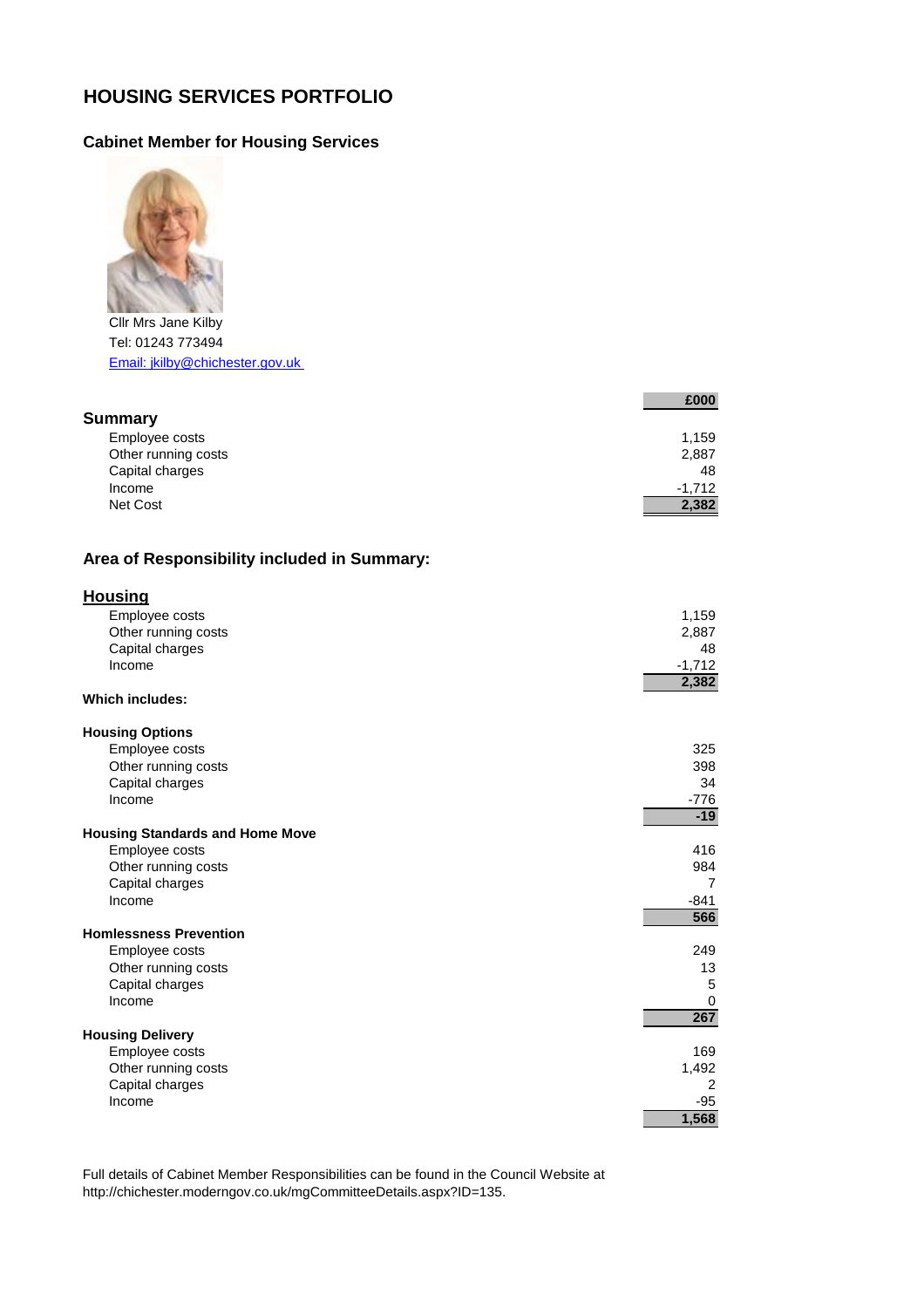## <span id="page-24-0"></span>**ENVIRONMENT SERVICES PORTFOLIO**

#### **Cabinet Member for Environment Services**



Cllr Mr John Connor Tel: 01243 604243 Email: jconnor@chichester.gov.uk

| £000     |
|----------|
|          |
| 1,752    |
| 960      |
| 238      |
| $-1,364$ |
| 1,586    |
|          |

#### **Area of Responsibility included in Summary:**

| <b>Environmental Protection</b>             |        |
|---------------------------------------------|--------|
| Employee costs                              | 1,242  |
| Other running costs                         | 775    |
| Capital charges                             | 226    |
| Income                                      | $-923$ |
|                                             | 1,320  |
| Which includes:                             |        |
| <b>Building Control</b>                     |        |
| Employee costs                              | 437    |
| Other running costs                         | 61     |
| Capital charges                             | 6      |
| Income                                      | $-415$ |
|                                             | 89     |
| <b>Coastal Management and Land Drainage</b> |        |
| Employee costs                              | 96     |
| Other running costs                         | 302    |
| Capital charges                             | 194    |
| Income                                      | $-238$ |
|                                             | 354    |
| <b>Environmental Protection</b>             |        |
| Employee costs                              | 493    |
| Other running costs                         | 234    |
| Capital charges                             | 12     |
| Income                                      | $-125$ |
|                                             | 614    |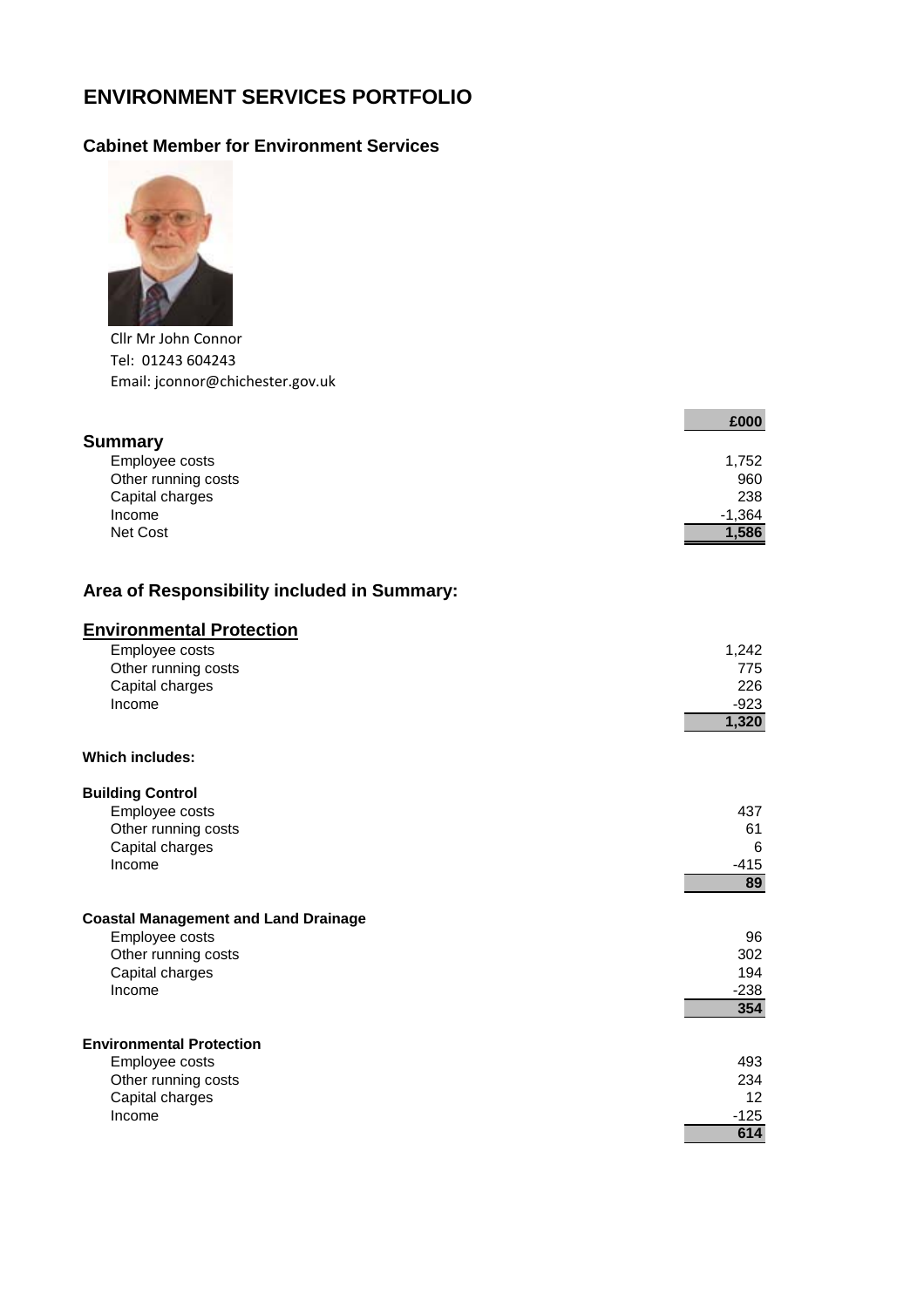## **ENVIRONMENT SERVICES PORTFOLIO**

| <b>Environmental Strategy</b>                 | 143              |
|-----------------------------------------------|------------------|
| Employee costs                                | 119              |
| Other running costs                           | $\overline{2}$   |
| Capital charges                               | $-123$           |
| Income                                        | $\overline{141}$ |
| <b>Foreshores</b>                             | 73               |
| Employee costs                                | 59               |
| Other running costs                           | 12               |
| Capital charges                               | $-22$            |
| Income                                        | 122              |
| <b>Promotion &amp; Events</b>                 | 510              |
| Employee costs                                | 185              |
| Other running costs                           | 12               |
| Capital charges                               | -441             |
| Income                                        | 266              |
| <b>Which includes:</b>                        |                  |
| <b>Consultation and Corporate Information</b> | 85               |
| Employee costs                                | 15               |
| Other running costs                           | 2                |
| Capital charges                               | 0                |
| Income                                        | $\overline{102}$ |
| Licensing                                     | 245              |
| Employee costs                                | 42               |
| Other running costs                           | 5                |
| Capital charges                               | $-382$           |
| Income                                        | $-90$            |
| <b>Market and Farmers Market</b>              | 31               |
| Employee costs                                | $30\,$           |
| Other running costs                           | 3                |
| Capital charges                               | $-32$            |
| Income                                        | 32               |
| <b>Public Relations</b>                       | 149              |
| Employee costs                                | 98               |
| Other running costs                           | $\overline{2}$   |
| Capital charges                               | $-27$            |
| Income                                        | 222              |

Full details of Cabinet Member Responsibilities can be found in the Council Website at http://chichester.moderngov.co.uk/mgCommitteeDetails.aspx?ID=135.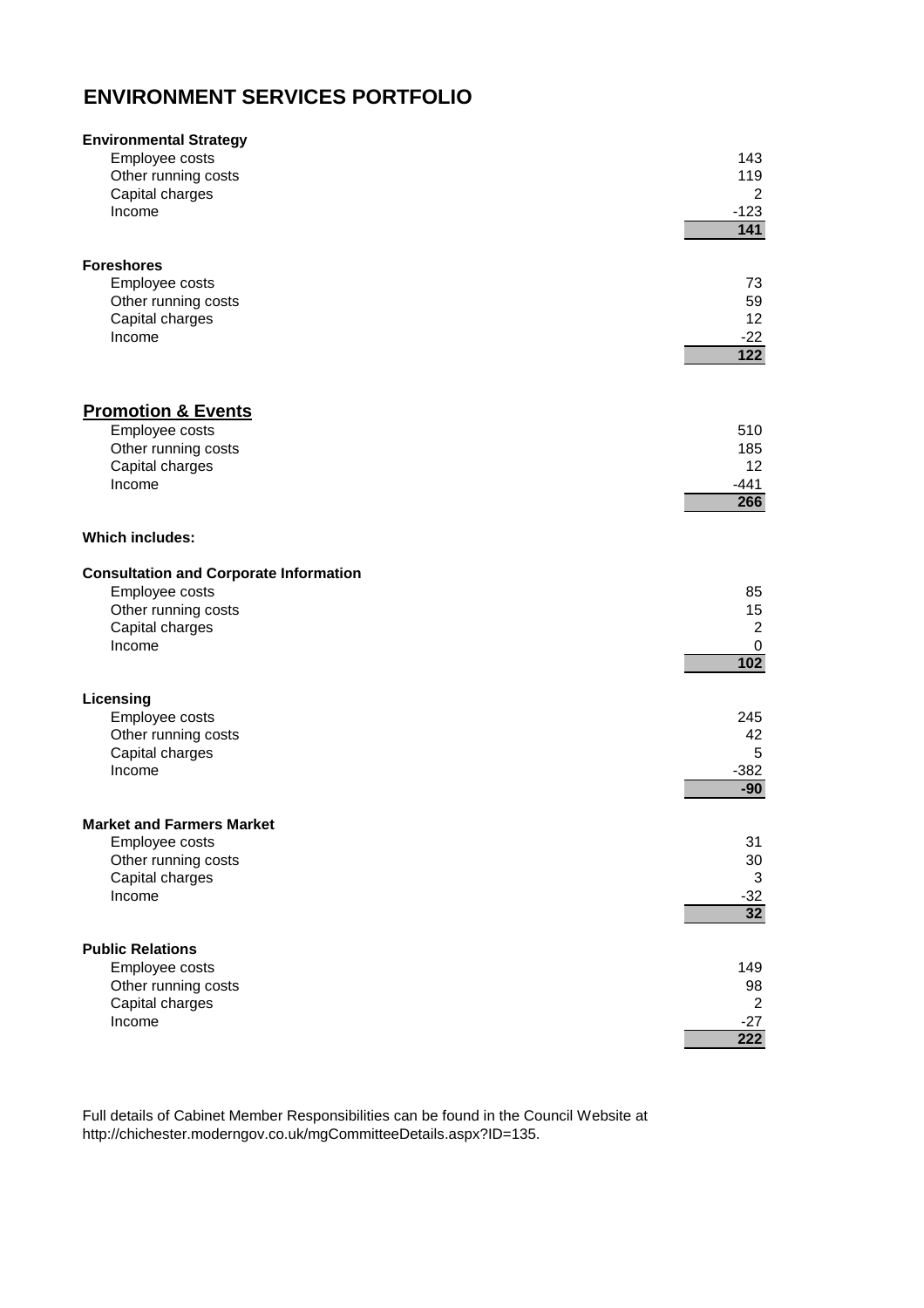## <span id="page-26-0"></span>**RESIDENTS' SERVICES PORTFOLIO**

### **Cabinet Member for Residents' Services**



Cllr Mr Roger Barrow Tel: 01243 601100 Email: rbarrow@chichester.gov.uk

|                     | £000      |
|---------------------|-----------|
| <b>Summary</b>      |           |
| Employee costs      | 5,592     |
| Other running costs | 33,748    |
| Capital charges     | 752       |
| Income              | $-35,437$ |
| Net Cost            | 4,655     |

#### **Area of Responsibility included in Summary:**

## **Chichester Contract Services**

| Employee costs<br>Other running costs | 3,714<br>3,057 |
|---------------------------------------|----------------|
| Capital charges                       | 708            |
| Income                                | $-3,808$       |
|                                       | 3,671          |
| Which includes:                       |                |
| <b>Cemeteries</b>                     |                |
| Employee costs                        | 62             |
| Other running costs                   | 100            |
| Capital charges                       | 23             |
| Income                                | -88            |
|                                       | 97             |
| <b>Grounds Maintenance</b>            |                |
| Employee costs                        | 318            |
| Other running costs                   | 258            |
| Capital charges                       | 22             |
| Income                                | $\Omega$       |
|                                       | 598            |
| <b>Parks and open Spaces</b>          |                |
| Employee costs                        | 45             |
| Other running costs                   | 296            |
| Capital charges                       | 56             |
| Income                                | $-311$         |
|                                       | 86             |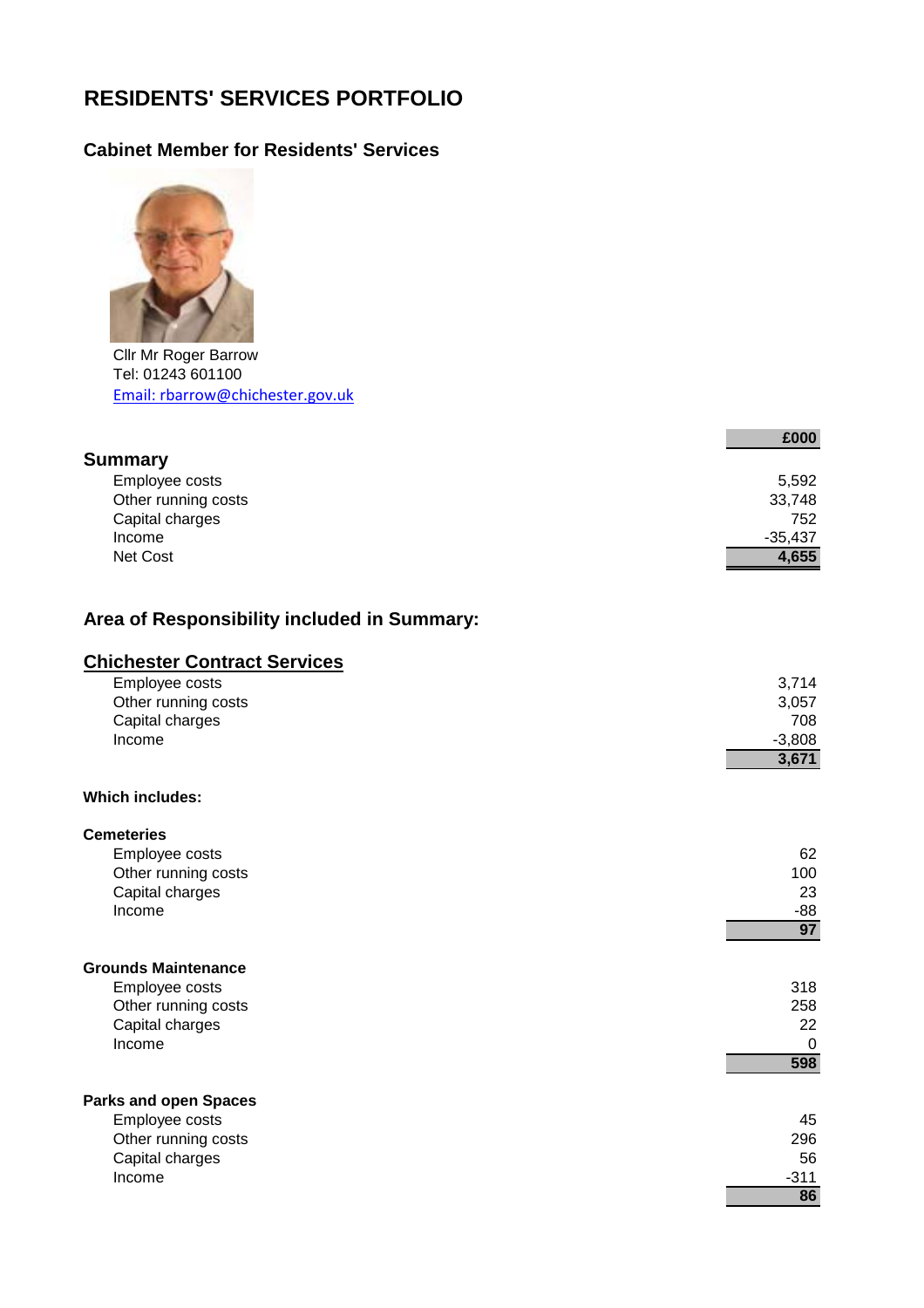## **RESIDENTS' SERVICES PORTFOLIO**

| <b>Street Naming and Numbering</b>             | 41              |
|------------------------------------------------|-----------------|
| Employee costs                                 | 12              |
| Other running costs                            | -1              |
| Capital charges                                | $-30$           |
| Income                                         | $\overline{24}$ |
| <b>Waste, Cleansing and Recycling Services</b> | 3,248           |
| Employee costs                                 | 2,391           |
| Other running costs                            | 606             |
| Capital charges                                | $-3,379$        |
| Income                                         | 2,866           |
| <b>Revenues and Benefits</b>                   | 1,380           |
| Employee costs                                 | 30,558          |
| Other running costs                            | 32              |
| Capital charges                                | $-31,392$       |
| Income                                         | 578             |
| <b>Which includes:</b>                         |                 |
| <b>Revenues Services</b>                       | 964             |
| Employee costs                                 | 299             |
| Other running costs                            | 20              |
| Capital charges                                | $-548$          |
| Income                                         | 735             |
| <b>Housing Benefits</b>                        | 416             |
| Employee costs                                 | 30,259          |
| Other running costs                            | 12              |
| Capital charges                                | $-30,844$       |
| Income                                         | $-157$          |
| <b>Customer Services &amp; Land Charges</b>    | 498             |
| Employee costs                                 | 133             |
| Other running costs                            | 12              |
| Capital charges                                | $-237$          |
| Income                                         | 406             |
| <b>Which includes:</b>                         |                 |
| <b>Customer Services</b>                       | 429             |
| Employee costs                                 | 89              |
| Other running costs                            | 10              |
| Capital charges                                | -8              |
| Income                                         | 520             |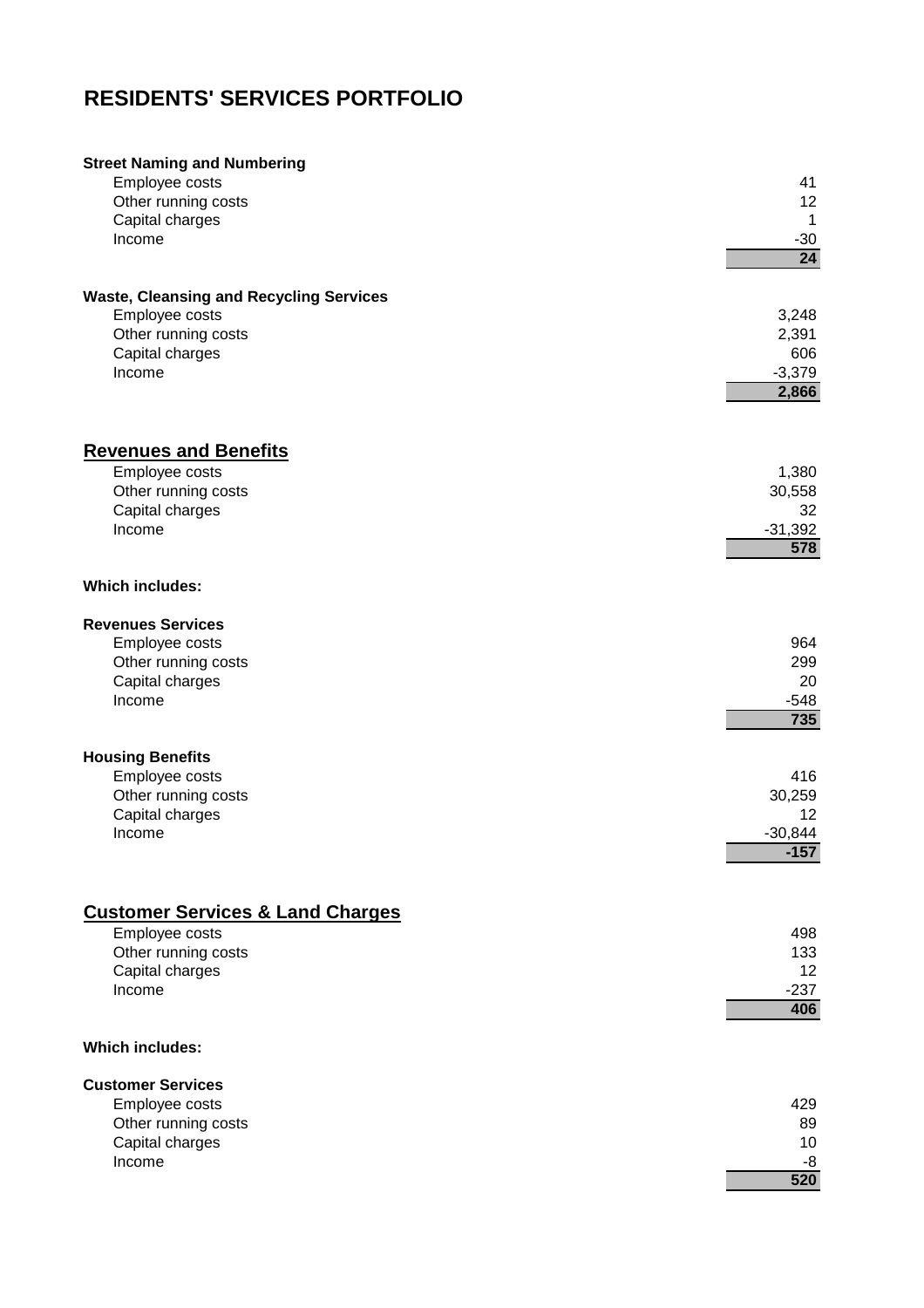## **RESIDENTS' SERVICES PORTFOLIO**

#### **Land Charges**

| Employee costs      | 69            |
|---------------------|---------------|
| Other running costs | 44            |
| Capital charges     | $\mathcal{P}$ |
| Income              | -229          |
|                     | $-114$        |

Full details of Cabinet Member Responsibilities can be found in the Council Website at http://chichester.moderngov.co.uk/mgCommitteeDetails.aspx?ID=135.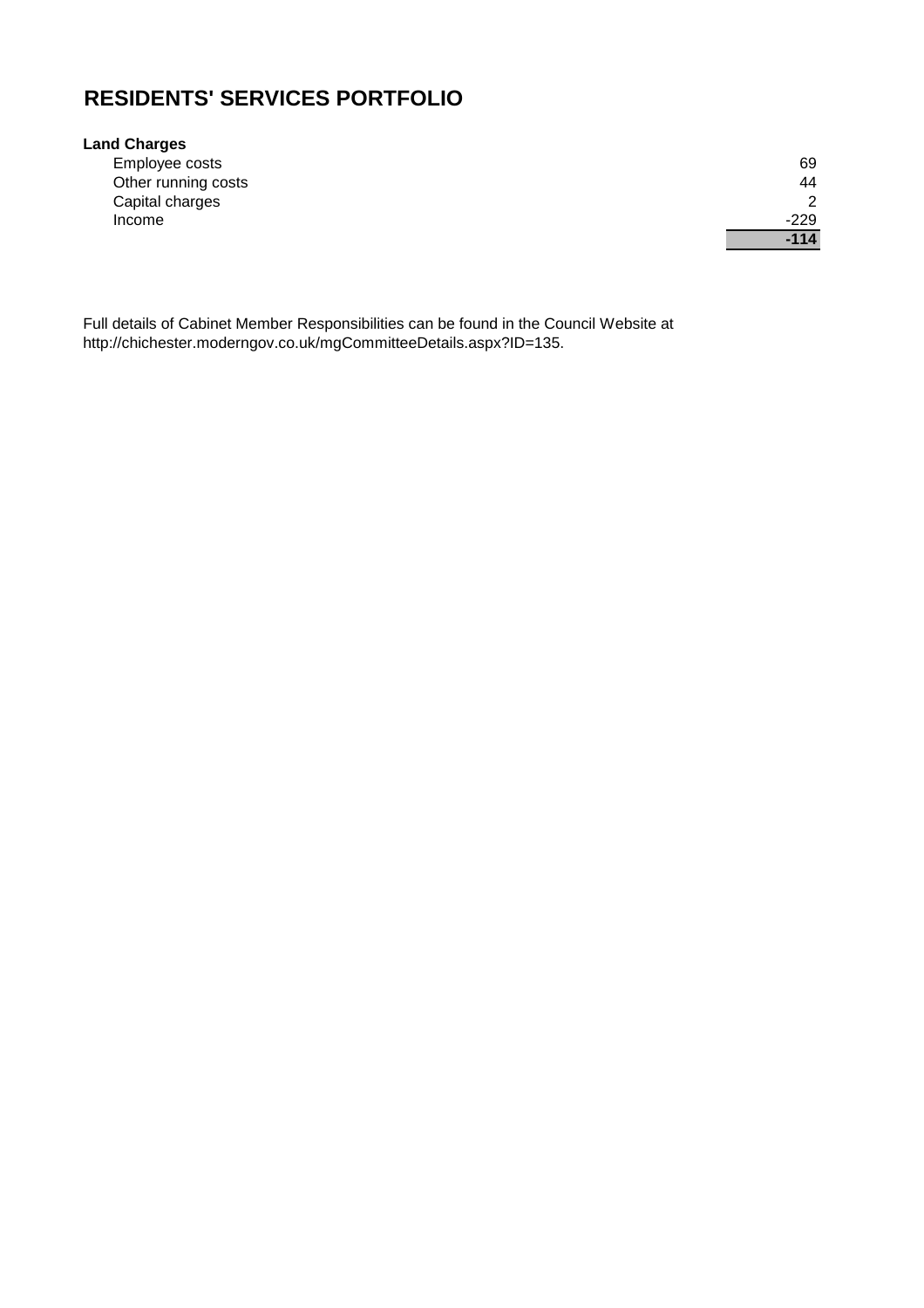<span id="page-29-0"></span>

## **Capital and Projects Programme 2019-20**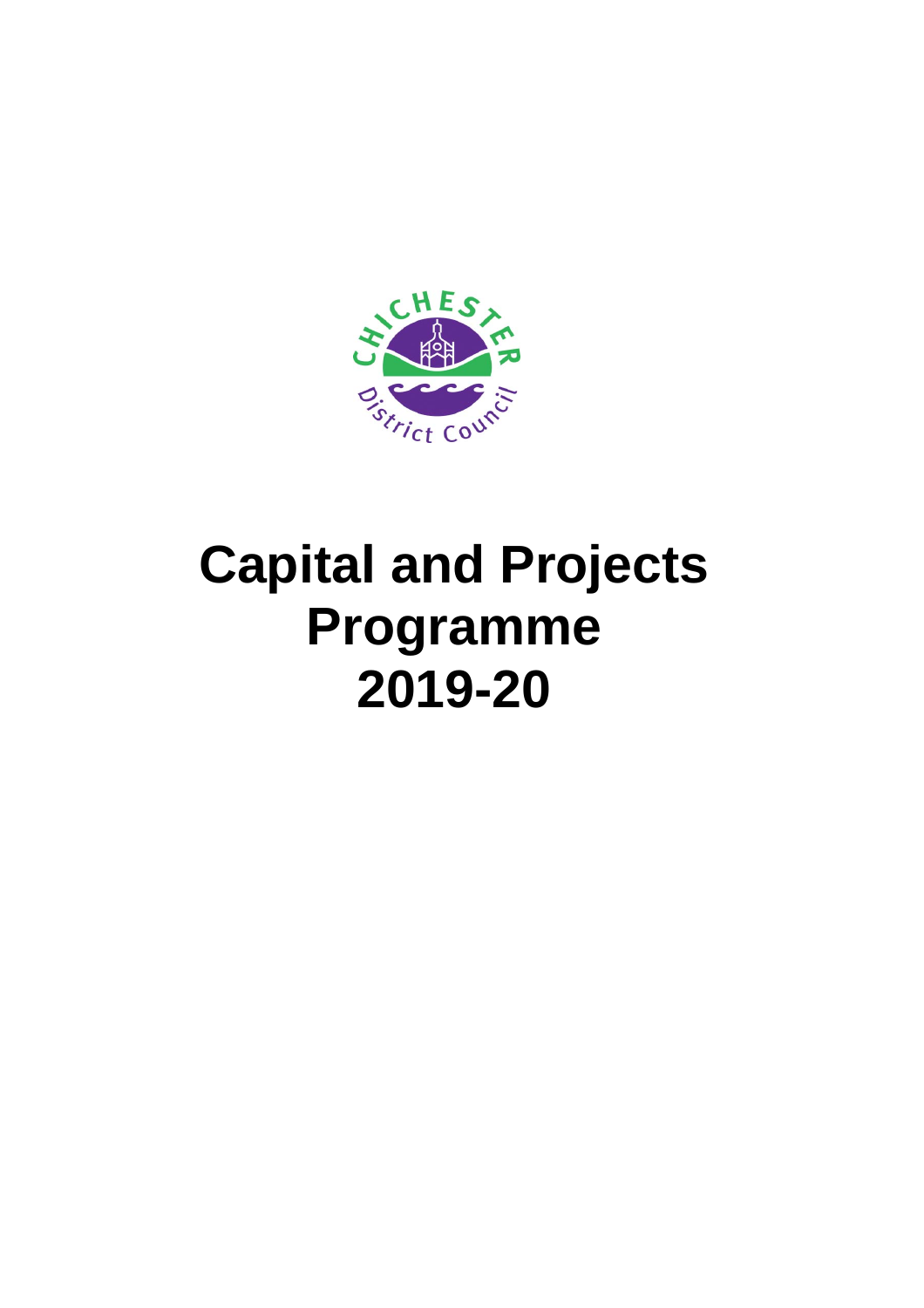#### **Capital and Projects Programme 2018-19 to 2023-24**

| <b>Capital Financing Summary</b>                 | 2018/19    | 2019/20   | 2020/21    | 2021/22   | 2022/23   | 2023/24   |
|--------------------------------------------------|------------|-----------|------------|-----------|-----------|-----------|
|                                                  |            |           | f          | f         | f         |           |
|                                                  |            |           |            |           |           |           |
| <b>Capital Receipts</b>                          |            |           |            |           |           |           |
|                                                  |            |           |            |           |           |           |
| Capital Receipts Reserve                         | 1,215,100  | 1,478,400 | 1,395,100  | 500,000   |           |           |
|                                                  |            |           |            |           |           |           |
| <b>Revenue Financing</b>                         |            |           |            |           |           |           |
|                                                  |            |           |            |           |           |           |
| Capital Projects Fund / General Revenue Reserves | 2,577,600  | 663,100   | 300,300    | 277,500   | 175,000   | 175,000   |
| <b>Chichester Warm Homes Reserve</b>             | 92,700     |           |            |           |           |           |
| Asset Replacement Fund                           | 1,705,000  | 1,941,400 | 1,855,000  | 1,741,000 | 1,192,000 | 2,487,000 |
| Commuted Payments (S106)                         | 1,138,300  | 210,000   | 76,300     |           |           |           |
| New Homes Bonus                                  | 407,000    | 442,000   | 2,871,000  | 2,647,000 | 250,000   | 250,000   |
| Community Infrastructure Levy (CIL)              | 50,000     | 1,810,000 | 2,671,000  | 2,525,000 | 50,000    | 425,000   |
| Planning Delivery Grant Reserve                  | 25,500     |           |            |           |           |           |
| Capital Grants & Concessions Reserve             | 217,400    | 126,400   |            |           |           |           |
| Investment Opportunity Fund                      | 24,700     |           |            |           |           |           |
| Housing Investment Fund                          | 17,600     | 102,000   |            |           |           |           |
| <b>Capital Grants</b>                            |            |           |            |           |           |           |
|                                                  |            |           |            |           |           |           |
| <b>Disabled Facilities Grants</b>                | 1,364,000  | 1,364,000 | 1,350,000  | 1,350,000 | 1,350,000 | 1,350,000 |
| <b>Environment Agency Coastal Grants</b>         | 220,000    | 230,000   | 250,000    |           |           |           |
| <b>Other Housing Grants</b>                      | 250,000    | 455,900   | 370,000    | 310,000   |           |           |
| Coast2Capital                                    | 4,500,000  |           |            |           |           |           |
|                                                  |            |           |            |           |           |           |
| <b>Other Contributions</b>                       | 208,000    | 96,000    |            |           |           |           |
|                                                  |            |           |            |           |           |           |
| <b>Funding Totals</b>                            | 14,012,900 | 8,919,200 | 11,138,700 | 9,350,500 | 3,017,000 | 4,687,000 |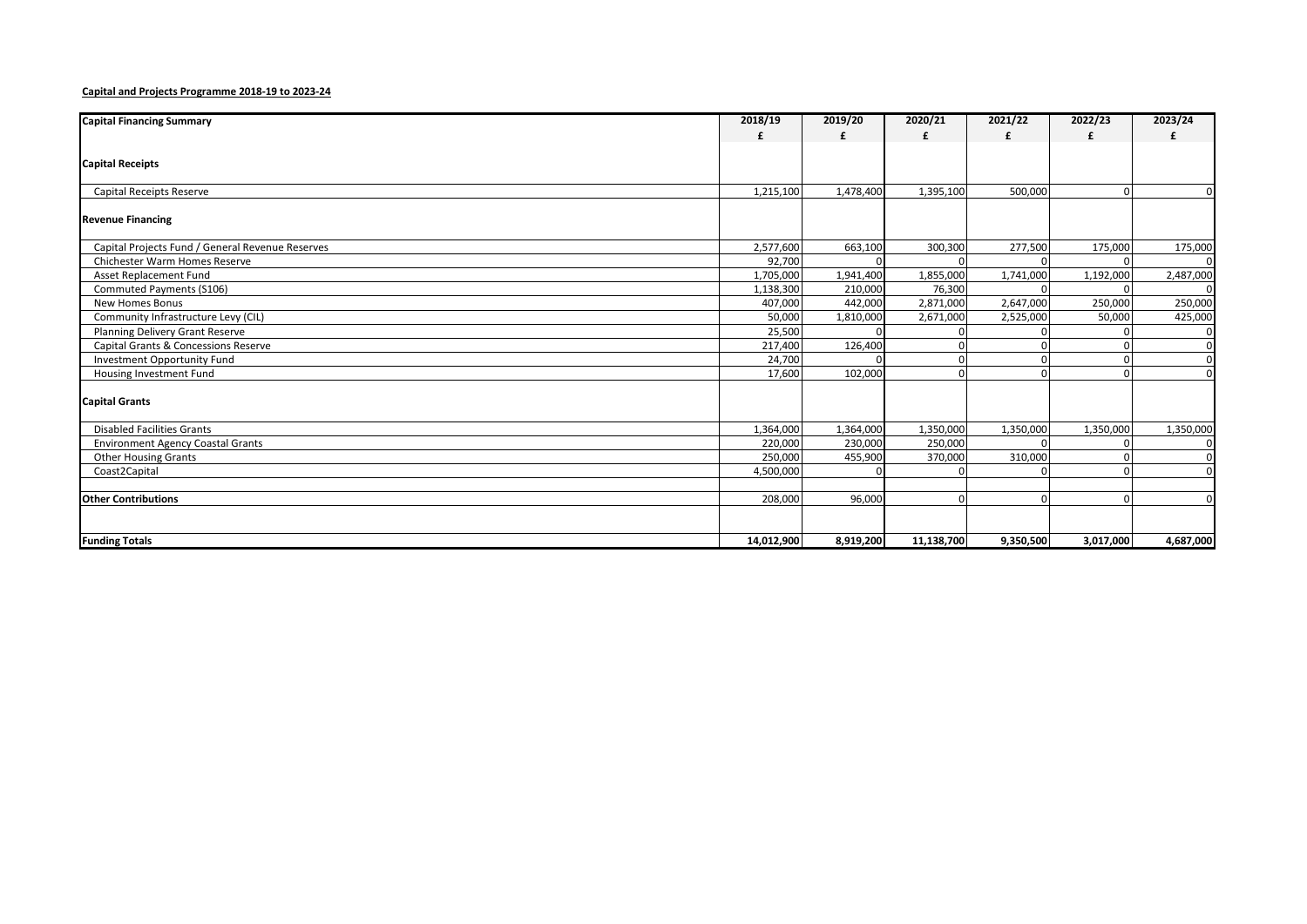| Project                                                              | <b>Total Approved</b><br><b>Budget</b><br>£ | <b>Total Prior</b><br><b>Years Payments</b><br>£ | 2018/19<br>£ | 2019/20  | 2020/21<br>£ | 2021/22<br>£ | 2022/23<br>£ | 2023/24  |
|----------------------------------------------------------------------|---------------------------------------------|--------------------------------------------------|--------------|----------|--------------|--------------|--------------|----------|
|                                                                      |                                             |                                                  |              |          |              |              |              |          |
| <b>LEADER</b>                                                        |                                             |                                                  |              |          |              |              |              |          |
| Place                                                                |                                             |                                                  |              |          |              |              |              |          |
| <b>Electric Vehicle Charging Points</b>                              | 143,900                                     | 4,235                                            | 139,700      | $\Omega$ |              |              |              |          |
| North Street Midhurst Car Park re-surfacing                          | 55,000                                      |                                                  | 55,000       |          | $\Omega$     | O            |              |          |
| Review of Chichester District Parking Strategy                       | 35,000                                      |                                                  |              | 35,000   | $\Omega$     | O            |              | $\cap$   |
| <b>Place Total</b>                                                   | 233,900                                     | 4,235                                            | 194,700      | 35,000   | $\mathbf{0}$ | $\mathbf{0}$ |              | n        |
|                                                                      |                                             |                                                  |              |          |              |              |              |          |
| <b>Property &amp; Growth</b>                                         |                                             |                                                  |              |          |              |              |              |          |
| Upgrade of Heating and Ventilation Systems, SW, EPH                  | 186,300                                     | 178,560                                          | 7,700        | $\Omega$ | $\Omega$     | O            |              | $\Omega$ |
| Plot 12 Terminus Road - Enterprise Gateway Development               | 6,011,900                                   | 5,993,859                                        | 18,000       | $\Omega$ | $\Omega$     | O            |              | $\Omega$ |
| Plot 21 Terminus Road - Development                                  | 2,083,000                                   | 519,396                                          | 1,563,600    | $\Omega$ | $\Omega$     | U            |              | $\Omega$ |
| Investment Opportunity 2                                             | 1,650,000                                   | 1,634,723                                        | 15,300       | $\Omega$ | $\Omega$     | $\Omega$     |              | $\Omega$ |
| <b>Investment Opportunity 4</b>                                      | 3,717,000                                   | 3,707,599                                        | 9,400        | $\Omega$ | U            | U            |              | $\Omega$ |
| New Employment Land - Retaining & attracting businesses              | 40,000                                      |                                                  | 40,000       | $\Omega$ |              | U            |              | $\Omega$ |
| St. James Industrial Estate - Future development options             | 25.000                                      | 22,015                                           | 3,000        | $\Omega$ |              |              |              |          |
| St. James Industrial Estate - Refurbishment and Replacement of Units | 5,225,000                                   |                                                  | 15,000       | 192,000  | 2,621,000    | 2,397,000    |              | $\Omega$ |
| East Beach Selsey Land/Asset Opportunities                           | 25,000                                      |                                                  |              | 25,000   |              |              |              | $\Omega$ |
| E Wittering/Bracklesham Vision                                       | 27,000                                      |                                                  |              | 27,000   |              |              |              | $\Omega$ |
| <b>Emerging Vision Projects</b>                                      | 79,000                                      |                                                  |              | 79,000   |              |              |              | $\Omega$ |
| <b>Property &amp; Growth Total</b>                                   | 19,069,200                                  | 12,056,151                                       | 1,672,000    | 323,000  | 2,621,000    | 2,397,000    |              | $\Omega$ |
|                                                                      |                                             |                                                  |              |          |              |              |              |          |
| Regeneration                                                         |                                             |                                                  |              |          |              |              |              |          |
| Southern Gateway - Initial implementation                            | 155,000                                     | 60,118                                           | 30,000       | 64,900   | $\Omega$     | U            |              |          |
| Southern Gateway - LEP Funding Projects                              | 5,000,000                                   |                                                  | 5,000,000    |          | $\Omega$     | O            |              | $\Omega$ |
| <b>Regeneration Total</b>                                            | 5,155,000                                   | 60,118                                           | 5,030,000    | 64,900   |              |              |              | n        |
|                                                                      |                                             |                                                  |              |          |              |              |              |          |
| <b>LEADER TOTAL</b>                                                  | 24,458,100                                  | 12,120,504                                       | 6,896,700    | 422,900  | 2,621,000    | 2,397,000    |              | $\Omega$ |
|                                                                      |                                             |                                                  |              |          |              |              |              |          |
| <b>COMMUNITY SERVICES</b>                                            |                                             |                                                  |              |          |              |              |              |          |
| Culture                                                              |                                             |                                                  |              |          |              |              |              |          |
| The Guildhall, Chichester - Improvement to heating & lighting        | 30,000                                      | 27,910                                           | 2,100        | $\Omega$ | $\Omega$     | U            |              | $\Omega$ |
| <b>Culture Total</b>                                                 | 30,000                                      | 27,910                                           | 2,100        | $\Omega$ | $\mathbf{0}$ | $\Omega$     |              | $\Omega$ |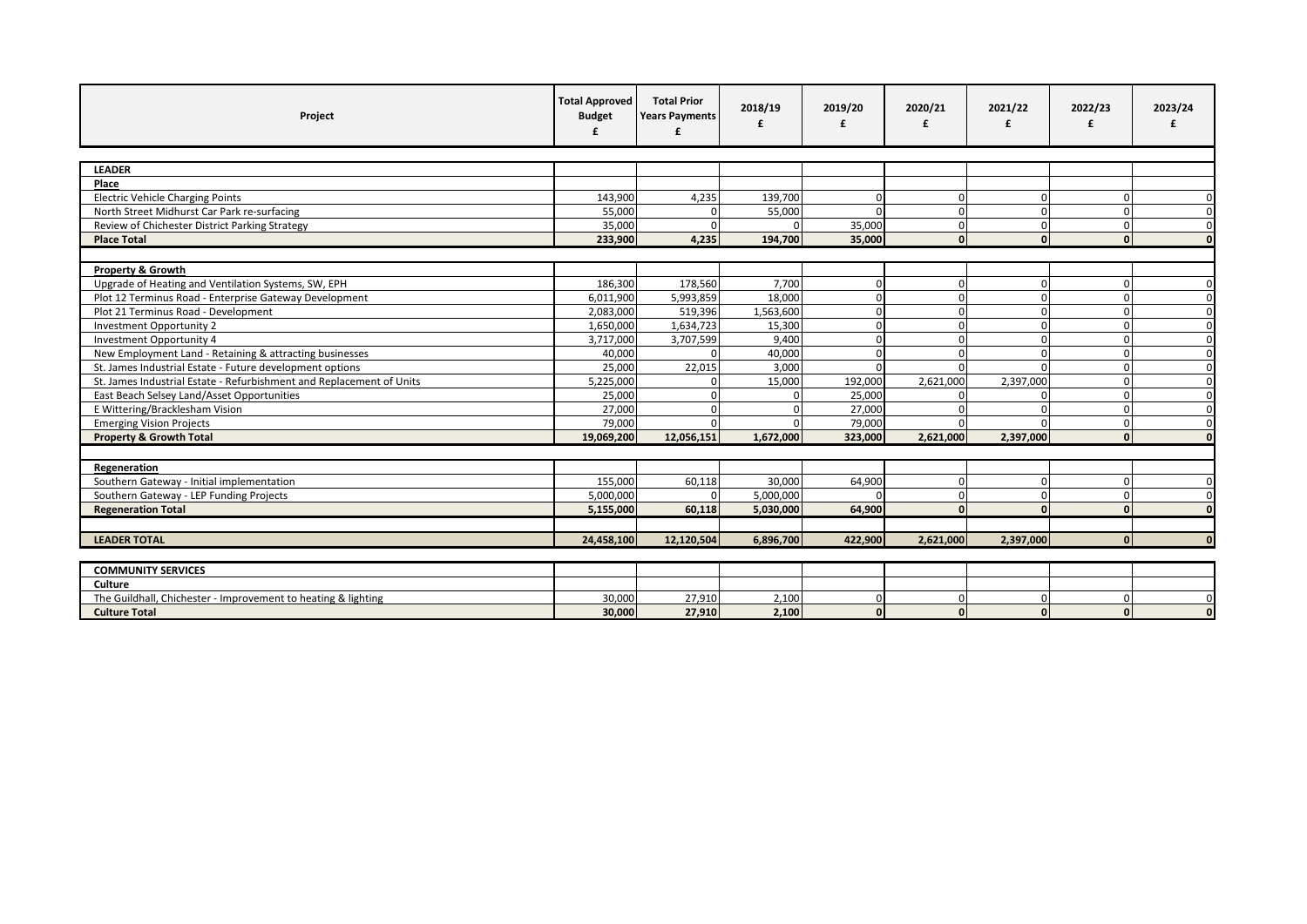| Project                                             | <b>Total Approved</b><br><b>Budget</b><br>£ | <b>Total Prior</b><br><b>Years Payments</b><br>£ | 2018/19<br>£ | 2019/20<br>£ | 2020/21<br>£ | 2021/22<br>£ | 2022/23<br>£ | 2023/24<br>£   |
|-----------------------------------------------------|---------------------------------------------|--------------------------------------------------|--------------|--------------|--------------|--------------|--------------|----------------|
|                                                     |                                             |                                                  |              |              |              |              |              |                |
| <b>Communities</b>                                  |                                             |                                                  |              |              |              |              |              |                |
| Bracklesham Bay - Use of \$106                      | 1,987,800                                   | 1,965,065                                        | 22,700       |              | n            | $\Omega$     |              | $\overline{0}$ |
| Petworth Leisure Facilities (Skatepark)             | 831,900                                     | 761,940                                          |              | 70,000       | $\Omega$     | $\Omega$     |              | $\Omega$       |
| The Novium Museum - Option appraisal                | 55,000                                      | 40,600                                           | 14,400       |              | $\Omega$     | O            |              | $\overline{0}$ |
| The Novium Museum - Market testing                  | 25,600                                      | 5,075                                            | 20,500       |              |              | O            |              | $\Omega$       |
| The Novium Museum - Business Plan Feasibility Work  | 30,000                                      |                                                  |              | 30,000       |              |              |              | $\overline{0}$ |
| New Homes Bonus Scheme 2017-18 Allocation           | 240,100                                     | 97,149                                           | 143,000      |              |              | n            |              | $\Omega$       |
| New Homes Bonus Scheme 2018-19 Allocation           | 249,000                                     |                                                  | 249,000      |              |              |              |              |                |
| New Homes Bonus Scheme 2019-23 Allocation           | 1,250,000                                   |                                                  |              | 250,000      | 250,000      | 250,000      | 250,000      | 250,000        |
| Grants Portal 2017-18 Allocation                    | 72,800                                      | 30,353                                           | 42,400       |              |              |              |              |                |
| Grants Portal 2018-19 Allocation                    | 175.000                                     |                                                  | 175,000      |              |              |              |              |                |
| Grants Portal 2019-23 Allocation                    | 875,000                                     |                                                  |              | 175,000      | 175,000      | 175,000      | 175,000      | 175,000        |
| Careline - Business plan                            | 10,000                                      | 3,631                                            | 6,400        | $\Omega$     |              | $\Omega$     |              |                |
| <b>Gypsies and Travellers Transit Site</b>          | 151,400                                     | 71,068                                           | 80,300       |              |              |              |              |                |
| <b>Communities Total</b>                            | 5,953,600                                   | 2,974,881                                        | 753,700      | 525,000      | 425,000      | 425,000      | 425,000      | 425,000        |
|                                                     |                                             |                                                  |              |              |              |              |              |                |
| <b>COMMUNITY SERVICES TOTAL</b>                     | 5,983,600                                   | 3,002,791                                        | 755,800      | 525,000      | 425,000      | 425,000      | 425,000      | 425,000        |
|                                                     |                                             |                                                  |              |              |              |              |              |                |
| <b>HOUSING SERVICES</b>                             |                                             |                                                  |              |              |              |              |              |                |
| <b>Housing</b>                                      |                                             |                                                  |              |              |              |              |              |                |
| Discretionary Private Sector Grants and Loans       | 1,769,300                                   | 1,274,956                                        | 125,000      | 150,000      | 116,800      | 102,500      |              |                |
| <b>Mandatory Disabled Facilities Grants</b>         | 14,476,833                                  | 6,376,833                                        | 1,350,000    | 1,350,000    | 1,350,000    | 1,350,000    | 1,350,000    | 1,350,000      |
| DFG County Adaptations Manager                      | 200,000                                     | $\cap$                                           | 100,000      | 100,000      |              |              |              | $\mathbf{0}$   |
| Rural Housing Fund                                  | 1,500,000                                   | 1,040,546                                        |              | 200,000      | 259,500      | $\Omega$     |              | $\Omega$       |
| Rural Enabler Post (Homefinder scheme)              | 105,000                                     | 104,359                                          | 600          |              |              |              |              | $\mathbf{O}$   |
| Affordable Housing Capital Fund                     | 2,500,000                                   |                                                  |              | 1,000,000    | 1,000,000    | 500,000      |              | $\overline{0}$ |
| Affordable Housing Grant Fund                       | 1,911,687                                   | 510,387                                          | 1,115,000    | 210.000      | 76,300       |              |              | $\overline{0}$ |
| Home Extensions & Conversions (for Hyde properties) | 200,000                                     | 42,677                                           |              | 35,000       | 122,300      |              |              | $\overline{0}$ |
| Homeless Prevention Fund - Mortgage Rescue          | 50,000                                      | 7,359                                            | 25,600       | 8,500        | 8,500        |              |              | $\mathbf{O}$   |
| <b>Under-Occupied Properties</b>                    | 66,000                                      | 40,204                                           |              | 12,500       | 13,300       | O            |              | $\Omega$       |
| Chichester Warm Homes Initiative                    | 379,400                                     | 83,430                                           | 296,000      |              |              | U            |              | $\Omega$       |
| 22 Freeland Close - Purchase                        | 235,000                                     | 217,438                                          | 17,600       |              |              |              |              |                |
| 22 Freeland Close - Design Work/Planning Approval   | 102,000                                     |                                                  |              | 102,000      |              |              |              | $\Omega$       |
| <b>Community Led Housing</b>                        | 1,386,100                                   | 200                                              | 250,000      | 455.900      | 370.000      | 310,000      |              |                |
| <b>Housing Total</b>                                | 24,881,320                                  | 9,698,387                                        | 3,279,800    | 3,623,900    | 3,316,700    | 2,262,500    | 1,350,000    | 1,350,000      |
|                                                     |                                             |                                                  |              |              |              |              |              |                |
| <b>HOUSING SERVICES TOTAL</b>                       | 24,881,320                                  | 9,698,387                                        | 3,279,800    | 3.623.900    | 3,316,700    | 2.262.500    | 1,350,000    | 1,350,000      |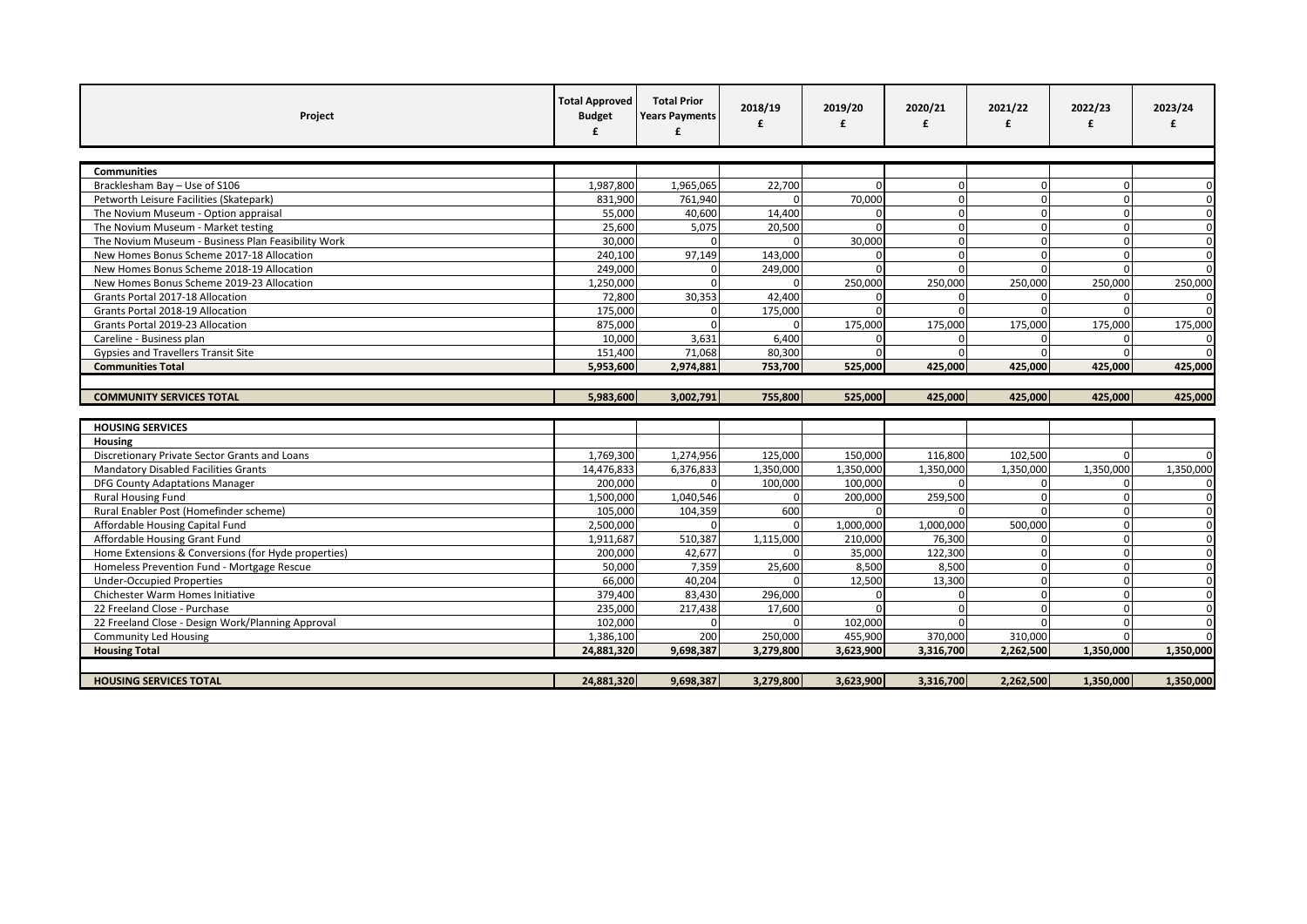| Project                                                                              | <b>Total Approved</b><br><b>Budget</b><br>£ | <b>Total Prior</b><br><b>Years Payments</b><br>f | 2018/19  | 2019/20<br>£ | 2020/21<br>£ | 2021/22<br>£ | 2022/23<br>£ | 2023/24  |
|--------------------------------------------------------------------------------------|---------------------------------------------|--------------------------------------------------|----------|--------------|--------------|--------------|--------------|----------|
|                                                                                      |                                             |                                                  |          |              |              |              |              |          |
| <b>CORPORATE SERVICES</b>                                                            |                                             |                                                  |          |              |              |              |              |          |
| <b>Business Support</b>                                                              |                                             |                                                  |          |              |              |              |              |          |
| NWOW - Electronic Document Mgt                                                       | 38.000                                      | 33,530                                           | 4.500    | $\Omega$     |              |              |              |          |
| Pay Policy - Comprehensive Review                                                    | 50,000                                      | 10,000                                           | 40,000   | $\Omega$     |              | $\Omega$     |              | $\Omega$ |
| CRM Stage 2 Rollout                                                                  | 54,400                                      | 37,582                                           | 16,800   | $\Omega$     |              | O            |              |          |
| CRM Stage 2 - Temp IT Analyst Post                                                   | 40,000                                      | 10,872                                           | 29,100   | $\Omega$     |              | U            |              |          |
| <b>Business Support Total</b>                                                        | 182,400                                     | 91.984                                           | 90,400   | $\Omega$     | $\Omega$     | n            |              |          |
|                                                                                      |                                             |                                                  |          |              |              | <sub>n</sub> |              |          |
| <b>CORPORATE SERVICES TOTAL</b>                                                      | 182,400                                     | 91,984                                           | 90,400   | $\Omega$     | $\Omega$     |              |              |          |
|                                                                                      |                                             |                                                  |          |              |              |              |              |          |
| <b>PLANNING SERVICES</b>                                                             |                                             |                                                  |          |              |              |              |              |          |
| <b>Planning Policy</b>                                                               |                                             |                                                  |          |              |              |              |              |          |
| Development Plan (Adopted)                                                           | 1,031,900                                   | 928,783                                          | 103,100  | $\Omega$     |              | $\Omega$     |              | $\Omega$ |
| Tangmere CPO                                                                         | 250.000                                     | 85,853                                           | 164.100  |              |              | $\Omega$     |              |          |
| <b>Local Plan Review</b>                                                             | 735,000                                     | 94,356                                           | 390,600  | 250,000      |              | $\Omega$     |              | $\Omega$ |
| CIL - Enhancements to Lavant Biodiversity Opportunity Area (project 194)             | 50,000                                      | 10,000                                           | 40,000   |              |              |              |              | $\Omega$ |
| CIL - Brandy Hole Copse (project 196)                                                | 10,000                                      |                                                  | 10,000   |              |              |              |              | $\Omega$ |
| CIL - School access improvements - Chichester (project 657)                          | 50,000                                      |                                                  |          |              |              | 50,000       |              | $\Omega$ |
| CIL - School access improvements - Bourne (project 660)                              | 50,000                                      |                                                  | $\Omega$ | $\Omega$     |              | 50,000       |              | $\Omega$ |
| CIL - School places E-W Chichester (project 330)                                     | 1.200.000                                   | $\sqrt{2}$                                       | $\Omega$ |              |              | 1,200,000    |              | $\Omega$ |
| CIL - School places Bourne's (project 331)                                           | 1,200,000                                   |                                                  |          |              |              | 1,200,000    |              |          |
| CIL - School places Manhood Peninsula (project 332)                                  | 1,200,000                                   |                                                  | $\Omega$ | 1,200,000    |              |              |              |          |
| CIL - Sustainable transport corridor - city centre to Portfield (project 656)        | 500,000                                     |                                                  |          |              |              | 25,000       | 50,000       | 425,000  |
| CIL - Sustainable transport corridor - city centre to Westhampnett (project 353)     | 500,000                                     |                                                  |          | 500,000      |              |              |              |          |
| CIL - Medical Centre West of Chichester (project 398)                                | 1,750,000                                   |                                                  |          |              | 1,750,000    |              |              |          |
| CIL - School access improvements - Manhood (project 659)                             | 50,000                                      |                                                  |          | 50.000       |              |              |              | $\Omega$ |
| CIL - RTPI screens at Chichester City (project 355)                                  | 120,000                                     |                                                  |          | 60,000       | 60.000       | n            |              | $\Omega$ |
| CIL - A286 Birdham/B2201 (Selsey Road Roundabout) Junction Improvement (project 349) | 111,000                                     |                                                  |          |              | 111,000      |              |              | $\Omega$ |
| CIL - Area-wide Parking Management North East Chichester (project 654)               | 250,000                                     |                                                  |          |              | 250,000      |              |              |          |
| CIL - Area-wide Parking Management West Chichester (project 655)                     | 250,000                                     |                                                  |          |              | 250,000      |              |              | $\Omega$ |
| CIL - Area-wide Parking Management Chichester City (project 665)                     | 250,000                                     |                                                  | $\Omega$ | $\Omega$     | 250,000      |              |              |          |
| <b>Planning Policy Total</b>                                                         | 9,557,900                                   | 1,118,992                                        | 707.800  | 2,060,000    | 2,671,000    | 2,525,000    | 50,000       | 425,000  |
|                                                                                      |                                             |                                                  |          |              |              |              |              |          |
| <b>PLANNING SERVICES TOTAL</b>                                                       | 9,557,900                                   | 1,118,992                                        | 707,800  | 2,060,000    | 2,671,000    | 2,525,000    | 50,000       | 425,000  |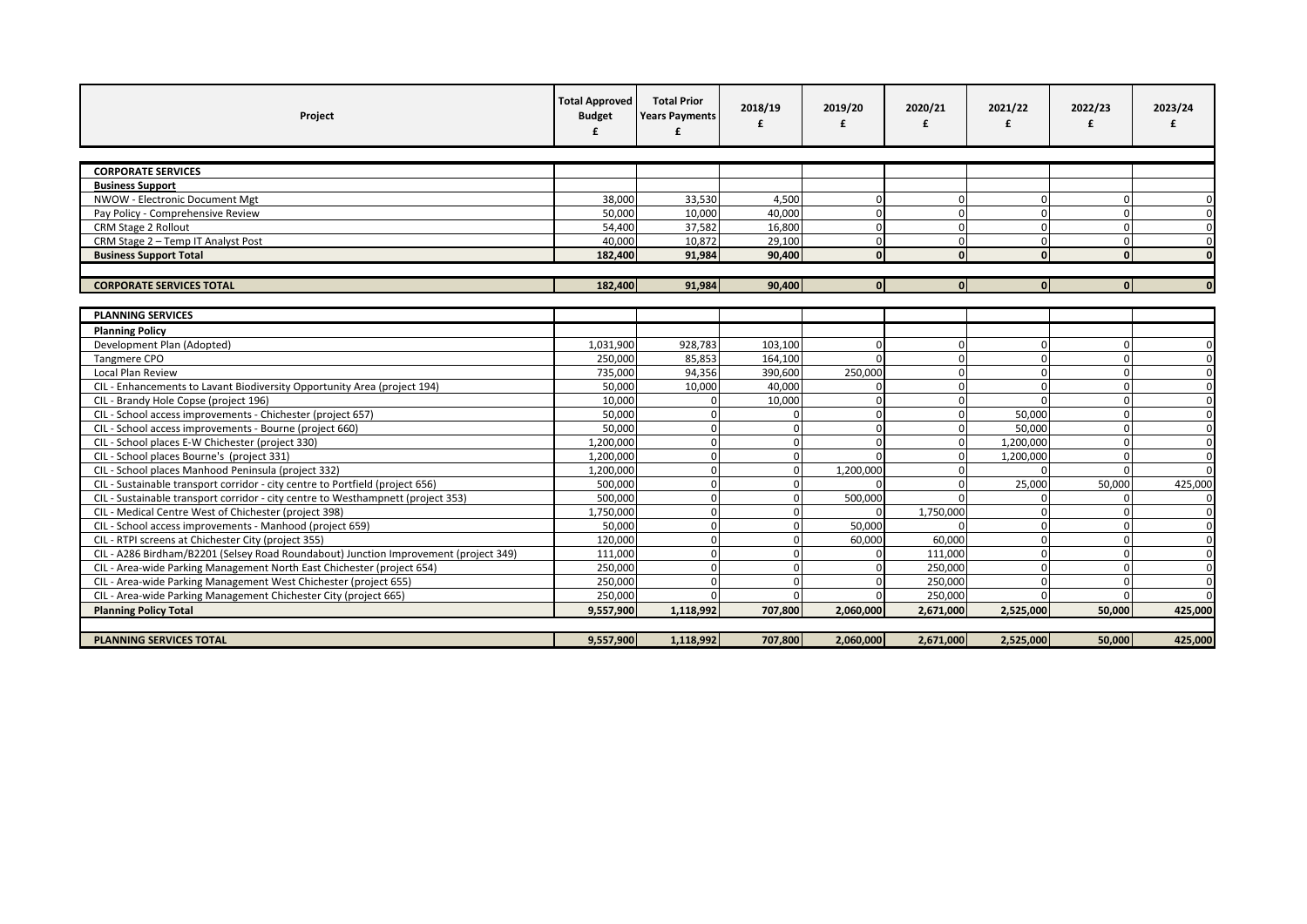| Project                                                                | <b>Total Approved</b><br><b>Budget</b><br>£ | <b>Total Prior</b><br><b>Years Payments</b> | 2018/19    | 2019/20<br>£ | 2020/21<br>£ | 2021/22<br>£ | 2022/23<br>£ | 2023/24      |
|------------------------------------------------------------------------|---------------------------------------------|---------------------------------------------|------------|--------------|--------------|--------------|--------------|--------------|
|                                                                        |                                             |                                             |            |              |              |              |              |              |
| <b>ENVIRONMENT SERVICES</b>                                            |                                             |                                             |            |              |              |              |              |              |
| <b>Environmental Protection</b>                                        |                                             |                                             |            |              |              |              |              |              |
| Beach Management Plan Works (Selsey, Bracklesham and East Wittering)   | 2,505,000                                   | 1,804,985                                   | 220,000    | 230,000      | 250,000      |              |              | $\Omega$     |
| Local land drainage East Beach Sea Outfall                             | 149,000                                     |                                             | 149,000    |              |              |              |              | $\Omega$     |
| <b>Environmental Protection Total</b>                                  | 2,654,000                                   | 1,804,985                                   | 369,000    | 230,000      | 250,000      | <sup>0</sup> |              | $\Omega$     |
|                                                                        |                                             |                                             |            |              |              |              |              |              |
| <b>ENVIRONMENTAL SERVICES TOTAL</b>                                    | 2,654,000                                   | 1,804,985                                   | 369,000    | 230,000      | 250,000      | $\mathbf{0}$ |              | $\mathbf{r}$ |
|                                                                        |                                             |                                             |            |              |              |              |              |              |
| <b>RESIDENTS' SERVICES</b>                                             |                                             |                                             |            |              |              |              |              |              |
| <b>Contract Services (CCS)</b>                                         |                                             |                                             |            |              |              |              |              |              |
| Priory Park - Various works to existing buildings & Coade stone statue | 57,000                                      |                                             | 57,000     | $\Omega$     |              |              |              | $\Omega$     |
| Priory Park Phase 2 Options Appraisal                                  | 10,000                                      |                                             |            | 10,000       |              |              |              |              |
| Closed cemeteries - Essential structural repairs                       | 65,000                                      |                                             | 65,000     |              |              |              |              |              |
| CCS Vehicle Wash Project (**)                                          | 126,000                                     |                                             | 20,000     | 106,000      |              |              |              | $\Omega$     |
| <b>Contract Services (CCS) Total</b>                                   | 258,000                                     |                                             | 142,000    | 116,000      | n            | n            |              |              |
|                                                                        |                                             |                                             |            |              |              |              |              |              |
| <b>Revenues &amp; Housing Benefits</b>                                 |                                             |                                             |            |              |              |              |              |              |
| Revs & Bens and Customer Services Project                              | 182,900                                     | 116,464                                     | 66,400     | $\Omega$     | U            | U            |              | $\Omega$     |
| <b>Revenues &amp; Housing Benefits Total</b>                           | 182,900                                     | 116,464                                     | 66,400     | $\mathbf{0}$ | $\Omega$     | <sup>0</sup> |              | $\mathbf{0}$ |
|                                                                        |                                             |                                             |            |              |              |              |              |              |
| <b>RESIDENTS' SERVICES TOTAL</b>                                       | 440,900                                     | 116,464                                     | 208,400    | 116,000      | $\Omega$     | $\Omega$     |              | $\Omega$     |
|                                                                        |                                             |                                             |            |              |              |              |              |              |
| PROGRAMME OF CAPITAL PROJECTS TOTAL                                    | 68,158,220                                  | 27,954,108                                  | 12,307,900 | 6,977,800    | 9,283,700    | 7,609,500    | 1,825,000    | 2,200,000    |
|                                                                        |                                             |                                             |            |              |              |              |              |              |
| Asset Replacement Programme                                            |                                             |                                             | 1,705,000  | 1,941,400    | 1,855,000    | 1,741,000    | 1,192,000    | 2,487,000    |
|                                                                        |                                             |                                             |            |              |              |              |              |              |
| <b>Asset Replacement Programme Total</b>                               |                                             |                                             | 1,705,000  | 1,941,400    | 1,855,000    | 1,741,000    | 1,192,000    | 2,487,000    |
|                                                                        |                                             |                                             |            |              |              |              |              |              |
| <b>TOTAL CAPITAL SPEND</b>                                             |                                             |                                             | 14,012,900 | 8,919,200    | 11,138,700   | 9,350,500    | 3,017,000    | 4,687,000    |

Projects marked with (\*\*) are subject to a full Project Initiation Document (PID)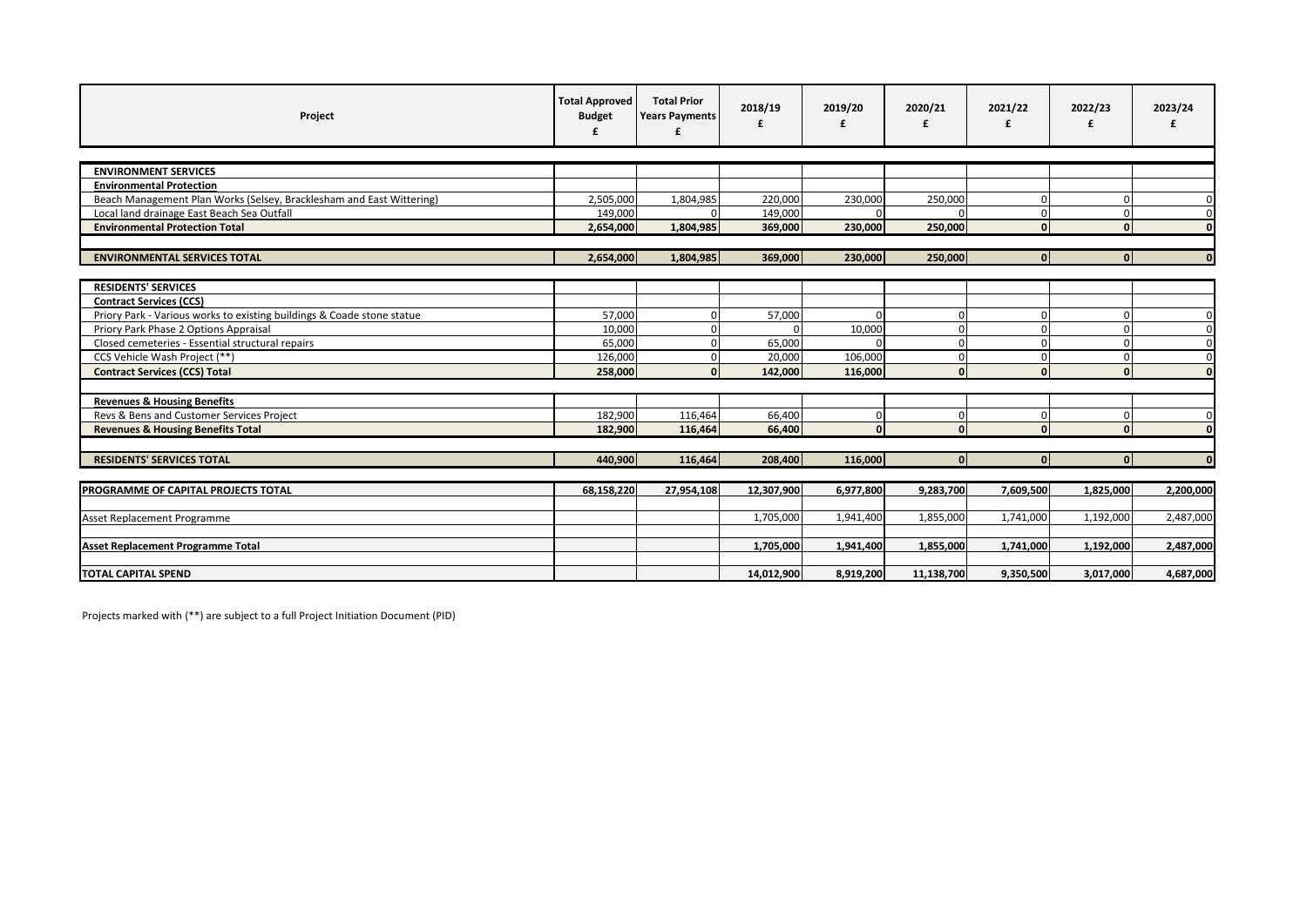<span id="page-35-0"></span>

## **Asset Replacement Projects Programme 2019-20**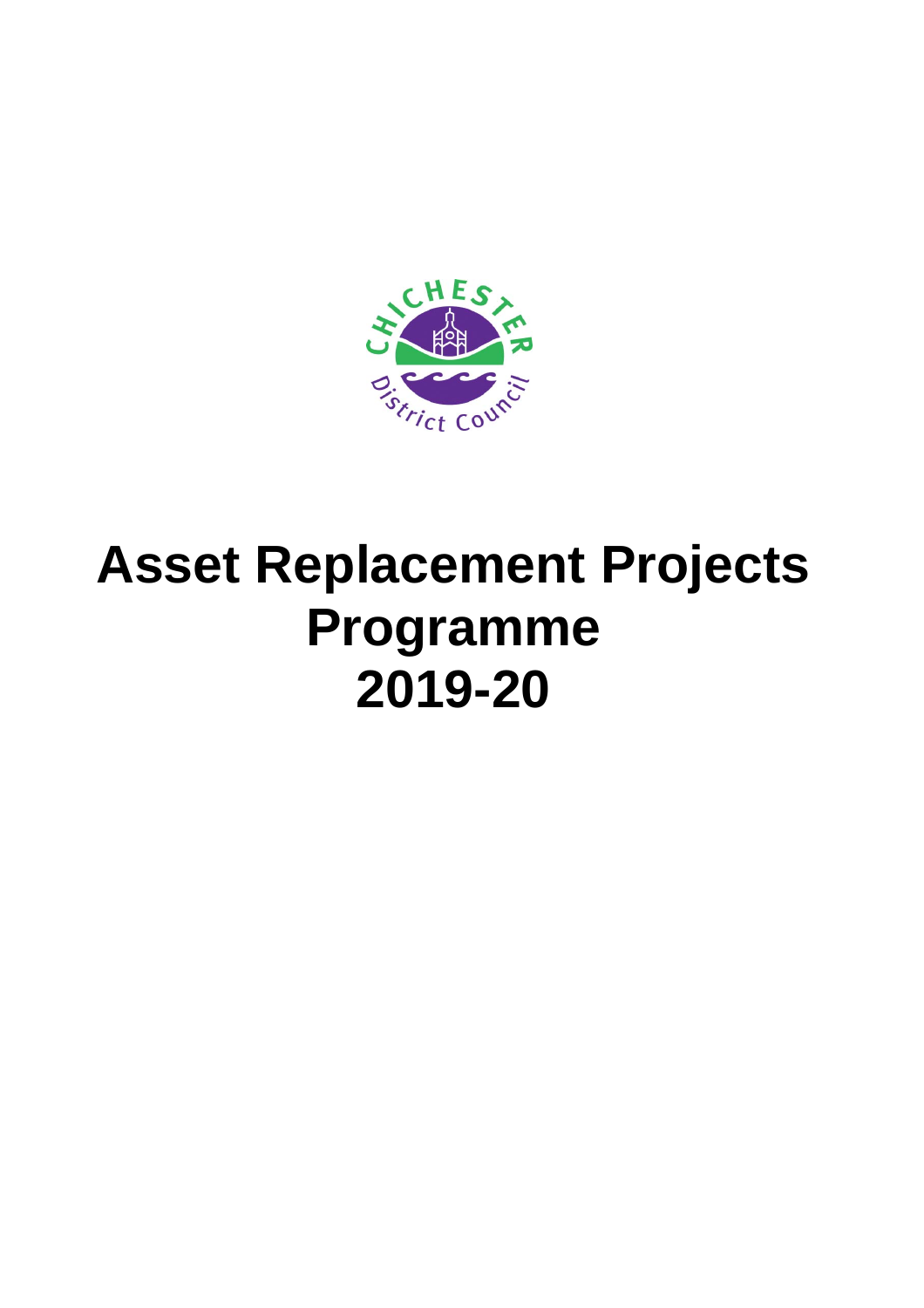| Project                                                      | 2018/19 | 2019/20 | 2020/21  | 2021/22 | 2022/23 | 2023/24  |
|--------------------------------------------------------------|---------|---------|----------|---------|---------|----------|
|                                                              |         |         |          |         |         |          |
| LEADER                                                       |         |         |          |         |         |          |
| <b>Property &amp; Growth</b>                                 |         |         |          |         |         |          |
| Westgate LC - New Pool Heat Exchangers                       | 7,500   |         |          |         |         |          |
| Westgate Carbon Trust 2014                                   | 16,200  |         | ი        |         | 0       |          |
| Westgate LC - Auto & Manual Door Replacement                 | 30,000  |         |          |         |         |          |
| Westgate LC - Replace Curtain Walling (Southern fire escape) | 40,000  |         |          |         |         |          |
| Westgate LC - Pool Hall Refurbishment                        |         |         | 50,000   |         | 0       |          |
| Bourne LC - Auto Doors Replacement                           |         |         | ΩI       | 0       | 16,000  | $\Omega$ |
| Bourne LC - Electrical Distribution Boards & Cables          | ΩI      |         | $\Omega$ |         | 8,000   | $\Omega$ |
| Novium - Internal Floors & Ceilings                          |         |         | 13,000   |         |         | $\Omega$ |
| Novium - Flat Roof Repairs                                   |         | 8,000   |          |         |         |          |
| Novium - Lighting Replacement                                | 20,000  |         |          |         |         |          |
| Novium - Mechanical Pumps                                    |         |         | 6,000    |         |         | 01       |
| Novium - Carpets                                             |         |         |          |         | 3,000   | 01       |
| Novium - Resin Floor                                         |         |         |          |         | 3,000   | $\Omega$ |
| <b>Property &amp; Growth Total</b>                           | 113,700 | 8,000   | 69,000   |         | 30,000  |          |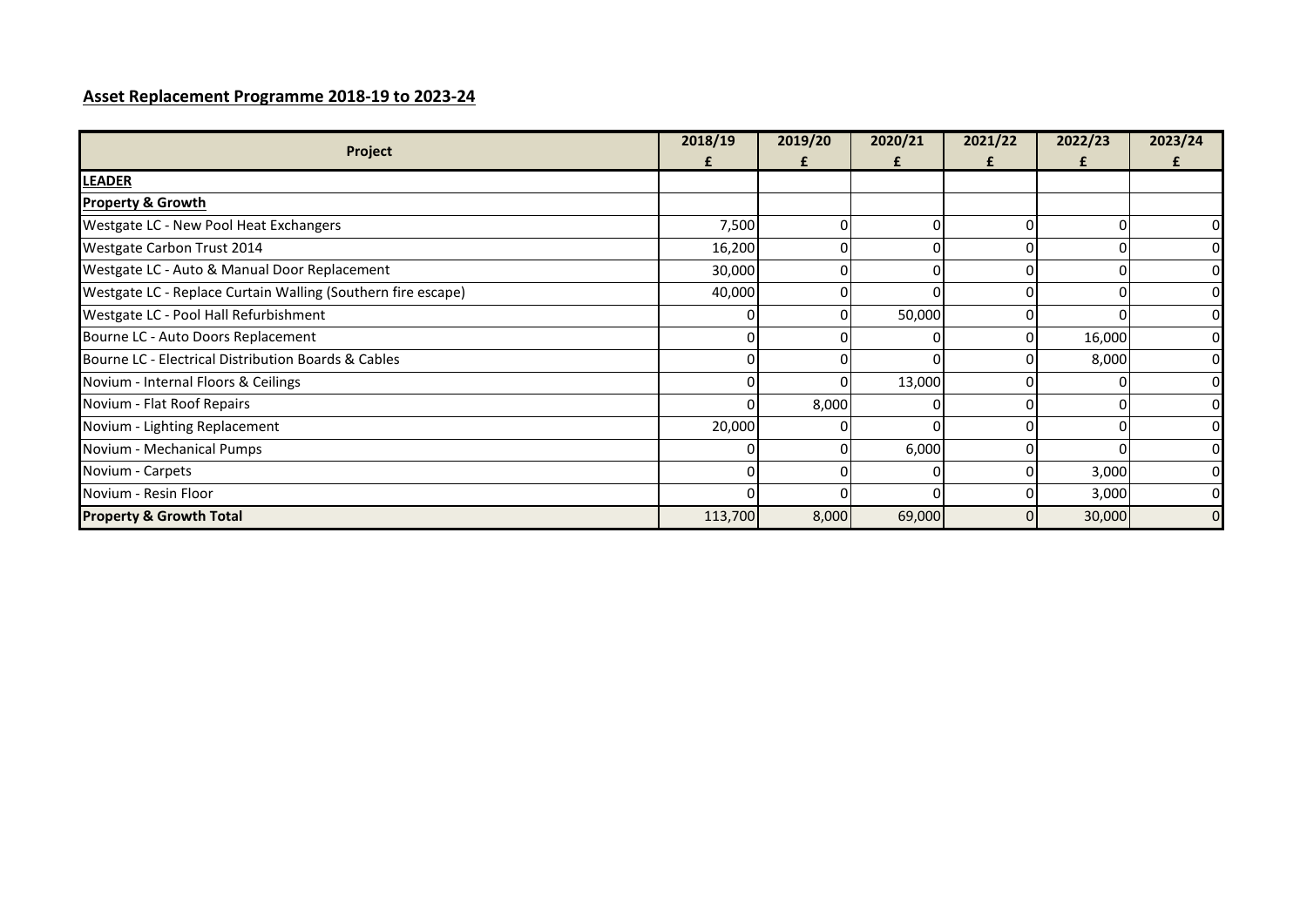| Project                                                            | 2018/19  | 2019/20  | 2020/21<br>£ | 2021/22<br>£ | 2022/23      | 2023/24        |
|--------------------------------------------------------------------|----------|----------|--------------|--------------|--------------|----------------|
| Place                                                              |          |          |              |              |              |                |
| ADC Car Park Years 1 & 2 - Structural Replacement                  | 80,000   | 0        | 0            | 0            | $\Omega$     | $\mathbf{0}$   |
| ADC Car Park Year 3 - Essential Upgrade Vehicle Perimeter Barriers | 97,100   | 0        | $\mathbf{0}$ | $\Omega$     | $\Omega$     | $\overline{0}$ |
| ADC Car Park - Lighting Replacement                                | 38,000   | 0        | 0            | $\Omega$     | $\Omega$     | $\overline{0}$ |
| ADC Car Park Year 3 - Upgrade Pedestrian Railings                  | 38,800   | N        | 0            | $\Omega$     | <sup>n</sup> | $\overline{0}$ |
| ADC Car Park - Pump Replacement                                    | 30,000   | 0        | 0            | $\Omega$     | <sup>n</sup> | $\overline{0}$ |
| ADC Car Park - Bridge Repairs                                      |          | U        | 0            | 0            | 5,000        | $\overline{0}$ |
| Pay and Display Machines                                           |          |          | $\Omega$     | U            | 01           | 200,000        |
| Resurfacing and Re-lining of Car Parks                             | n        | 50,000   | $\Omega$     | 50,000       | 0            | 50,000         |
| <b>CCTV - Camera Replacement Costs</b>                             |          | 165,400  | 0            | U            | $\Omega$     | 25,000         |
| Marine Drive East Wittering Public Convenience                     |          | 12,000   | 0            | $\Omega$     | $\Omega$     | $\overline{0}$ |
| Tower Street Chichester Public Convenience                         |          | 145,000  | $\Omega$     | $\Omega$     | $\Omega$     | $\overline{0}$ |
| Northgate Chichester Public Convenience                            |          | 120,000  | 0            | $\Omega$     | $\Omega$     | $\overline{0}$ |
| Market Road Chichester Public Convenience                          | ი        |          | 0            | 150,000      | $\Omega$     | $\overline{0}$ |
| Bracklesham Bay Public Convenience                                 | ŋ        | 325,000  | $\Omega$     | $\Omega$     | $\Omega$     | $\overline{0}$ |
| <b>Bosham Public Convenience</b>                                   |          | 01       | 120,000      | 0            | $\Omega$     | $\overline{0}$ |
| Priory Park Public Convenience                                     | በ        | n        | 150,000      | $\Omega$     | $\Omega$     | $\overline{0}$ |
| Itchenor Public Convenience                                        |          |          | 0            | 20,000       | $\Omega$     | $\overline{0}$ |
| Lifeboat Station Public Convenience                                | O        |          | 0            | $\Omega$     | $\Omega$     | 150,000        |
| East Beach Selsey Public Convenience                               | $\Omega$ | 150,000  | $\Omega$     | O            | 0            | $\Omega$       |
| Public Conveniences - Wallgate Replacement Programme               | 25,000   | $\Omega$ | 30,000       | $\Omega$     | 0            | $\Omega$       |
| <b>Place Total</b>                                                 | 308,900  | 967,400  | 300,000      | 220,000      | 5,000        | 425,000        |
| <b>Promotion &amp; Events</b>                                      |          |          |              |              |              |                |
| <b>Farmers Market Canopies</b>                                     | 10,400   | 0        | 10,000       | $\pmb{0}$    | 10,000       | $\mathbf 0$    |
| <b>Promotion &amp; Events Total</b>                                | 10,400   | $\Omega$ | 10,000       | $\Omega$     | 10,000       | $\overline{0}$ |
|                                                                    |          |          |              |              |              |                |
| <b>LEADER TOTAL</b>                                                | 433,000  | 975,400  | 379,000      | 220,000      | 45,000       | 425,000        |
|                                                                    |          |          |              |              |              |                |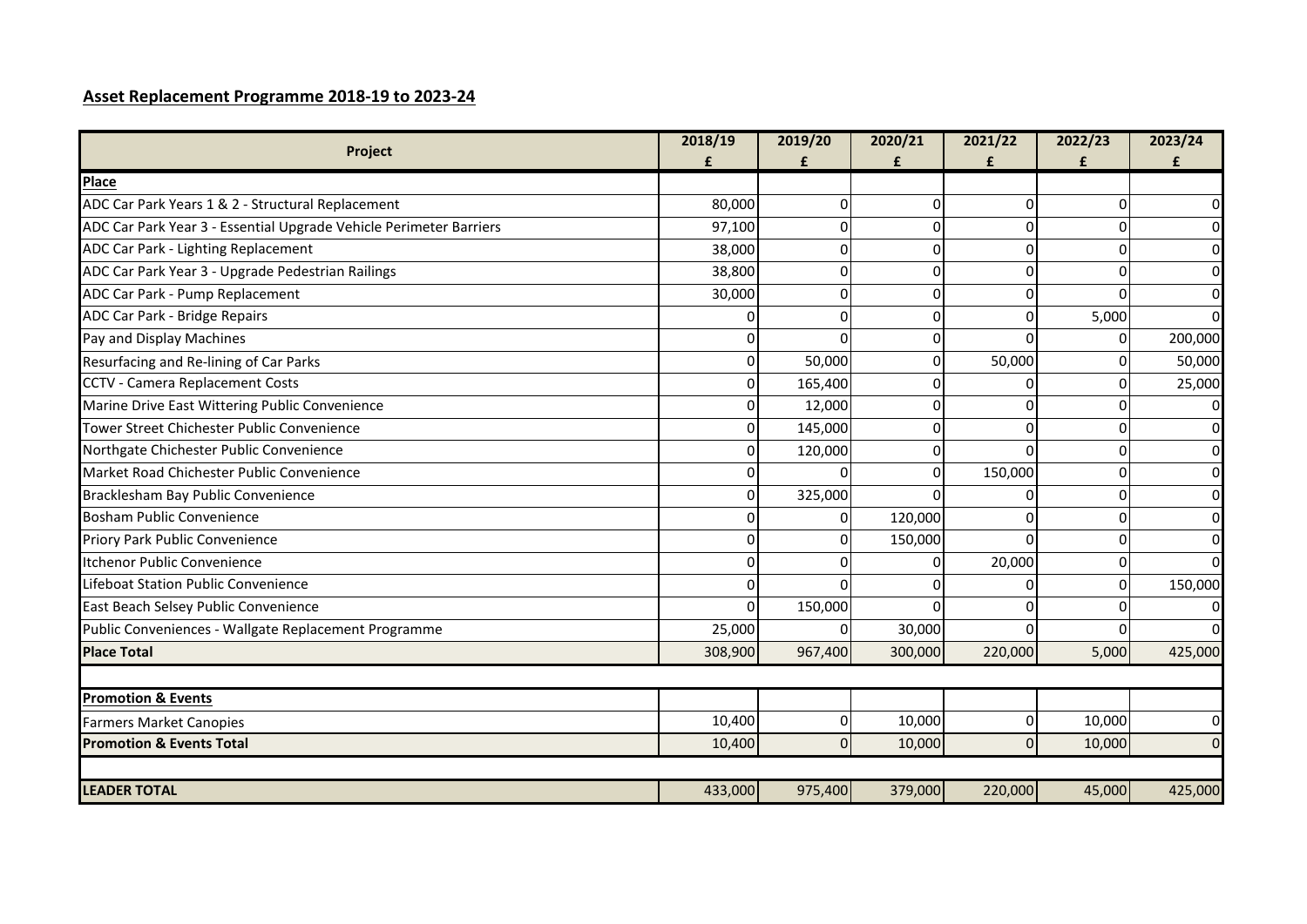| Project                                 | 2018/19<br>£ | 2019/20<br>£   | 2020/21<br>£   | 2021/22<br>£   | 2022/23<br>£   | 2023/24<br>£   |
|-----------------------------------------|--------------|----------------|----------------|----------------|----------------|----------------|
|                                         |              |                |                |                |                |                |
| <b>COMMUNITY SERVICES</b>               |              |                |                |                |                |                |
| <b>Culture</b>                          |              |                |                |                |                |                |
| Oaklands Park - Resurface Tennis Courts | 0            |                | 0              | 33,000         | $\Omega$       | $\overline{0}$ |
| Oaklands Park - Power wash / reline     |              |                | 0              | 3,000          | $\Omega$       | $\mathbf{0}$   |
| <b>Culture Total</b>                    | ΩI           | $\Omega$       | 0I             | 36,000         | $\Omega$       | $\Omega$       |
|                                         |              |                |                |                |                |                |
| <b>COMMUNITY SERVICES TOTAL</b>         | 0I           | $\overline{0}$ | $\overline{0}$ | 36,000         | $\Omega$       |                |
|                                         |              |                |                |                |                |                |
| <b>PLANNING SERVICES</b>                |              |                |                |                |                |                |
| <b>Environmental Protection</b>         |              |                |                |                |                |                |
| Foreshores - Floatation suits           | 3,000        | 0              | 0              | 0              | $\overline{0}$ | $\overline{0}$ |
| Foreshores - Boats/Ribs                 |              |                | 0              | O              | $\Omega$       | 23,000         |
| Foreshores - Engines                    | N            |                | 0              | O              | $\Omega$       | 24,000         |
| Foreshores - Trailers                   | ΩI           | O              | 0              | 0              | 0              | 4,000          |
| <b>Environmental Protection Total</b>   | 3,000        | 0              | 0I             | $\overline{0}$ | 0              | 51,000         |
|                                         |              |                |                |                |                |                |
| <b>PLANNING SERVICES TOTAL</b>          | 3,000        | $\overline{0}$ | $\overline{0}$ | 0              | 0              | 51,000         |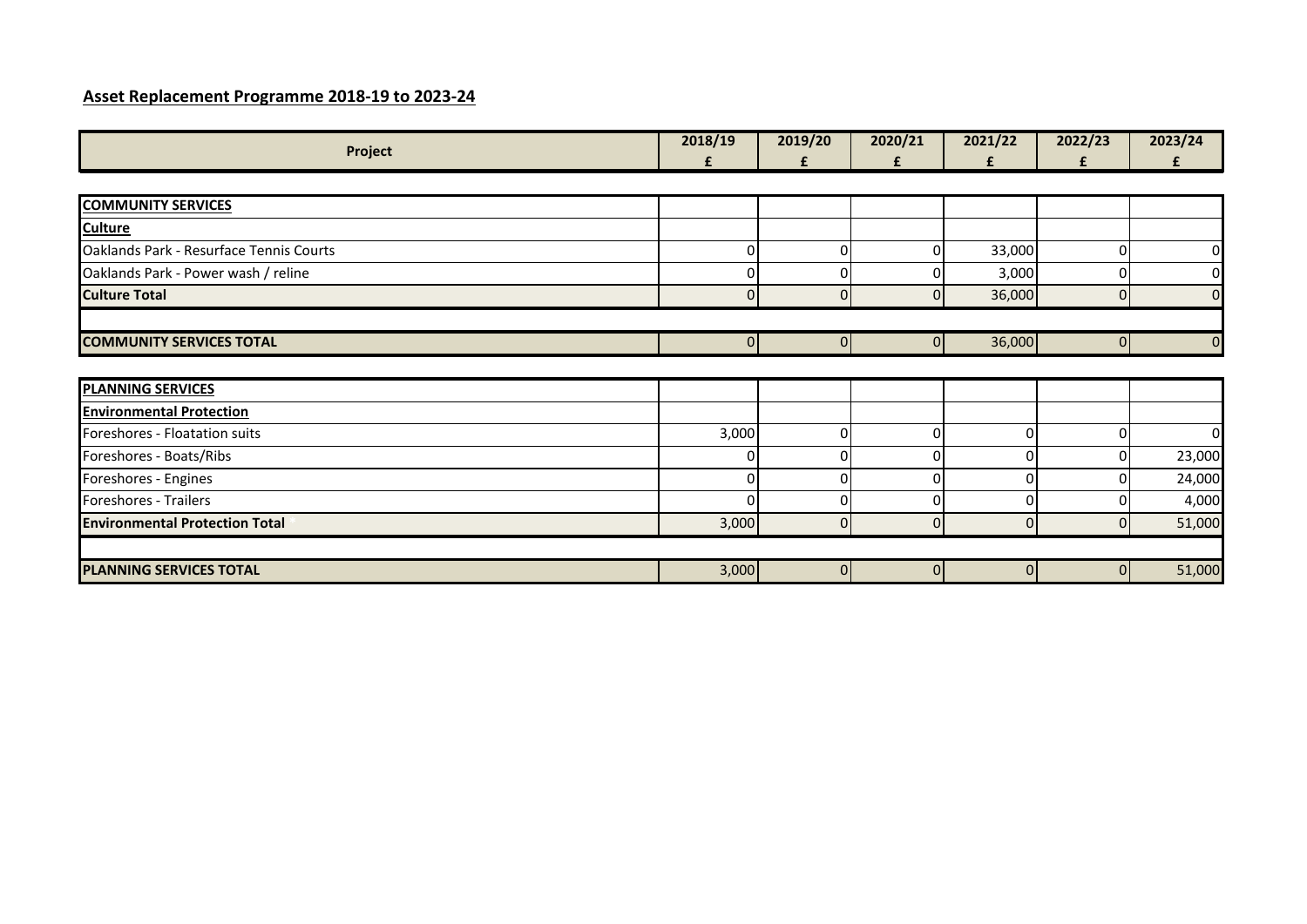| Project                                                  | 2018/19  | 2019/20 | 2020/21        | 2021/22        | 2022/23        | 2023/24 |
|----------------------------------------------------------|----------|---------|----------------|----------------|----------------|---------|
|                                                          | f        | £       | £              | £              | £              | f       |
| <b>HOUSING SERVICES</b>                                  |          |         |                |                |                |         |
| <b>Housing</b>                                           |          |         |                |                |                |         |
| Westward House - Laundry equipment                       | 5,000    |         | $\Omega$       | ŋ              | $\Omega$       | 5,000   |
| Westward House - Fire alarm & emergency lighting         |          |         | $\Omega$       | 0              | 35,000         | 0       |
| Westward House - Internal Finishes                       | ΩI       |         | 0              | 0              | 12,000         | 12,000  |
| Westward House - Floor Finishes                          |          |         | 0              |                | 15,000         | 15,000  |
| Westward House - Electrical Distribution Boards & Cables |          |         | 0              |                | 01             | 10,000  |
| Westward House - External Pavings                        |          |         | ΩI             |                |                | 5,000   |
| Westward House - Replacement Thermostatic Mixer Values   |          | 15,000  | 0              |                |                | 01      |
| <b>Housing Total</b>                                     | 5,000    | 15,000  | $\overline{0}$ | $\overline{0}$ | 62,000         | 47,000  |
| <b>HOUSING SERVICES TOTAL</b>                            | 5,000    | 15,000  | $\overline{0}$ | $\overline{0}$ | 62,000         | 47,000  |
| <b>CORPORATE SERVICES</b>                                |          |         |                |                |                |         |
|                                                          |          |         |                |                |                |         |
| <b>Financial Services</b>                                |          |         |                |                |                |         |
| Software Asset Replacement                               | ΩI       |         | 0              | 0              | $\Omega$       | 400,000 |
| <b>Financial Services</b>                                | $\Omega$ |         | $\Omega$       | 0              | $\overline{0}$ | 400,000 |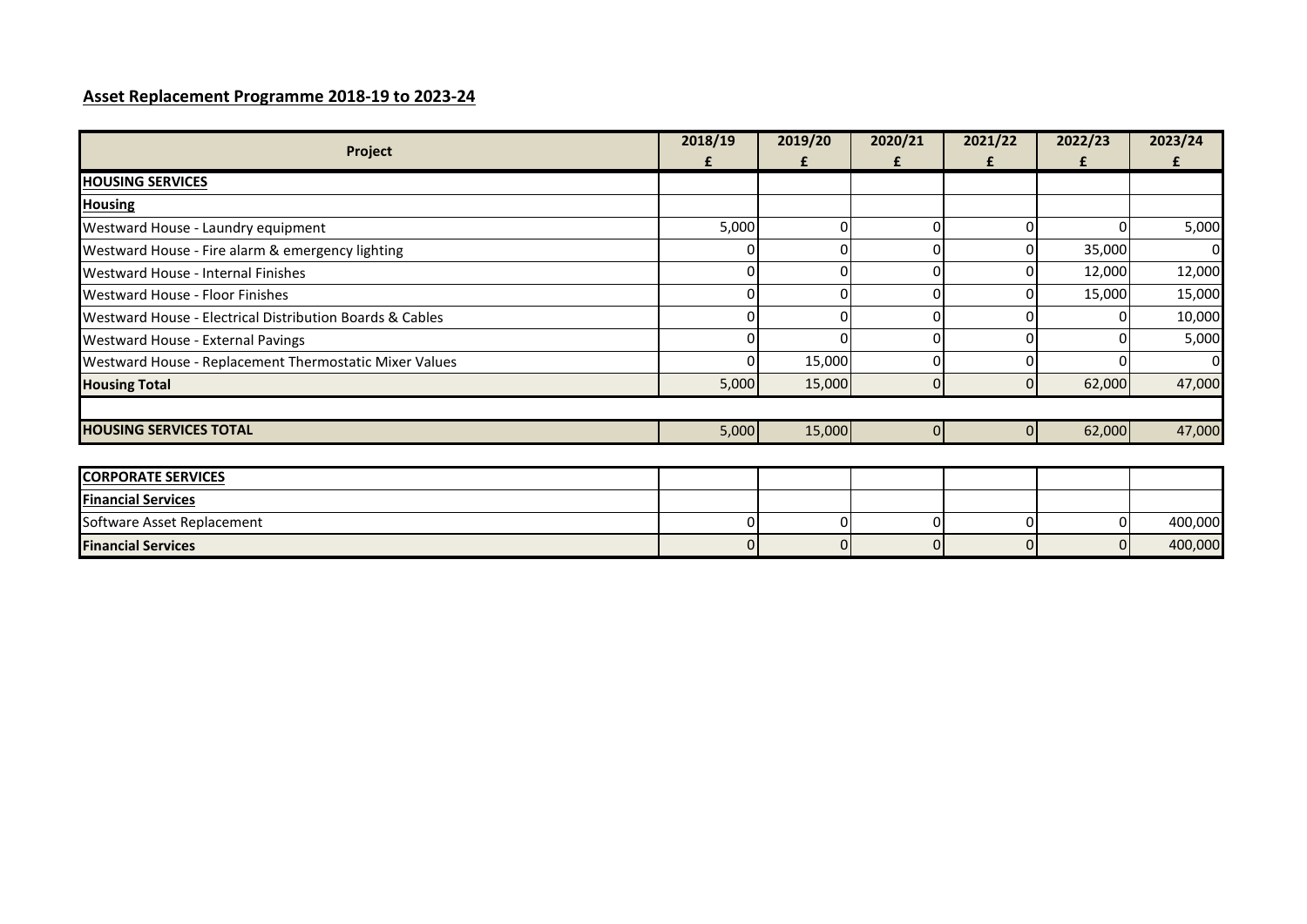| Project                                        | 2018/19<br>£ | 2019/20<br>£ | 2020/21<br>£ | 2021/22<br>£ | 2022/23<br>£ | 2023/24        |
|------------------------------------------------|--------------|--------------|--------------|--------------|--------------|----------------|
| <b>Business Support</b>                        |              |              |              |              |              |                |
| NWOW - EPH Lighting Replacement                | O.           | 8,000        | $\Omega$     | $\Omega$     | $\Omega$     | 10,000         |
| NWOW - EPH Internal Floors & Ceilings          | 138,600      |              | 10,000       | $\mathbf{0}$ | $\Omega$     | $\mathbf 0$    |
| NWOW - EPH Air Conditioning Replacement        | 0            | 4,500        | 0            | $\mathbf 0$  | 8,000        | $\overline{0}$ |
| EPH - Members Kitchen Refurbishment            | 0            | 12,000       | <sup>0</sup> | $\Omega$     |              | $\overline{0}$ |
| <b>EPH - Floor Finishes</b>                    | ŋ            |              | 10,000       | $\Omega$     | $\Omega$     | $\mathbf 0$    |
| EPH - Lift Replacement                         | 0            | 14,400       | $\Omega$     | $\Omega$     | $\Omega$     | $\mathbf 0$    |
| <b>EPH - CCTV Replacement</b>                  | ŋ            | 9,300        | $\Omega$     | $\mathbf{0}$ | $\Omega$     | $\overline{0}$ |
| <b>EPH - New Boiler Plant</b>                  |              |              | 50,000       | $\Omega$     | $\Omega$     | $\overline{0}$ |
| EPH - Auto Door Replacement                    | U            | 16,000       | 0            | $\Omega$     | $\Omega$     | $\overline{0}$ |
| <b>EPH - Flat Roof Repairs</b>                 | 10,000       |              | $\Omega$     | $\Omega$     | $\Omega$     | 10,000         |
| EPH - Fire Alarm & Electric Lighting           |              |              | 60,000       | $\Omega$     | $\Omega$     | $\Omega$       |
| <b>EPH - Intruder Alarm</b>                    | 0            |              | $\Omega$     | $\Omega$     | $\Omega$     | 20,000         |
| EPH - Electricity Distribution Boards & Cables | 0            |              | 40,000       |              | $\Omega$     | $\overline{0}$ |
| <b>EPH - UPS batteries</b>                     | 0            | 12,000       | $\Omega$     | 12,000       | $\Omega$     | $\overline{0}$ |
| <b>EPH - Folding Machine</b>                   | 0            | 10,000       | $\Omega$     |              | $\Omega$     | $\overline{0}$ |
| EPH - Access / Door Control System             | 35,000       |              | $\Omega$     |              | $\Omega$     | $\mathbf 0$    |
| <b>EPH - Pitched Roof Repairs</b>              | O.           |              | 0            | 20,000       | $\Omega$     | $\mathbf 0$    |
| EPH - AHU Plant Refurbishment / Replacement    |              |              | 0            |              | 15,000       | $\Omega$       |
| EPH - Office Furniture & Chairs                | 10,000       | 10,000       | 10,000       | 10,000       | 10,000       | 10,000         |
| Website Gateway Infrastructure                 | 0            | 19,800       | 0            | O            | $\Omega$     | $\Omega$       |
| <b>Software Application Upgrades</b>           | 20,000       | 20,000       | 20,000       | 20,000       | 20,000       | 20,000         |
| Website Enhancements - Channel Shift           | 11,400       |              | 0            |              | 0            | $\mathbf 0$    |
| <b>Oracle Server Rationalisation</b>           | 63,200       |              | 0            |              |              | $\Omega$       |
| NWOW - General desktop replacements            | 118,500      | 62,000       | 62,000       | 62,000       | 62,000       | 62,000         |
| <b>Scanners</b>                                | 2,100        |              | 0            | 0            | $\Omega$     | $\mathbf 0$    |
| Citrix Upgrade                                 | 33,700       |              | 15,000       | $\Omega$     | $\Omega$     | 15,000         |
| Exchange 2010                                  | 5,100        |              | 0            |              | $\Omega$     | $\overline{0}$ |
| Remote Access (VPN)                            | 30,000       | U            | $\mathbf{O}$ | 15,000       | $\Omega$     | $\overline{0}$ |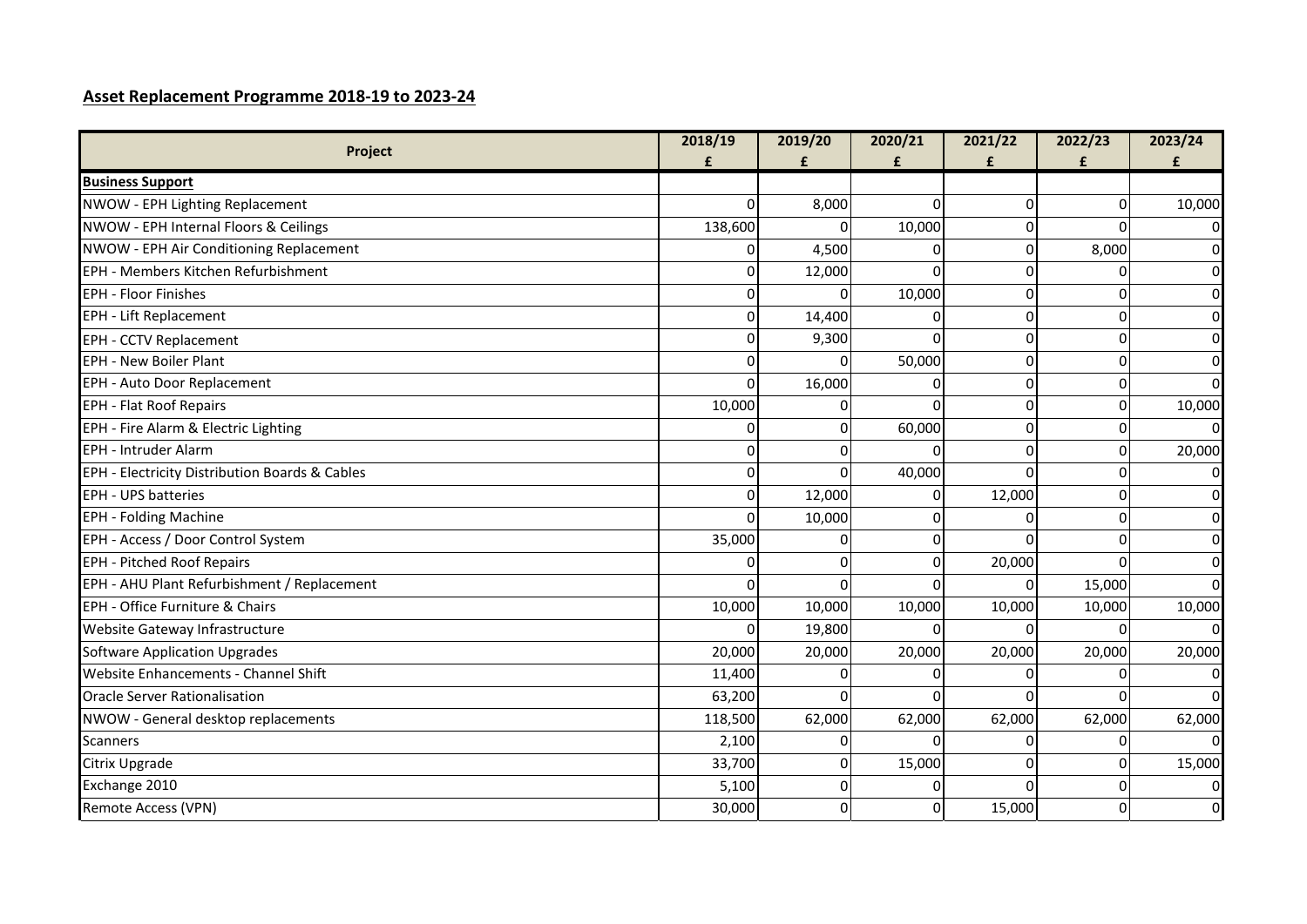| Project                                     | 2018/19 | 2019/20 | 2020/21 | 2021/22 | 2022/23        | 2023/24        |
|---------------------------------------------|---------|---------|---------|---------|----------------|----------------|
|                                             | £       | £       | £       | £       | £              | £              |
| Printers                                    | 15,000  |         |         |         |                | ΩI             |
| Network Hardware                            | 61,700  | 24,000  | 24,000  | 24,000  | 24,000         | 24,000         |
| VM Ware (Virtual Servers)                   | 21,500  | 9,000   | 9,000   | 9,000   | 9,000          | 9,000          |
| <b>GIS Intranet Mapping Licences</b>        |         | 10,000  |         |         |                | $\Omega$       |
| Network Monitoring Equipment                |         | 10,000  |         |         |                | $\overline{0}$ |
| Website Enhancements / Astun / NDL Hardware |         |         |         | 0       | 10,000         | $\overline{0}$ |
| Upgrade active directory                    | 25,000  |         |         |         |                | $\Omega$       |
| <b>SAN Additional Storage</b>               |         | O.      | 15,000  |         |                | $\Omega$       |
| Corporate Backups                           |         | 20,000  |         | O       |                | $\Omega$       |
| <b>Website Hardware</b>                     |         | 65,000  |         | 0       | $\Omega$       | $\Omega$       |
| Lagan Upgrade                               |         | 25,000  |         | 0       | $\Omega$       | $\Omega$       |
| Exchange upgrade                            | 15,000  | 01      |         | 0       | $\overline{0}$ | 15,000         |
| Replacement (SUN Server)                    | 66,000  | 0       |         | 0       | 0              | 66,000         |
| <b>SAN Infrastructure</b>                   | 55,000  | 0       |         |         |                | 55,000         |
| <b>Contact Centre Switch</b>                | 25,000  | 0       |         | O       | 0              | 25,000         |
| <b>Wireless Servers</b>                     | 15,000  | 0       |         |         |                | 15,000         |
| <b>SQL Server Licences</b>                  |         | 0       |         | 15,000  | n              | $\Omega$       |
| Telephone System                            | 11,300  |         |         |         |                | $\Omega$       |
| PSN / Compliance - Health Checks            | 17,500  | 7,000   | 7,000   | 7,000   | 7,000          | 7,000          |
| <b>ICT Business Continuity</b>              | 20,000  |         |         | 20,000  |                | <sup>0</sup>   |
| CMS upgrade                                 | 10,000  | 10,000  |         |         | 10,000         | $\Omega$       |
| <b>Business Support Total</b>               | 835,600 | 378,000 | 332,000 | 214,000 | 175,000        | 363,000        |
|                                             |         |         |         |         |                |                |
| <b>CORPORATE SERVICES TOTAL</b>             | 835,600 | 378,000 | 332,000 | 214,000 | 175,000        | 763,000        |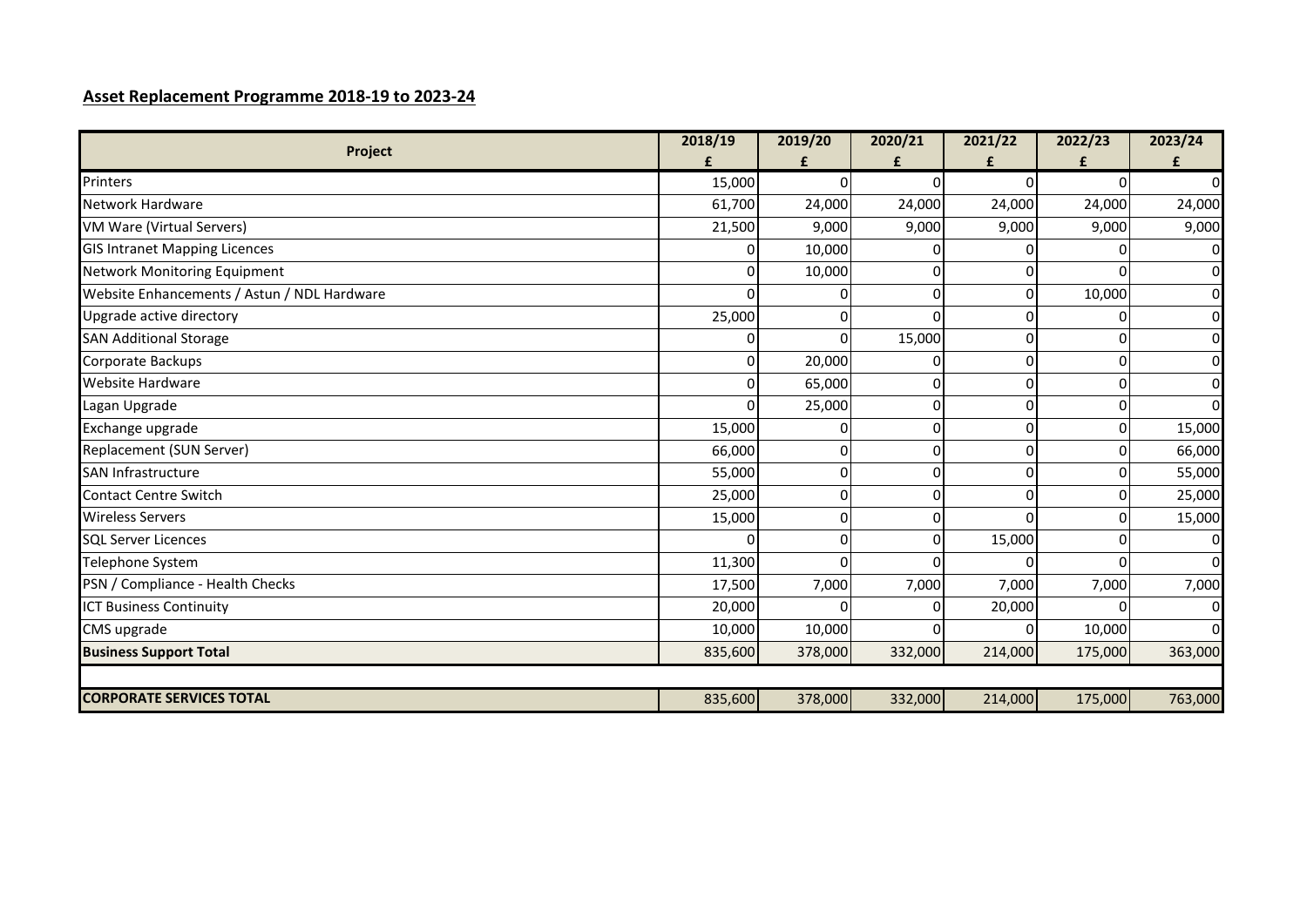| Project                                                     | 2018/19      | 2019/20     | 2020/21      | 2021/22      | 2022/23        | 2023/24        |
|-------------------------------------------------------------|--------------|-------------|--------------|--------------|----------------|----------------|
|                                                             | f            | f           | £            | £            |                |                |
|                                                             |              |             |              |              |                |                |
| <b>ENVIRONMENT SERVICES</b>                                 |              |             |              |              |                |                |
| <b>Environmental Protection</b>                             |              |             |              |              |                |                |
| AC Unit for Air Quality Monitoring Station (Orchard Street) | <sup>0</sup> | 0           | $\Omega$     | 2,000        | $\Omega$       | $\overline{0}$ |
| Sound Level Meter                                           | 9,000        |             | 9,000        |              | $\Omega$       | $\overline{0}$ |
| Photometer                                                  |              | 1,000       | U            | $\Omega$     | $\Omega$       | $\mathbf 0$    |
| PM10 TEOM Analyser                                          |              |             | 10,000       | $\Omega$     | $\Omega$       | $\overline{0}$ |
| AC Unit for Air Quality Monitoring Station (Stockbridge)    | O            | 3,000       | $\Omega$     | $\mathbf 0$  | $\Omega$       | $\overline{0}$ |
| Air Quality Monitoring Station Westhampnett Road            |              |             | U            | $\Omega$     | $\Omega$       | 2,000          |
| Ozone Analyser - Lodsworth                                  | n            | n           | 10,000       | $\Omega$     | $\Omega$       | $\Omega$       |
| <b>Environmental Protection Total</b>                       | 9,000        | 4,000       | 29,000       | 2,000        | $\overline{0}$ | 2,000          |
|                                                             |              |             |              |              |                |                |
| <b>ENVIRONMENT SERVICES TOTAL</b>                           | 9,000        | 4,000       | 29,000       | 2,000        | 0              | 2,000          |
| <b>RESIDENTS' SERVICES</b>                                  |              |             |              |              |                |                |
| <b>Contract Services (CCS)</b>                              |              |             |              |              |                |                |
| Playground Replacement - Oaklands                           | $\Omega$     | $\mathbf 0$ | 70,000       | $\mathbf 0$  | $\Omega$       | $\overline{0}$ |
| Playground Replacement - Sherborne                          |              |             | 80,000       | $\Omega$     | $\Omega$       | $\Omega$       |
| Playground Replacement - Whyke Oval                         | U            | ი           | $\Omega$     | $\Omega$     | $\Omega$       | 70,000         |
| Playground Replacement - Priory Park                        | U            | U           | $\Omega$     | $\Omega$     | $\overline{0}$ | 100,000        |
| Playground Replacement - Florence Park                      | O            | $\Omega$    | $\Omega$     | $\Omega$     | $\Omega$       | 120,000        |
| MUGA resurface - Whyke                                      | <sup>0</sup> | $\mathbf 0$ | 15,000       | $\mathbf{0}$ | $\Omega$       | $\overline{0}$ |
| MUGA resurface - Florence Road                              |              | 0           | 25,000       | $\mathbf{0}$ | $\Omega$       | $\mathbf 0$    |
| Careline - UPS System - Batteries                           | 6,000        |             | 0            | $\Omega$     | 0              | $\mathbf 0$    |
| Careline - Air Conditioning                                 | 500          | 0           | $\Omega$     | $\Omega$     | $\Omega$       | $\overline{0}$ |
| Careline - Floor Finishes                                   | 5,000        | $\Omega$    | $\mathbf{0}$ | $\mathbf{0}$ | $\Omega$       | $\overline{0}$ |
| Careline - Replace Generator (outside building)             | 23,000       | $\Omega$    | 0            | $\Omega$     | $\Omega$       | $\mathbf 0$    |
| Careline - Internal Space Reconfiguration/Refurbishment     | 8,000        | 0           | 0            |              | $\Omega$       | $\mathbf 0$    |
| South Pond - Revetments Replacement                         | 0            | 0           | 0            | 20,000       | $\Omega$       | $\overline{0}$ |